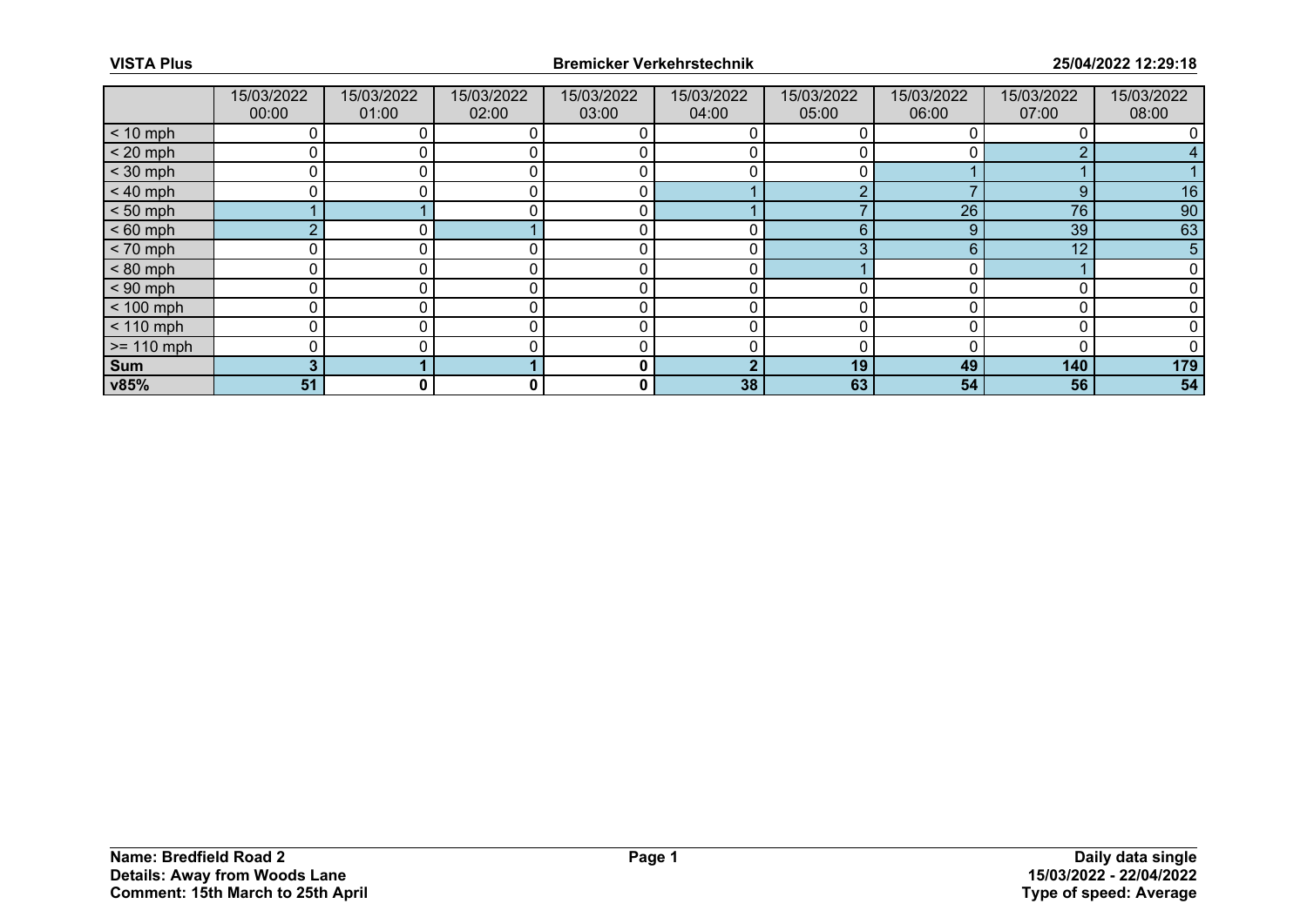|              | 15/03/2022<br>09:00 | 15/03/2022<br>10:00 | 15/03/2022<br>11:00 | 15/03/2022<br>12:00 | 15/03/2022<br>13:00 | 15/03/2022<br>14:00 | 15/03/2022<br>15:00 | 15/03/2022<br>16:00 | 15/03/2022<br>17:00 |
|--------------|---------------------|---------------------|---------------------|---------------------|---------------------|---------------------|---------------------|---------------------|---------------------|
| $< 10$ mph   |                     |                     |                     |                     |                     |                     |                     |                     |                     |
| $< 20$ mph   |                     |                     |                     |                     |                     | 0                   |                     |                     |                     |
| $<$ 30 mph   | ົ                   |                     |                     |                     |                     | 6                   |                     | 4                   |                     |
| $< 40$ mph   |                     | 14                  | 9                   | 9                   | 13                  | 12                  | 47                  | 13                  | 14                  |
| $< 50$ mph   | 93                  | 58                  | 81                  | 66                  | 66                  | 64                  | 101                 | 87                  | 92                  |
| $< 60$ mph   | 32 <sup>°</sup>     | 31                  | 33                  | 42                  | 45                  | 39                  | 47                  | 36                  | 40                  |
| $< 70$ mph   | 5                   | 6                   |                     | 3                   | 6                   | 5                   |                     | 6                   | 5                   |
| $< 80$ mph   |                     |                     |                     | $\Omega$            |                     |                     |                     |                     |                     |
| $< 90$ mph   | n                   |                     |                     |                     |                     |                     |                     |                     |                     |
| $< 100$ mph  | $\mathbf 0$         |                     |                     | 0                   | 0                   | 0                   |                     | C                   |                     |
| $< 110$ mph  | $\mathbf 0$         |                     |                     | $\Omega$            | 0                   | 0                   |                     | $\Omega$            |                     |
| $>= 110$ mph | 0                   |                     |                     |                     | O                   | n                   |                     |                     |                     |
| Sum          | 141                 | 115                 | 129                 | 122                 | 131                 | 127                 | 174                 | 147                 | 151                 |
| v85%         | 53                  | 55                  | 52                  | 53                  | 55                  | 55                  | 53                  | 53                  | 53                  |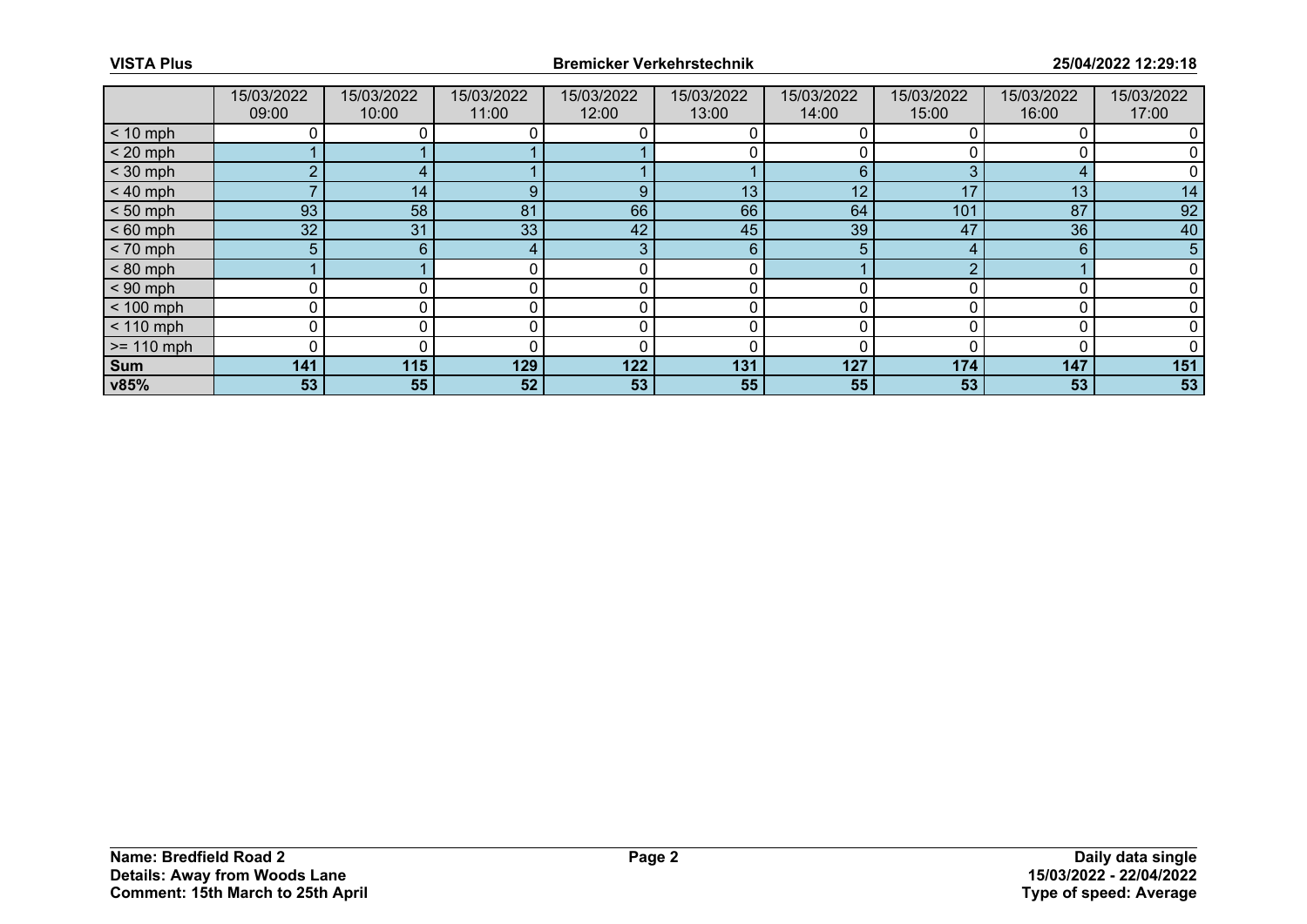|              | 15/03/2022<br>18:00 | 15/03/2022<br>19:00 | 15/03/2022<br>20:00 | 15/03/2022<br>21:00 | 15/03/2022<br>22:00 | 15/03/2022<br>23:00 | 16/03/2022<br>00:00 | 16/03/2022<br>01:00 | 16/03/2022<br>02:00 |
|--------------|---------------------|---------------------|---------------------|---------------------|---------------------|---------------------|---------------------|---------------------|---------------------|
| $< 10$ mph   |                     |                     |                     |                     |                     |                     |                     |                     |                     |
| $< 20$ mph   | ∩                   | o i                 |                     |                     |                     | ი                   |                     |                     |                     |
| $<$ 30 mph   |                     |                     |                     |                     |                     |                     |                     |                     |                     |
| $< 40$ mph   | 14 <sub>1</sub>     | 13                  | 9                   | 3                   | ∩                   |                     |                     |                     |                     |
| $< 50$ mph   | 65                  | 44                  | 28                  | 13                  | 15                  | 3                   |                     |                     |                     |
| $< 60$ mph   | 21                  | 16                  |                     | 8                   |                     |                     |                     |                     |                     |
| $< 70$ mph   |                     | ∩                   |                     |                     |                     |                     |                     |                     |                     |
| $< 80$ mph   |                     |                     |                     |                     |                     | n                   |                     |                     |                     |
| $< 90$ mph   |                     |                     |                     |                     |                     |                     |                     |                     |                     |
| $< 100$ mph  | 0                   |                     | 0                   | 0                   | 0                   | 0                   |                     | $\Omega$            |                     |
| $< 110$ mph  | 0                   |                     |                     |                     |                     |                     |                     |                     |                     |
| $>= 110$ mph | ∩                   |                     |                     |                     |                     |                     |                     |                     |                     |
| Sum          | 109                 | 76                  | 55                  | 25                  | 22                  | 5.                  |                     | ◠                   |                     |
| v85%         | 53                  | 53                  | 53                  | 53                  | 50                  | 49                  | 52                  | 45                  |                     |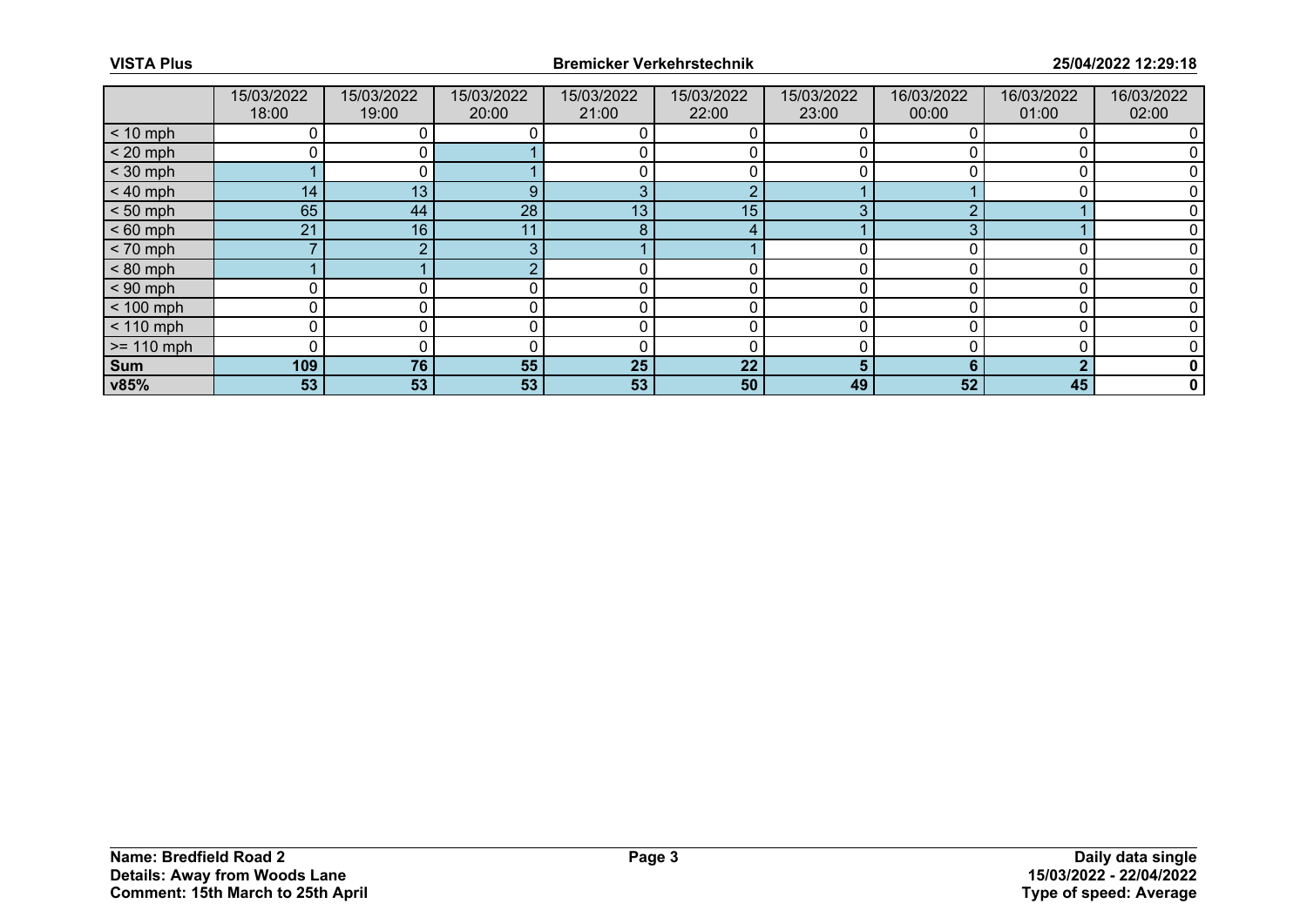|              | 16/03/2022<br>03:00 | 16/03/2022<br>04:00 | 16/03/2022<br>05:00 | 16/03/2022<br>06:00 | 16/03/2022<br>07:00 | 16/03/2022<br>08:00 | 16/03/2022<br>09:00 | 16/03/2022<br>10:00 | 16/03/2022<br>11:00 |
|--------------|---------------------|---------------------|---------------------|---------------------|---------------------|---------------------|---------------------|---------------------|---------------------|
| $< 10$ mph   |                     |                     |                     |                     |                     |                     |                     |                     |                     |
| $< 20$ mph   | 0                   |                     |                     |                     |                     |                     |                     |                     |                     |
| $<$ 30 mph   | n                   |                     |                     |                     |                     |                     |                     | 5                   |                     |
| $< 40$ mph   | 0                   |                     | 5.                  | 9                   | 20                  | 11                  | 14                  | 11                  |                     |
| $< 50$ mph   | 0                   |                     | 8.                  | 26                  | 84                  | 118                 | $7^{\circ}$         | 55                  | 58                  |
| $< 60$ mph   | O                   |                     | 5.                  | 15                  | 36                  | 41                  | 30                  | 28                  | 28                  |
| $< 70$ mph   | 0                   |                     |                     | 0                   | 4                   | 8                   |                     |                     | 4                   |
| $< 80$ mph   | 0                   |                     |                     |                     | 0                   |                     |                     |                     |                     |
| $< 90$ mph   | O                   |                     |                     |                     |                     |                     |                     |                     |                     |
| $< 100$ mph  | 0                   | 0                   | 0                   | 0                   | 0                   | O                   |                     |                     |                     |
| $< 110$ mph  | 0                   |                     |                     |                     |                     |                     |                     |                     |                     |
| $>= 110$ mph | 0                   |                     |                     |                     |                     |                     |                     |                     |                     |
| Sum          | 0                   | 3                   | 19                  | 50                  | 146                 | 182                 | 123                 | 106                 | 99                  |
| v85%         | 0                   | 47                  | 53                  | 53                  | 52                  | 53                  | 54                  | 55                  | 53                  |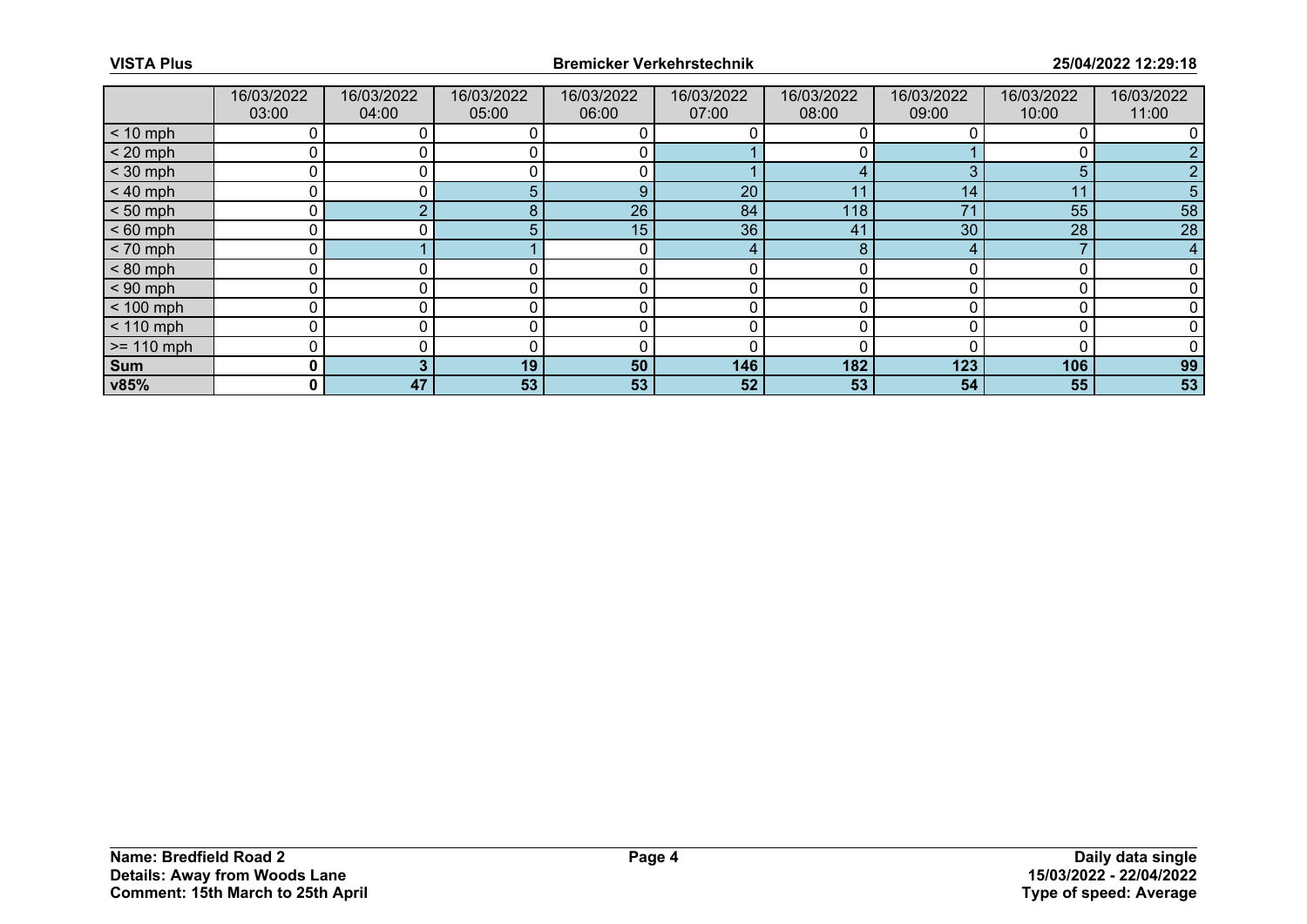|              | 16/03/2022<br>12:00 | 16/03/2022<br>13:00 | 16/03/2022<br>14:00 | 16/03/2022<br>15:00 | 16/03/2022<br>16:00 | 16/03/2022<br>17:00 | 16/03/2022<br>18:00 | 16/03/2022<br>19:00 | 16/03/2022<br>20:00 |
|--------------|---------------------|---------------------|---------------------|---------------------|---------------------|---------------------|---------------------|---------------------|---------------------|
| $< 10$ mph   |                     |                     |                     |                     |                     |                     |                     |                     |                     |
| $< 20$ mph   |                     |                     |                     |                     |                     |                     |                     |                     |                     |
| $<$ 30 mph   |                     |                     | ◠                   |                     |                     |                     |                     |                     |                     |
| $< 40$ mph   | 11                  | 20                  |                     |                     | 0                   | 0                   |                     |                     |                     |
| $< 50$ mph   | 72                  | 64                  | 65                  | 56                  |                     |                     |                     |                     |                     |
| $< 60$ mph   | 37                  | 29                  | 32 <sup>°</sup>     | 17                  |                     |                     |                     |                     |                     |
| $< 70$ mph   |                     | 5.                  | ◠                   | റ                   | 0                   | 0                   |                     |                     |                     |
| $< 80$ mph   |                     |                     |                     |                     |                     |                     |                     |                     |                     |
| $< 90$ mph   |                     |                     |                     |                     |                     |                     |                     |                     |                     |
| $< 100$ mph  | $\overline{0}$      |                     |                     | 0                   | 0                   | 0                   |                     |                     |                     |
| $< 110$ mph  |                     |                     |                     |                     |                     |                     |                     |                     |                     |
| $>= 110$ mph | $\Omega$            |                     |                     |                     |                     |                     |                     |                     |                     |
| Sum          | 123                 | 123                 | 114                 | 84                  | 0                   | 0                   |                     | 0                   |                     |
| v85%         | 52                  | 54                  | 53                  | 50                  | 0                   | 0                   |                     | 0                   | 0                   |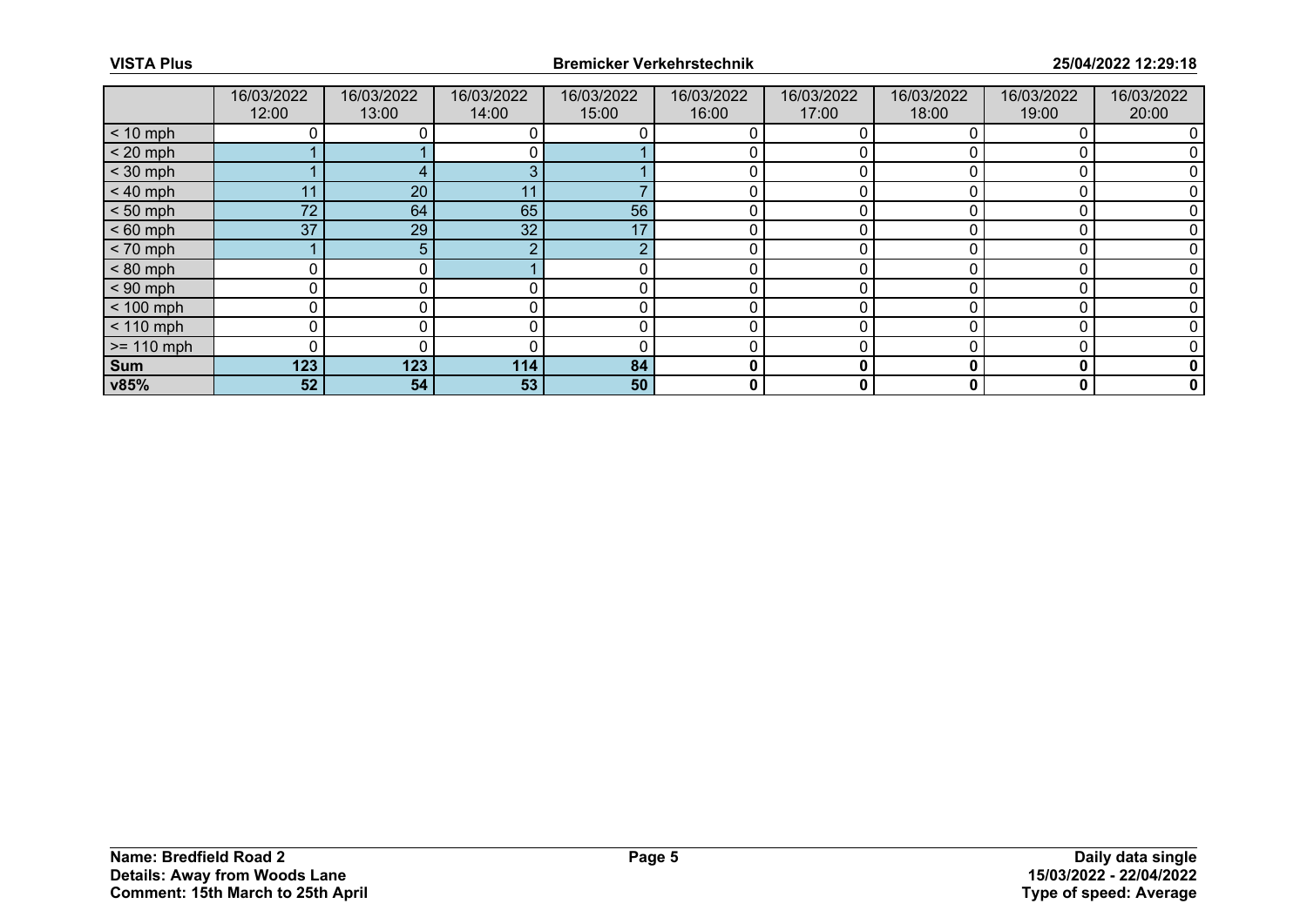|              | 16/03/2022<br>21:00 | 16/03/2022<br>22:00 | 16/03/2022<br>23:00 | 21/03/2022<br>00:00 | 21/03/2022<br>01:00 | 21/03/2022<br>02:00 | 21/03/2022<br>03:00 | 21/03/2022<br>04:00 | 21/03/2022<br>05:00 |
|--------------|---------------------|---------------------|---------------------|---------------------|---------------------|---------------------|---------------------|---------------------|---------------------|
| $< 10$ mph   |                     |                     |                     |                     |                     |                     |                     |                     |                     |
| $< 20$ mph   | 0                   |                     |                     |                     |                     |                     |                     |                     |                     |
| $<$ 30 mph   |                     |                     |                     |                     |                     |                     |                     |                     |                     |
| $< 40$ mph   | 0                   |                     |                     |                     |                     |                     |                     |                     |                     |
| $< 50$ mph   | $\Omega$            |                     |                     |                     |                     |                     |                     |                     |                     |
| $< 60$ mph   | 0                   |                     |                     |                     |                     |                     |                     |                     |                     |
| $< 70$ mph   | 0                   |                     |                     |                     |                     |                     |                     |                     |                     |
| $< 80$ mph   | $\Omega$            |                     |                     |                     |                     |                     |                     |                     |                     |
| $< 90$ mph   | 0                   |                     |                     |                     |                     |                     |                     |                     |                     |
| $< 100$ mph  | 0                   |                     |                     |                     | 0                   |                     |                     |                     |                     |
| $< 110$ mph  | 0                   |                     |                     |                     | 0                   |                     |                     |                     |                     |
| $>= 110$ mph | 0                   |                     |                     |                     |                     |                     |                     |                     |                     |
| Sum          | 0                   | 0                   |                     | 0                   | 0                   | 0                   |                     | O                   | 0                   |
| v85%         | 0                   | 0                   | 0                   | 0                   | 0                   | 0                   | 0                   | 0                   | 0                   |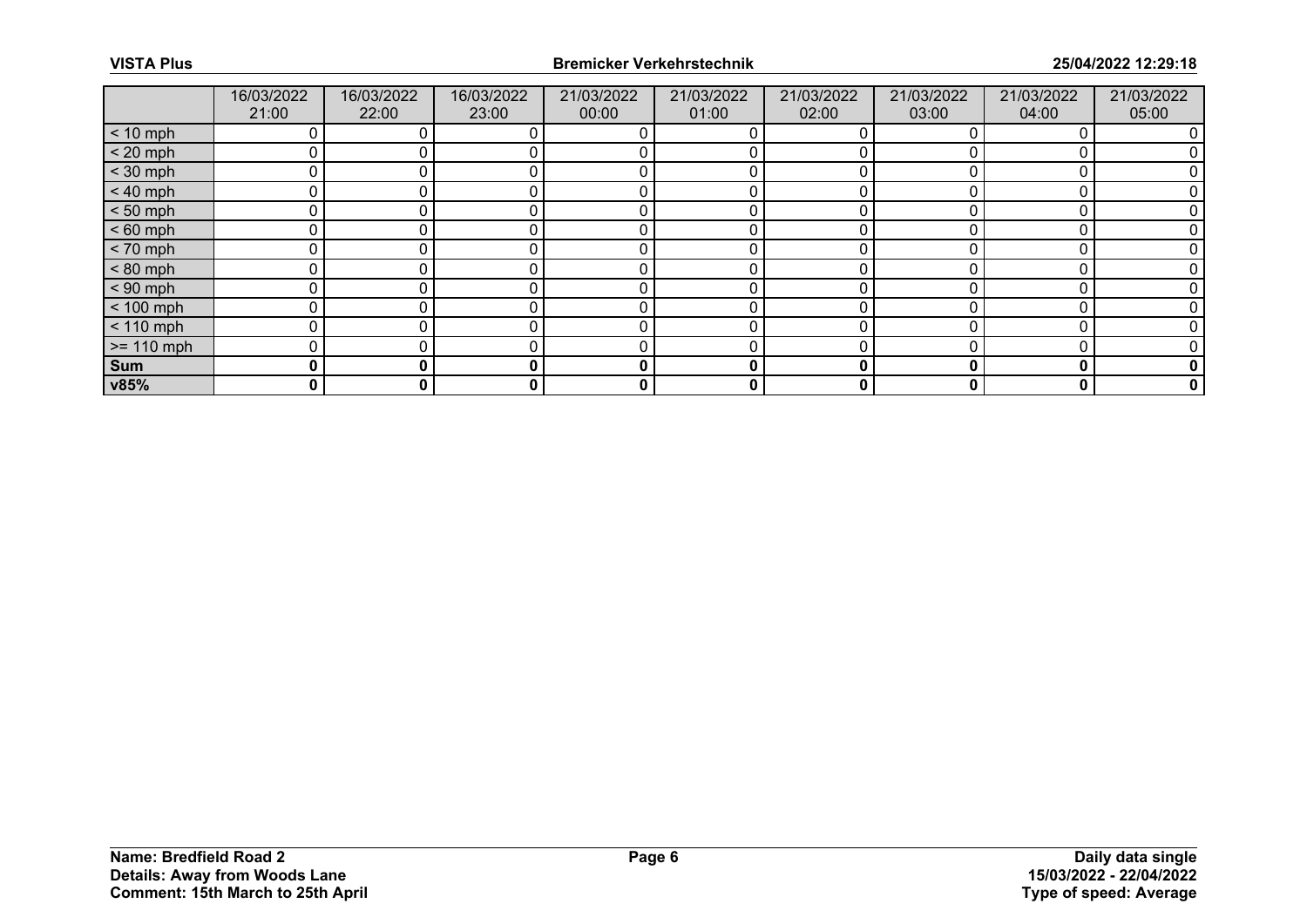|              | 21/03/2022<br>06:00 | 21/03/2022<br>07:00 | 21/03/2022<br>08:00 | 21/03/2022<br>09:00 | 21/03/2022<br>10:00 | 21/03/2022<br>11:00 | 21/03/2022<br>12:00 | 21/03/2022<br>13:00 | 21/03/2022<br>14:00 |
|--------------|---------------------|---------------------|---------------------|---------------------|---------------------|---------------------|---------------------|---------------------|---------------------|
| $< 10$ mph   |                     |                     |                     |                     |                     |                     |                     |                     |                     |
| $< 20$ mph   | 0                   |                     |                     |                     |                     |                     |                     |                     |                     |
| $<$ 30 mph   | Ω                   |                     |                     |                     |                     |                     |                     |                     |                     |
| $< 40$ mph   | 0                   |                     |                     |                     | 0                   | 9                   | 10 <sup>°</sup>     | 13                  | 15                  |
| $< 50$ mph   | 0                   |                     |                     |                     | 0                   | 44                  | 68                  | 58                  | 69                  |
| $< 60$ mph   | 0                   |                     |                     |                     |                     | 12                  | 27                  | 32                  | 31                  |
| $< 70$ mph   | 0                   |                     |                     |                     | 0                   |                     |                     | 5                   | 6                   |
| $< 80$ mph   | 0                   |                     |                     |                     |                     |                     |                     |                     |                     |
| $< 90$ mph   | 0                   |                     |                     |                     |                     |                     |                     |                     |                     |
| $< 100$ mph  | 0                   |                     |                     |                     | 0                   |                     |                     |                     |                     |
| $< 110$ mph  | 0                   |                     |                     |                     | 0                   |                     |                     |                     |                     |
| $>= 110$ mph | 0                   |                     |                     |                     |                     |                     |                     |                     |                     |
| Sum          | 0                   | 0                   |                     | 0                   | 0                   | 71                  | 109                 | 109                 | 124                 |
| v85%         | 0                   | 0                   | 0                   | 0                   | 0                   | 50                  | 52                  | 54                  | 53                  |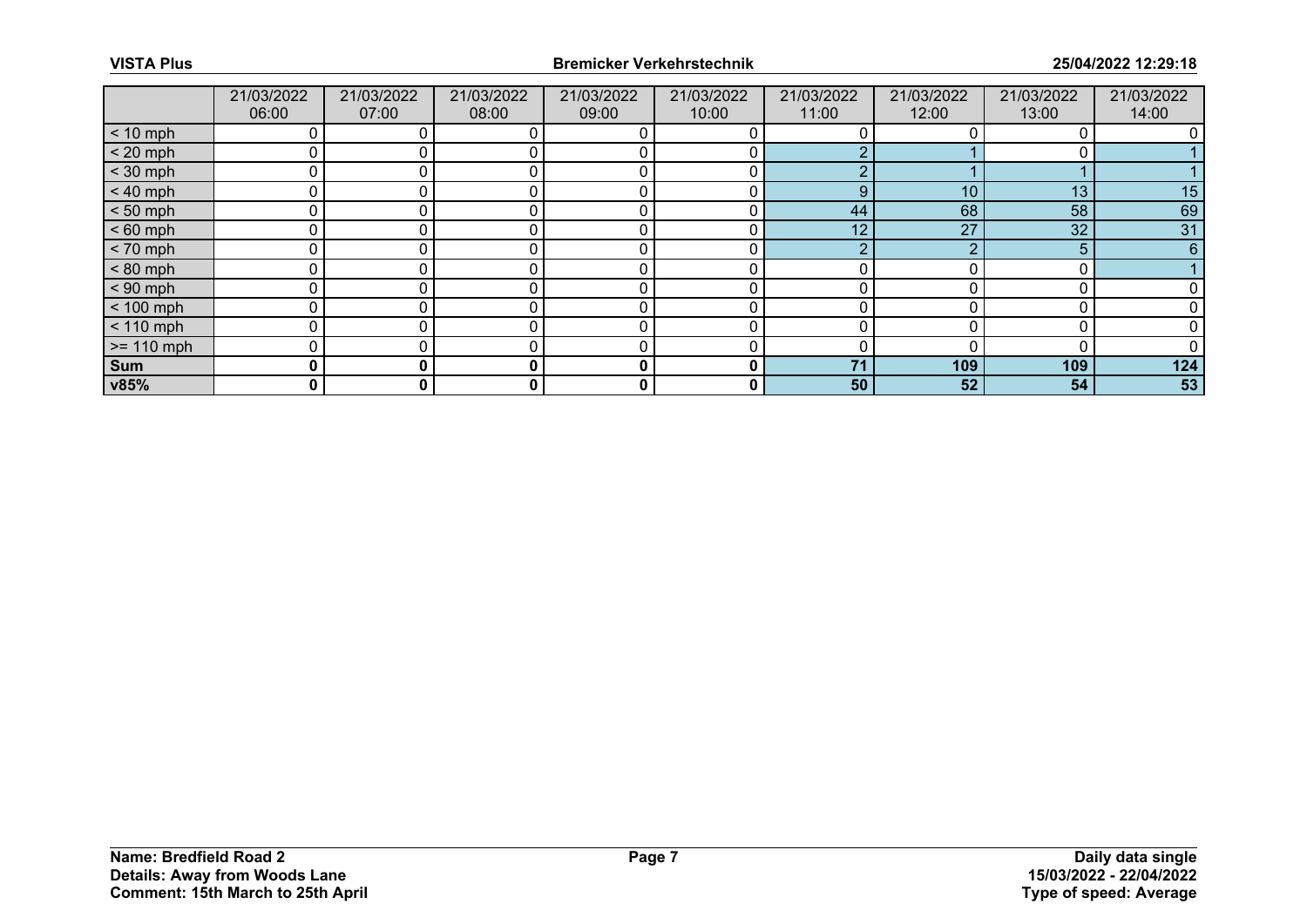|              | 21/03/2022<br>15:00 | 21/03/2022<br>16:00 | 21/03/2022<br>17:00 | 21/03/2022<br>18:00 | 21/03/2022<br>19:00 | 21/03/2022<br>20:00 | 21/03/2022<br>21:00 | 21/03/2022<br>22:00 | 21/03/2022<br>23:00 |
|--------------|---------------------|---------------------|---------------------|---------------------|---------------------|---------------------|---------------------|---------------------|---------------------|
| $< 10$ mph   |                     |                     |                     |                     |                     |                     |                     |                     |                     |
| $< 20$ mph   | $\overline{2}$      |                     |                     |                     |                     |                     |                     |                     |                     |
| $<$ 30 mph   | 5 <sup>5</sup>      |                     |                     |                     |                     |                     |                     |                     |                     |
| $< 40$ mph   | 16                  | 14 <sub>1</sub>     | 8                   | 11                  | 10 <sup>°</sup>     |                     |                     |                     |                     |
| $< 50$ mph   | 97                  | 77                  | 85                  | 59                  | 30                  | 19                  | 15                  | 8                   |                     |
| $< 60$ mph   | 39                  | 45                  | 40                  | 31                  | 16                  | 10                  | 12                  | 6                   |                     |
| $< 70$ mph   |                     | 3                   | 10 <sub>1</sub>     | 5                   |                     |                     |                     |                     |                     |
| $< 80$ mph   |                     |                     |                     |                     |                     |                     |                     |                     |                     |
| $< 90$ mph   |                     |                     |                     |                     |                     |                     |                     |                     |                     |
| $< 100$ mph  | 0                   | 0                   |                     |                     | 0                   |                     |                     |                     |                     |
| $< 110$ mph  | 0                   |                     |                     |                     |                     |                     |                     |                     |                     |
| $>= 110$ mph | 0                   |                     |                     |                     |                     |                     |                     |                     |                     |
| Sum          | 167                 | 142                 | 145                 | 110                 | 58                  | 34                  | 28                  | 20                  | 9                   |
| v85%         | 52                  | 54                  | 54                  | 54                  | 52                  | 52                  | 54                  | 65                  | 51                  |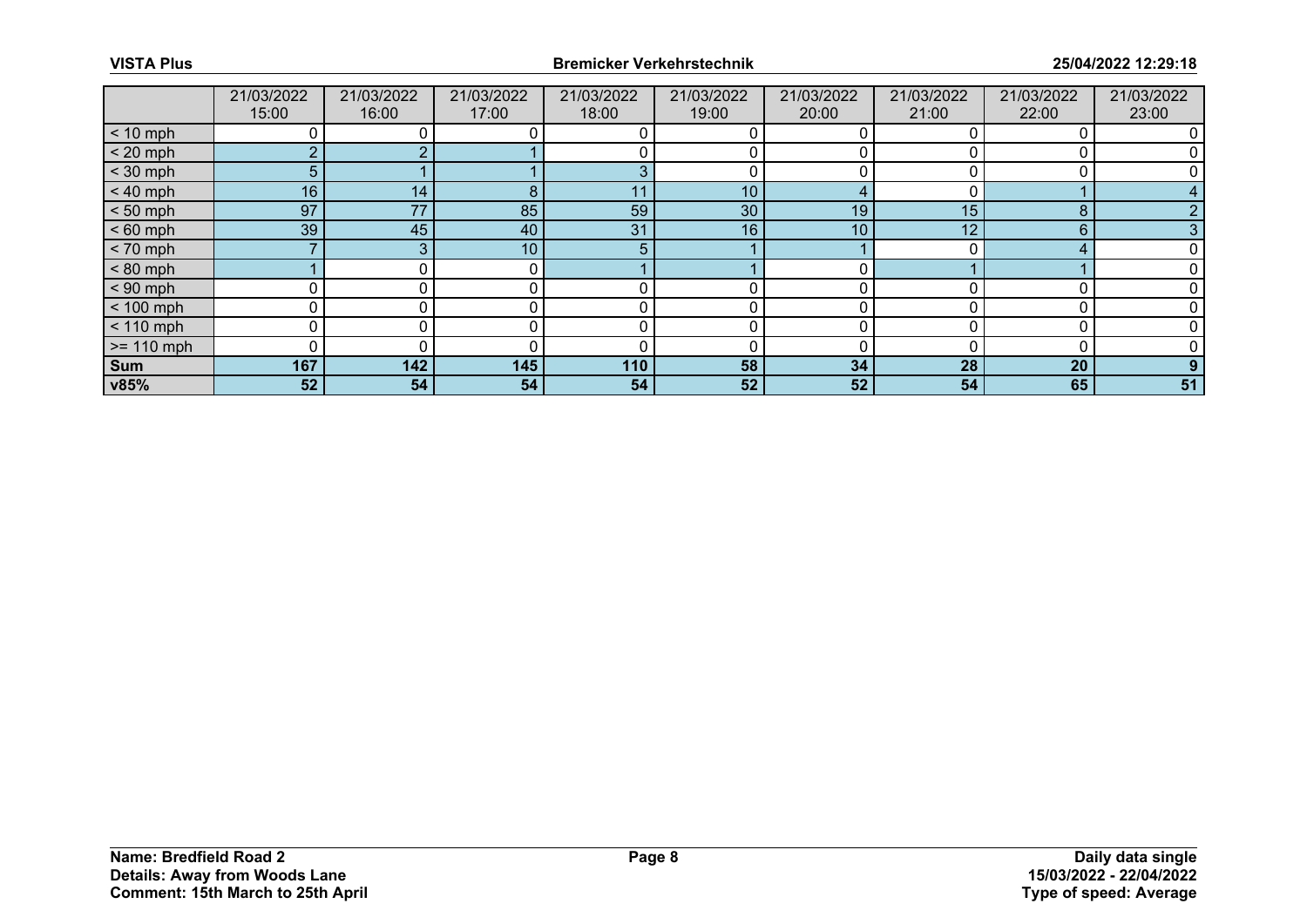|              | 22/03/2022<br>00:00 | 22/03/2022<br>01:00 | 22/03/2022<br>02:00 | 22/03/2022<br>03:00 | 22/03/2022<br>04:00 | 22/03/2022<br>05:00 | 22/03/2022<br>06:00 | 22/03/2022<br>07:00 | 22/03/2022<br>08:00 |
|--------------|---------------------|---------------------|---------------------|---------------------|---------------------|---------------------|---------------------|---------------------|---------------------|
| $< 10$ mph   | 0                   |                     |                     |                     |                     |                     |                     |                     |                     |
| $< 20$ mph   | 0                   |                     |                     |                     |                     |                     |                     | ◠                   |                     |
| $<$ 30 mph   | 0                   |                     |                     | C                   |                     |                     |                     | 4                   |                     |
| $< 40$ mph   | 0                   | $\sim$              | 0                   | 0                   | 4                   |                     | 8                   | 10                  | 11                  |
| $< 50$ mph   | U                   |                     | $\Omega$            |                     |                     | 10                  | 27                  | 71                  | 97                  |
| $< 60$ mph   |                     |                     |                     |                     | 3                   | 13                  | 16                  | 41                  | 66                  |
| $< 70$ mph   | 0                   | 0                   | 0                   | 0                   | 0                   |                     | 5                   | 13                  | 9                   |
| $< 80$ mph   | 0                   |                     |                     |                     | 0                   |                     |                     |                     |                     |
| $< 90$ mph   | 0                   |                     |                     |                     |                     |                     |                     |                     |                     |
| $< 100$ mph  | $\mathbf 0$         | 0                   | 0                   | 0                   | 0                   |                     |                     |                     |                     |
| $< 110$ mph  | 0                   |                     |                     | 0                   | 0                   |                     |                     |                     |                     |
| $>= 110$ mph | 0                   |                     |                     |                     |                     |                     |                     |                     |                     |
| Sum          |                     |                     | $\mathbf{0}$        |                     | 9                   | 25                  | 58                  | 142                 | 188                 |
| v85%         | 0                   | 37                  | 0                   | 0                   | 53                  | 55                  | 57                  | 56                  | 55                  |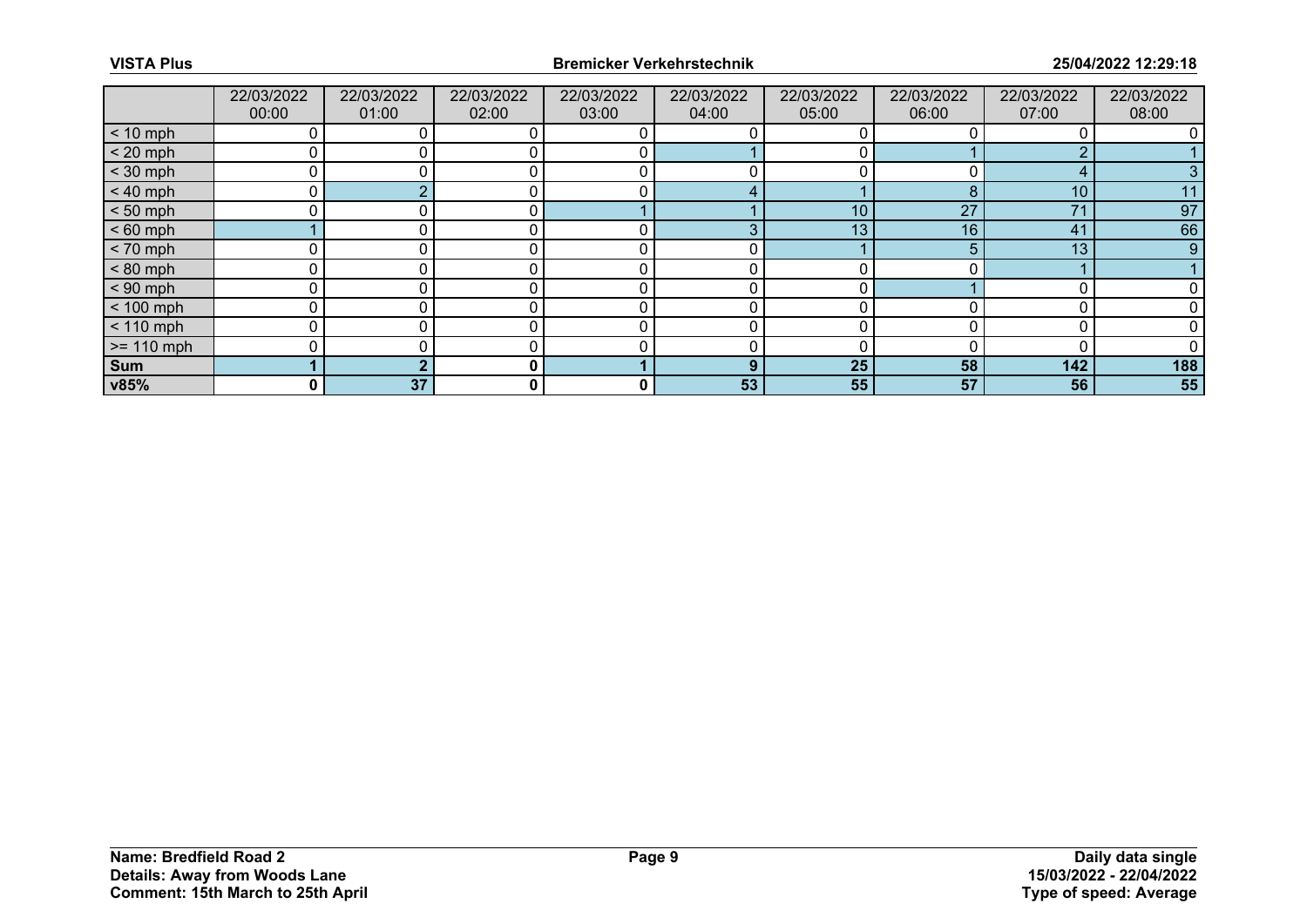|              | 22/03/2022<br>09:00 | 22/03/2022<br>10:00 | 22/03/2022<br>11:00 | 22/03/2022<br>12:00 | 22/03/2022<br>13:00 | 22/03/2022<br>14:00 | 22/03/2022<br>15:00 | 22/03/2022<br>16:00 | 22/03/2022<br>17:00 |
|--------------|---------------------|---------------------|---------------------|---------------------|---------------------|---------------------|---------------------|---------------------|---------------------|
| $< 10$ mph   | 0                   |                     |                     |                     |                     |                     |                     |                     |                     |
| $< 20$ mph   |                     |                     |                     |                     |                     |                     |                     |                     |                     |
| $<$ 30 mph   |                     |                     | 57                  |                     |                     |                     |                     | 4                   |                     |
| $< 40$ mph   | 18                  | 15                  | 8                   | 8                   | 9                   | 14                  | 16                  | 16                  | 13                  |
| $< 50$ mph   | 66                  | 59                  | 74                  | 59                  | 75                  | 70                  | 91                  | 98                  | 71                  |
| $< 60$ mph   | 37                  | 36                  | 35 <sub>1</sub>     | 43                  | 37                  | 39                  | 44                  | 41                  | 47                  |
| $< 70$ mph   | 5 <sup>5</sup>      | 4                   | 4                   | 4                   | າ                   | ົ                   |                     | 5                   | 11                  |
| $< 80$ mph   | 0                   |                     |                     |                     |                     |                     |                     |                     |                     |
| $< 90$ mph   | 0                   |                     |                     |                     |                     |                     |                     |                     |                     |
| $< 100$ mph  | 0                   | 0                   |                     | 0                   | 0                   |                     |                     |                     |                     |
| $< 110$ mph  | 0                   |                     |                     |                     |                     |                     |                     |                     |                     |
| $>= 110$ mph | 0                   |                     |                     | C                   |                     |                     |                     |                     |                     |
| Sum          | 128                 | 116                 | 129                 | 119                 | 127                 | 126                 | 158                 | 168                 | 147                 |
| v85%         | 54                  | 54                  | 53                  | 54                  | 52                  | 53                  | 54                  | 53                  | 56                  |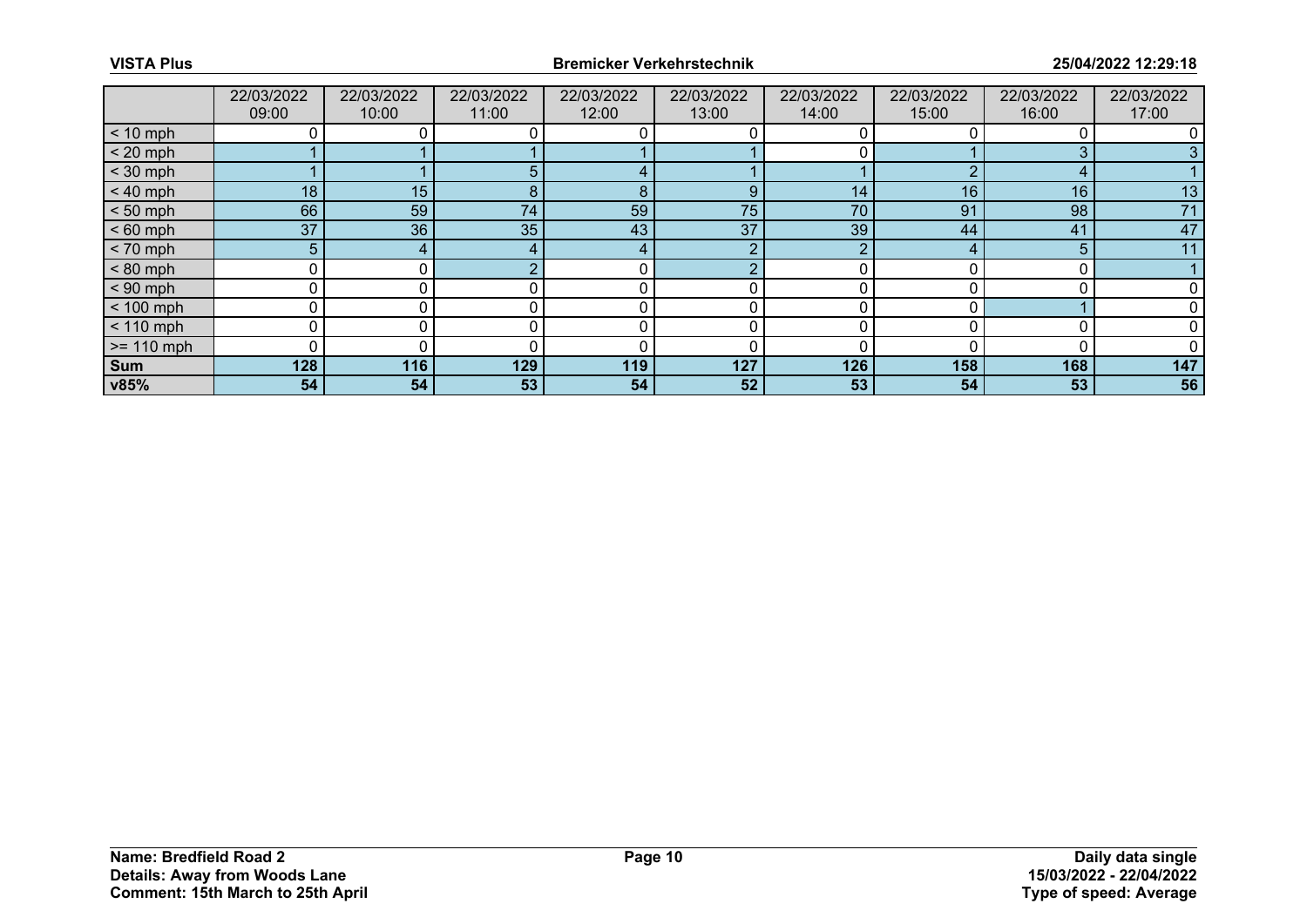|              | 22/03/2022<br>18:00 | 22/03/2022<br>19:00 | 22/03/2022<br>20:00 | 22/03/2022<br>21:00 | 22/03/2022<br>22:00 | 22/03/2022<br>23:00 | 23/03/2022<br>00:00 | 23/03/2022<br>01:00 | 23/03/2022<br>02:00 |
|--------------|---------------------|---------------------|---------------------|---------------------|---------------------|---------------------|---------------------|---------------------|---------------------|
| $< 10$ mph   | 0                   |                     |                     |                     | O                   |                     |                     |                     |                     |
| $< 20$ mph   |                     |                     |                     |                     |                     |                     |                     |                     |                     |
| $<$ 30 mph   |                     |                     |                     |                     |                     |                     |                     |                     |                     |
| $< 40$ mph   | 21                  | 10 <sup>°</sup>     | 5.                  | 6                   | ŋ                   |                     |                     |                     |                     |
| $< 50$ mph   | 59                  | 43                  | 18                  | 14                  | -11                 |                     |                     |                     |                     |
| $< 60$ mph   | 32 <sup>°</sup>     | 32                  |                     |                     |                     |                     | $\sqrt{2}$          |                     |                     |
| $< 70$ mph   | 4                   | ົ                   |                     | റ                   | 3                   |                     |                     |                     |                     |
| $< 80$ mph   |                     |                     |                     |                     |                     |                     |                     |                     |                     |
| $< 90$ mph   | 0                   |                     |                     |                     |                     |                     |                     |                     |                     |
| $< 100$ mph  | 0                   | 0                   |                     | r                   | 0                   |                     |                     |                     |                     |
| $< 110$ mph  | 0                   |                     |                     |                     |                     |                     |                     |                     |                     |
| $>= 110$ mph | 0                   |                     |                     | ╭                   |                     |                     |                     |                     |                     |
| Sum          | 118                 | 88                  | 31                  | 29                  | 17                  | 5                   |                     |                     |                     |
| v85%         | 54                  | 53                  | 51                  | 53                  | 54                  | 51                  | 58                  | 0                   | 0                   |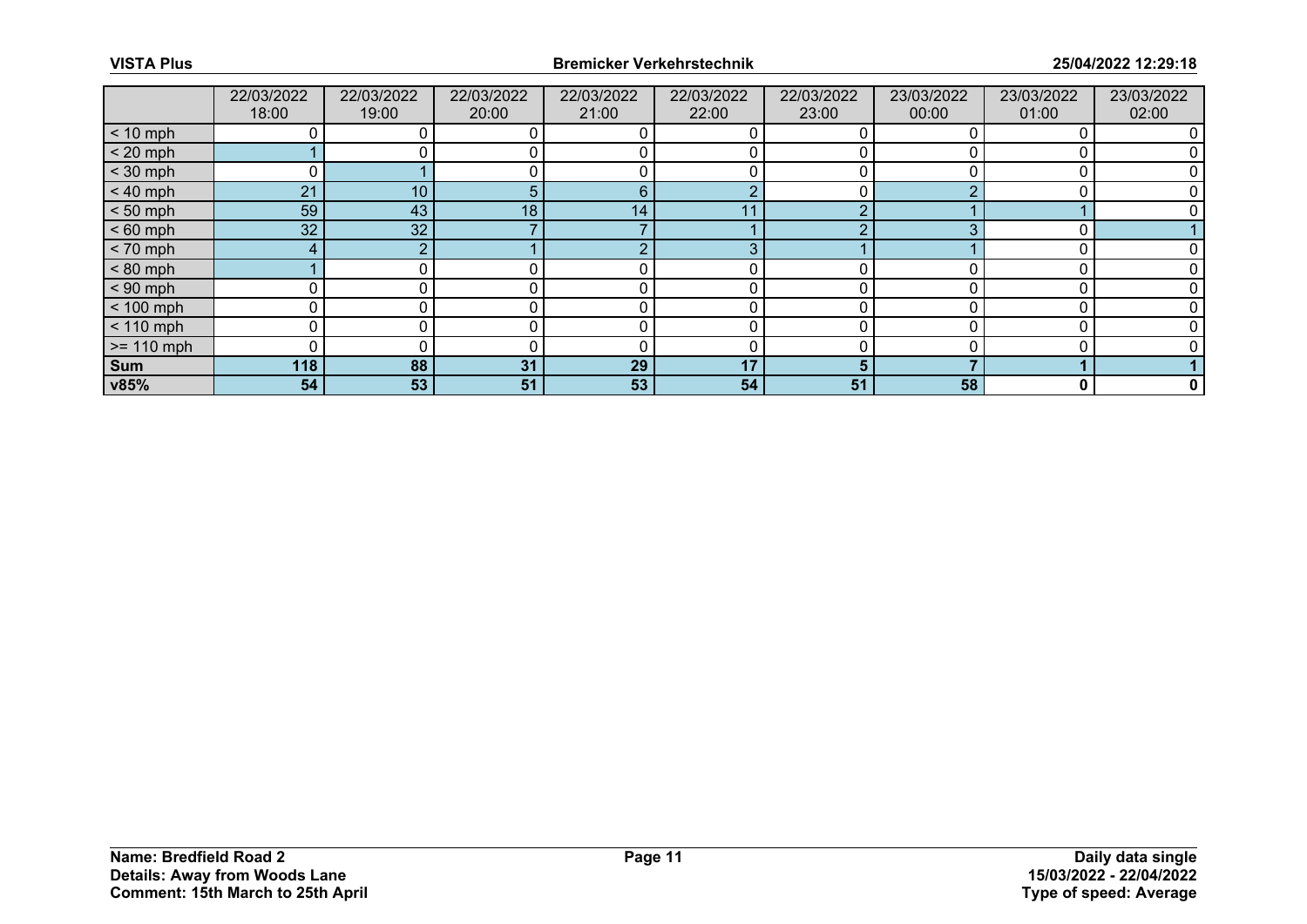|              | 23/03/2022<br>03:00 | 23/03/2022<br>04:00 | 23/03/2022<br>05:00 | 23/03/2022<br>06:00 | 23/03/2022<br>07:00 | 23/03/2022<br>08:00 | 23/03/2022<br>09:00 | 23/03/2022<br>10:00 | 23/03/2022<br>11:00 |
|--------------|---------------------|---------------------|---------------------|---------------------|---------------------|---------------------|---------------------|---------------------|---------------------|
| $< 10$ mph   | 0                   |                     |                     |                     |                     |                     |                     |                     |                     |
| $< 20$ mph   | 0                   |                     |                     |                     |                     |                     |                     |                     |                     |
| $<$ 30 mph   | Ω                   |                     |                     |                     |                     |                     | ◠                   | ◠                   |                     |
| $< 40$ mph   | 0                   |                     |                     | 16                  | 8                   | 9                   | 10                  | 11                  | 17                  |
| $< 50$ mph   | 0                   |                     | 10 <sub>1</sub>     | 25                  | 76                  | 105                 | 76                  | 65                  | 50                  |
| $< 60$ mph   | 0                   |                     |                     | 19                  | 45                  | 65                  | 42                  | 32                  | 26                  |
| $< 70$ mph   | $\overline{0}$      |                     |                     | റ                   |                     | 11                  | 5                   | 4                   | $\overline{4}$      |
| $< 80$ mph   | 0                   |                     |                     |                     |                     |                     |                     |                     |                     |
| $< 90$ mph   | 0                   |                     |                     |                     | 0                   |                     |                     |                     |                     |
| $< 100$ mph  | $\Omega$            | $\Omega$            |                     |                     | 0                   |                     |                     |                     |                     |
| $< 110$ mph  | 0                   |                     |                     |                     |                     |                     |                     |                     |                     |
| $>= 110$ mph | 0                   |                     |                     | r                   | 0                   |                     |                     |                     |                     |
| Sum          | 0                   |                     | 23                  | 66                  | 140                 | 193                 | 136                 | 115                 | 100                 |
| v85%         | 0                   | 38                  | 52                  | 54                  | 55                  | 55                  | 54                  | 53                  | 54                  |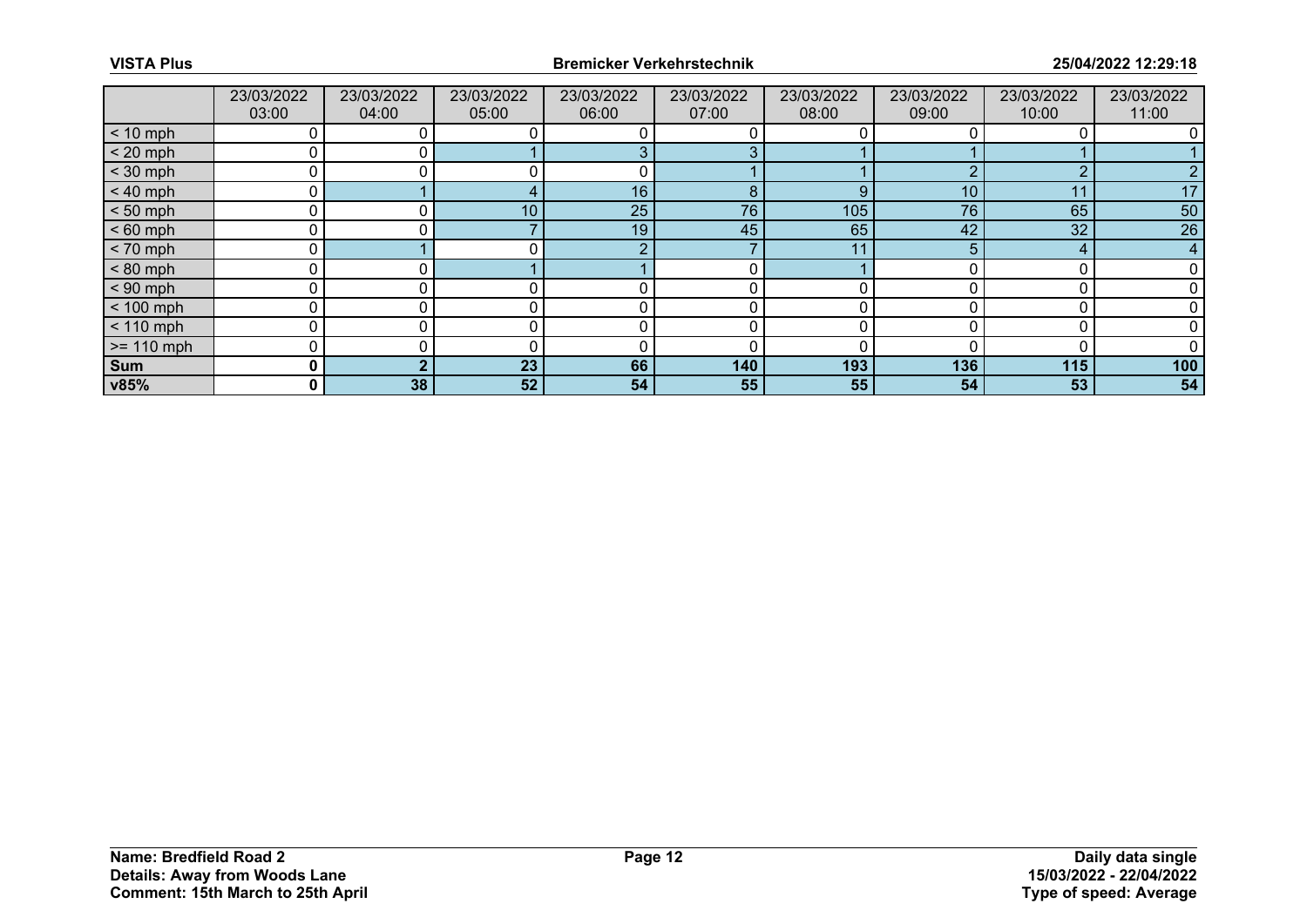|              | 23/03/2022<br>12:00 | 23/03/2022<br>13:00 | 23/03/2022<br>14:00 | 23/03/2022<br>15:00 | 23/03/2022<br>16:00 | 23/03/2022<br>17:00 | 23/03/2022<br>18:00 | 23/03/2022<br>19:00 | 23/03/2022<br>20:00 |
|--------------|---------------------|---------------------|---------------------|---------------------|---------------------|---------------------|---------------------|---------------------|---------------------|
| $< 10$ mph   | 0                   |                     |                     |                     |                     |                     |                     |                     |                     |
| $< 20$ mph   | <sub>O</sub>        |                     |                     |                     |                     |                     |                     |                     |                     |
| $<$ 30 mph   | 3                   |                     |                     |                     | 3                   |                     | ◠                   |                     |                     |
| $< 40$ mph   | 13                  | 11                  | 14 <sub>1</sub>     | 18                  | 19                  | 10                  | 16                  | 11                  | 5                   |
| $< 50$ mph   | 57                  | 55                  | 46                  | 77                  | 76                  | 75                  | 61                  | 45                  | 27                  |
| $< 60$ mph   | 26                  | 26                  | 32                  | 42                  | 36 <sup>°</sup>     | 42                  | 20                  | 12                  | 17                  |
| $< 70$ mph   | 9                   | 4                   | 5.                  | $\overline{a}$      | 6                   |                     |                     | 6                   | $\overline{2}$      |
| $< 80$ mph   | 0                   |                     |                     |                     |                     |                     |                     |                     |                     |
| $< 90$ mph   | 0                   |                     |                     |                     |                     |                     |                     |                     |                     |
| $< 100$ mph  | 0                   |                     |                     |                     |                     |                     |                     |                     |                     |
| $< 110$ mph  | 0                   |                     |                     |                     |                     |                     |                     |                     |                     |
| $>= 110$ mph | 0                   |                     |                     | C                   |                     |                     |                     |                     |                     |
| Sum          | 110                 | 104                 | 98                  | 148                 | 143                 | 135                 | 109                 | 77                  | 52                  |
| v85%         | 53                  | 53 <sub>1</sub>     | 55                  | 52                  | 53                  | 54                  | 55                  | 55                  | 54                  |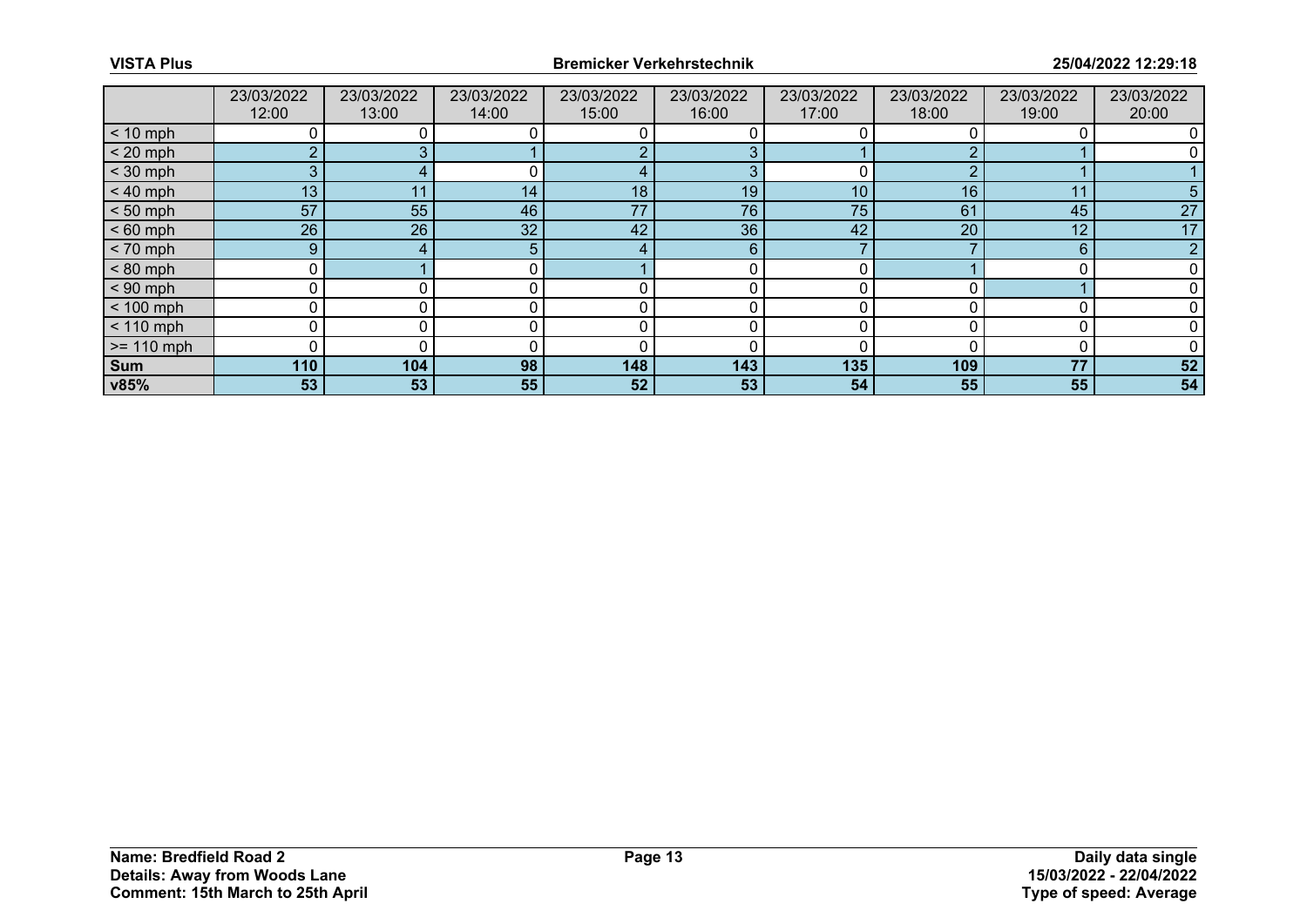|              | 23/03/2022<br>21:00 | 23/03/2022<br>22:00 | 23/03/2022<br>23:00 | 24/03/2022<br>00:00 | 24/03/2022<br>01:00 | 24/03/2022<br>02:00 | 24/03/2022<br>03:00 | 24/03/2022<br>04:00 | 24/03/2022<br>05:00 |
|--------------|---------------------|---------------------|---------------------|---------------------|---------------------|---------------------|---------------------|---------------------|---------------------|
| $< 10$ mph   |                     |                     |                     |                     |                     |                     |                     |                     |                     |
| $< 20$ mph   |                     |                     |                     |                     |                     |                     |                     |                     |                     |
| $<$ 30 mph   |                     |                     |                     |                     |                     |                     |                     |                     |                     |
| $< 40$ mph   | 3                   |                     |                     | $\Omega$            |                     |                     |                     |                     |                     |
| $< 50$ mph   | 13 <sub>1</sub>     | 13                  |                     | C                   |                     |                     |                     |                     | 12                  |
| $< 60$ mph   | 6                   |                     |                     |                     |                     |                     |                     |                     |                     |
| $< 70$ mph   |                     |                     |                     | 0                   |                     |                     |                     | c                   |                     |
| $< 80$ mph   |                     |                     |                     |                     |                     |                     |                     |                     |                     |
| $< 90$ mph   |                     |                     |                     |                     |                     |                     |                     |                     |                     |
| $< 100$ mph  | 0                   |                     |                     | 0                   | 0                   | 0                   |                     |                     |                     |
| $< 110$ mph  |                     |                     |                     |                     |                     |                     |                     |                     |                     |
| $>= 110$ mph |                     |                     |                     |                     |                     |                     |                     |                     |                     |
| Sum          | 24                  | 19                  |                     | 0                   | ◠                   | 0                   | 0                   | 6                   | 25                  |
| v85%         | 51                  | 53                  | 63                  | 0                   | 45                  | 0                   | 0                   | 55                  | 57                  |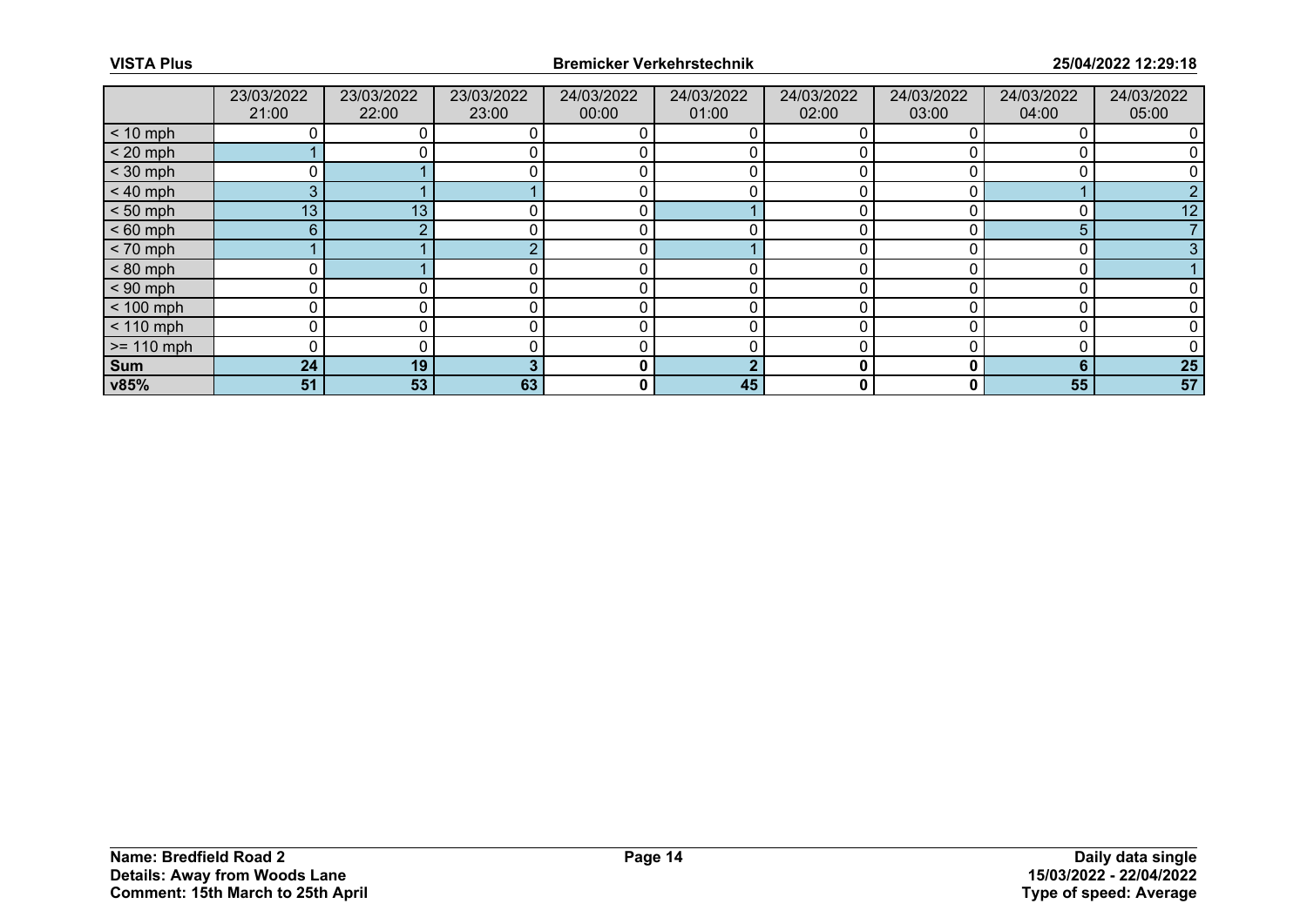|              | 24/03/2022<br>06:00 | 24/03/2022<br>07:00 | 24/03/2022<br>08:00 | 24/03/2022<br>09:00 | 24/03/2022<br>10:00 | 24/03/2022<br>11:00 | 24/03/2022<br>12:00 | 24/03/2022<br>13:00 | 24/03/2022<br>14:00 |
|--------------|---------------------|---------------------|---------------------|---------------------|---------------------|---------------------|---------------------|---------------------|---------------------|
| $< 10$ mph   |                     |                     |                     |                     |                     |                     |                     |                     |                     |
| $< 20$ mph   |                     |                     |                     |                     |                     |                     |                     | ◢                   |                     |
| $<$ 30 mph   |                     |                     |                     |                     |                     |                     |                     | 6                   |                     |
| $< 40$ mph   | 12                  | 14                  | 9                   | 17                  | 13                  | 13                  | 17                  | 14                  | 14                  |
| $< 50$ mph   | 27                  | 69                  | 105                 | 76                  | 56                  | 61                  | 70                  | 73                  | 59                  |
| $< 60$ mph   | 12 <sup>1</sup>     | 53                  | 54                  | 42                  | 36                  | 47                  | 33                  | 39                  | 33                  |
| $< 70$ mph   | $\overline{2}$      |                     | 9                   | 3                   | $\overline{5}$      | 6                   | 8                   | ∩                   | 3                   |
| $< 80$ mph   | $\overline{2}$      |                     |                     |                     | 0                   |                     |                     |                     |                     |
| $< 90$ mph   |                     |                     |                     |                     |                     |                     |                     |                     |                     |
| $< 100$ mph  | 0                   | 0                   |                     |                     | 0                   | O                   |                     |                     |                     |
| $< 110$ mph  | 0                   |                     |                     |                     |                     |                     |                     |                     |                     |
| $>= 110$ mph | 0                   |                     |                     |                     |                     |                     |                     |                     |                     |
| Sum          | 57                  | 150                 | 179                 | 145                 | 115                 | 129                 | 129                 | 138                 | 118                 |
| v85%         | 54                  | 54                  | 55                  | 53                  | 53                  | 54                  | 53                  | 53                  | 52                  |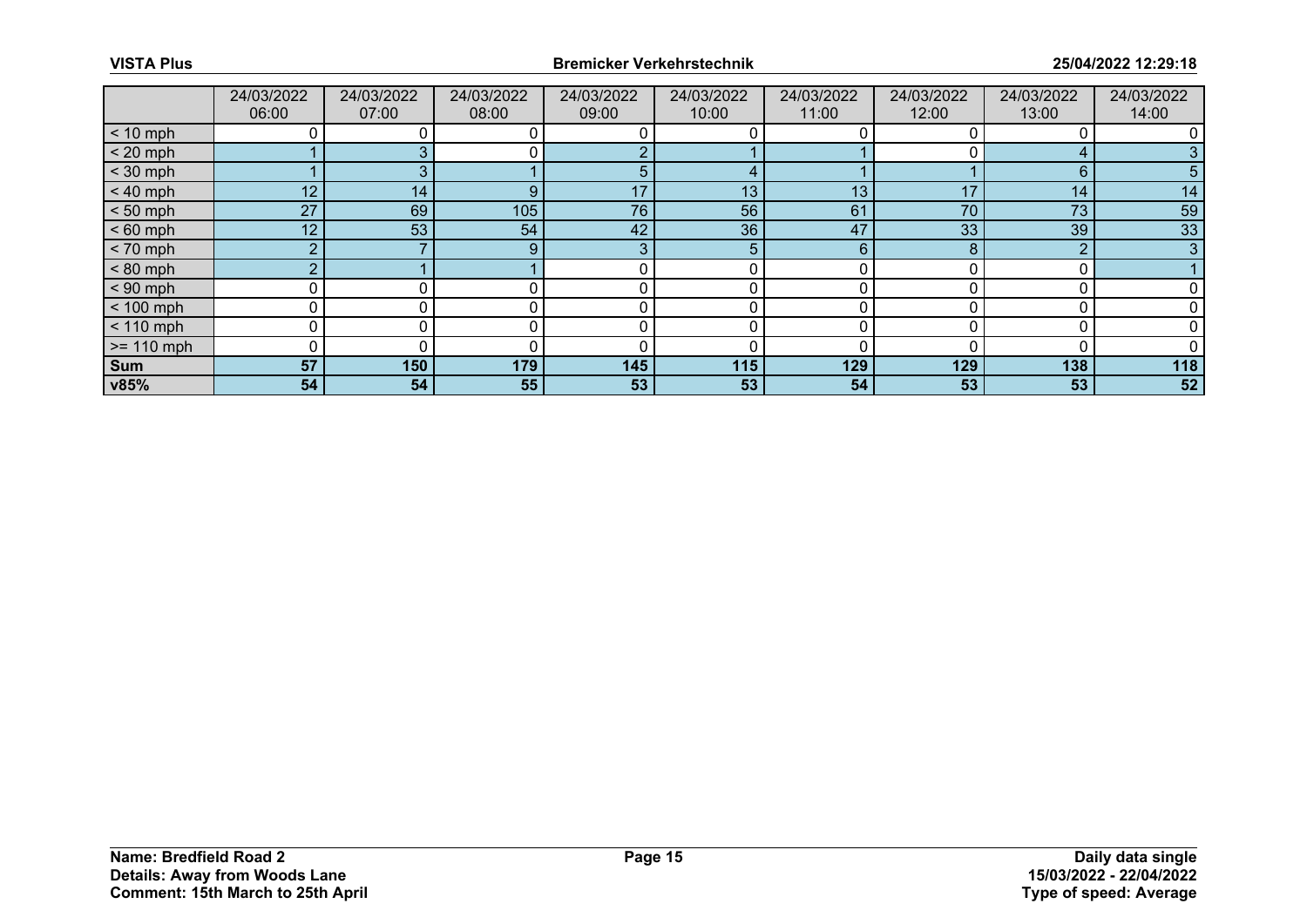|              | 24/03/2022<br>15:00 | 24/03/2022<br>16:00 | 24/03/2022<br>17:00 | 24/03/2022<br>18:00 | 24/03/2022<br>19:00 | 24/03/2022<br>20:00 | 24/03/2022<br>21:00 | 24/03/2022<br>22:00 | 24/03/2022<br>23:00 |
|--------------|---------------------|---------------------|---------------------|---------------------|---------------------|---------------------|---------------------|---------------------|---------------------|
| $< 10$ mph   |                     |                     |                     |                     |                     |                     |                     | 0                   |                     |
| $< 20$ mph   | <sub>O</sub>        |                     |                     |                     |                     |                     |                     |                     |                     |
| $<$ 30 mph   | 5                   |                     |                     |                     | З                   | 0                   |                     |                     |                     |
| $< 40$ mph   | 12                  | 20                  | 12                  | 13                  | 10 <sup>°</sup>     | 4                   |                     |                     |                     |
| $< 50$ mph   | 92                  | 95                  | 98                  | 63                  | 45                  | 18                  | 21                  | 11                  |                     |
| $< 60$ mph   | 34                  | 32                  | 29                  | 27                  | 25                  | 9                   |                     | 8                   |                     |
| $< 70$ mph   | 5                   | 4                   | 5.                  | 5                   | 5                   |                     |                     |                     |                     |
| $< 80$ mph   |                     |                     |                     |                     | 0                   | 0                   |                     |                     |                     |
| $< 90$ mph   |                     |                     |                     |                     |                     |                     |                     |                     |                     |
| $< 100$ mph  |                     | 0                   | 0                   | 0                   | 0                   | $\Omega$            |                     | $\Omega$            |                     |
| $< 110$ mph  | 0                   |                     |                     |                     |                     | n                   |                     |                     |                     |
| $>= 110$ mph | $\Omega$            |                     |                     |                     |                     |                     |                     | $\Omega$            |                     |
| Sum          | 152                 | 156                 | 150                 | 109                 | 89                  | 33                  | 34                  | 22                  |                     |
| v85%         | 53                  | 51                  | 52                  | 54                  | 54                  | 52                  | 53                  | 55                  | 52                  |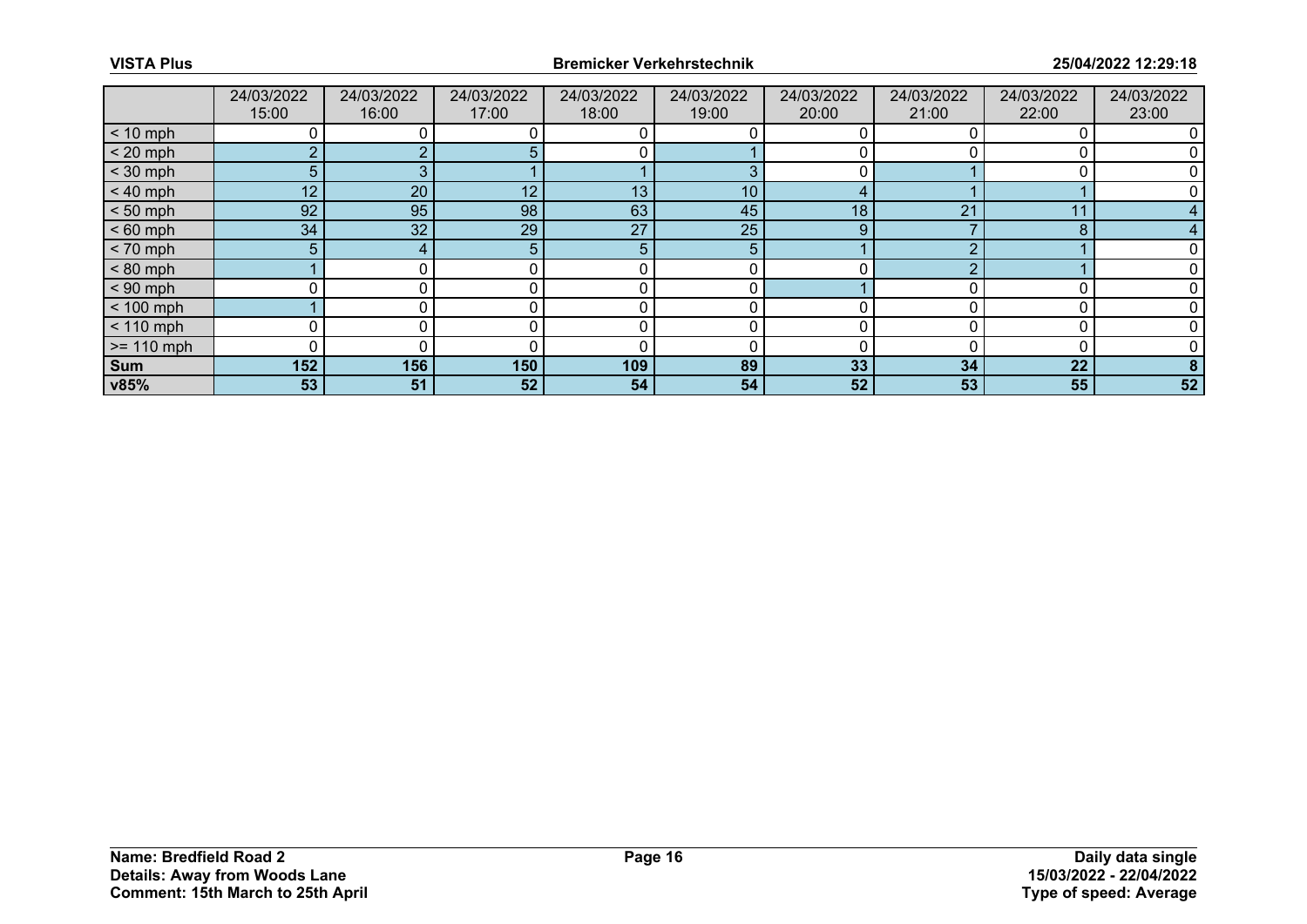|              | 25/03/2022<br>00:00 | 25/03/2022<br>01:00 | 25/03/2022<br>02:00 | 25/03/2022<br>03:00 | 25/03/2022<br>04:00 | 25/03/2022<br>05:00 | 25/03/2022<br>06:00 | 25/03/2022<br>07:00 | 25/03/2022<br>08:00 |
|--------------|---------------------|---------------------|---------------------|---------------------|---------------------|---------------------|---------------------|---------------------|---------------------|
| $< 10$ mph   | 0                   |                     | 0                   |                     |                     |                     |                     |                     |                     |
| $< 20$ mph   | 0                   |                     |                     |                     |                     |                     |                     |                     |                     |
| $<$ 30 mph   | 0                   |                     |                     |                     |                     |                     |                     | $\Omega$            |                     |
| $< 40$ mph   | 0                   | 0                   | 0                   | 0                   | റ                   | $\Omega$            | 11                  | 12                  | 11                  |
| $< 50$ mph   | $\overline{2}$      |                     |                     |                     | c                   | 8                   | 28                  | 69                  | 91                  |
| $< 60$ mph   | O                   | $\Omega$            |                     |                     | ◠                   | 9                   | 11                  | 49                  | 65                  |
| $< 70$ mph   | 0                   | 0                   | $\Omega$            | 0                   | 0                   |                     |                     | 9                   | 4                   |
| $< 80$ mph   | 0                   |                     |                     | 0                   | 0                   |                     |                     |                     |                     |
| $< 90$ mph   | 0                   |                     |                     | C                   | Ω                   |                     |                     |                     |                     |
| $< 100$ mph  | 0                   | 0                   |                     | 0                   | 0                   |                     |                     |                     |                     |
| $< 110$ mph  | 0                   |                     |                     | ſ                   |                     | ∩                   |                     |                     |                     |
| $>= 110$ mph | 0                   |                     |                     |                     | Ω                   |                     |                     |                     |                     |
| Sum          | C                   | $\mathbf{0}$        |                     | 0                   | 6                   | 20                  | 59                  | 145                 | 175                 |
| v85%         | 41                  | 0 I                 | 20                  | 0                   | 50                  | 54                  | 56                  | 57                  | 52                  |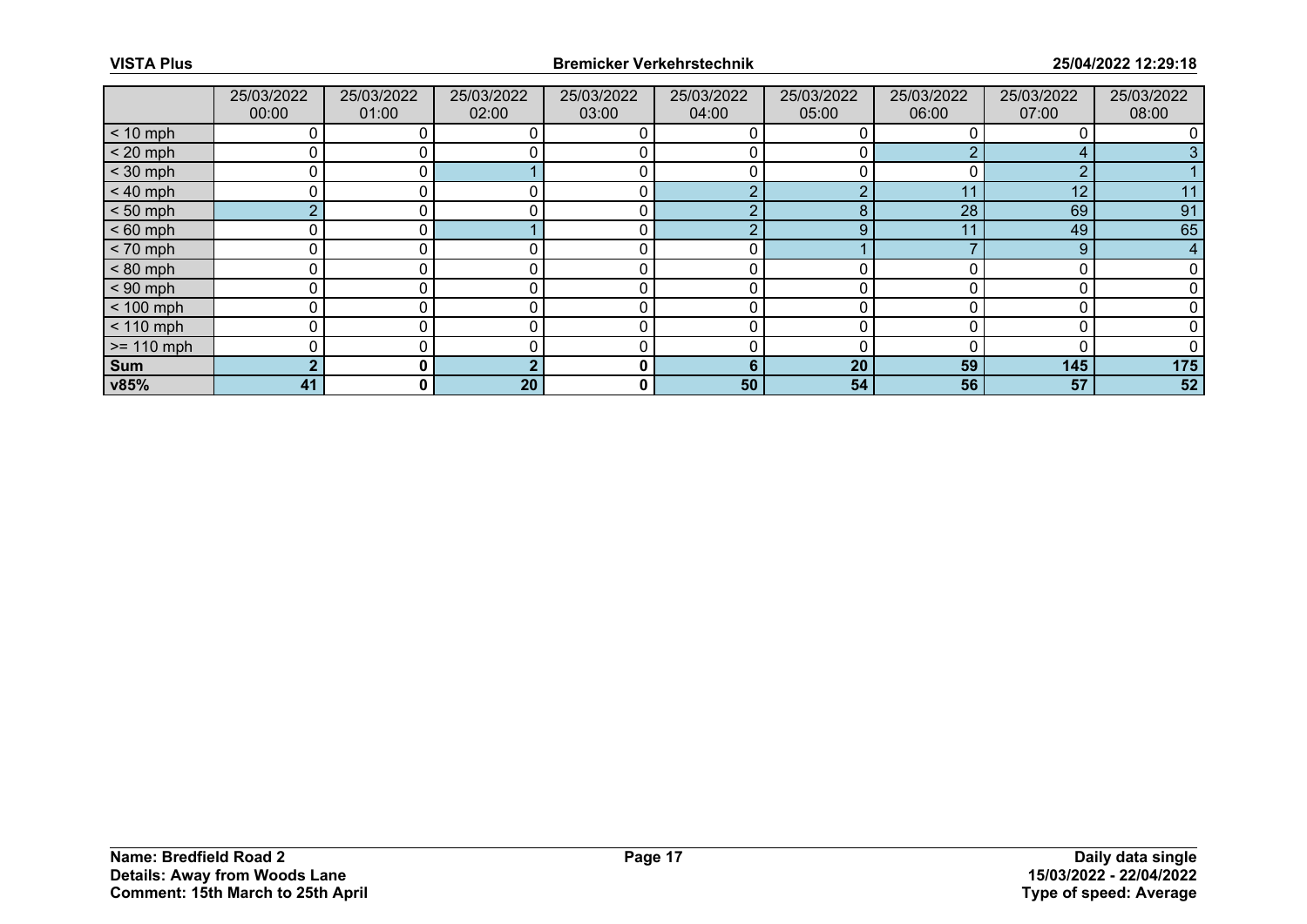|              | 25/03/2022<br>09:00 | 25/03/2022<br>10:00 | 25/03/2022<br>11:00 | 25/03/2022<br>12:00 | 25/03/2022<br>13:00 | 25/03/2022<br>14:00 | 25/03/2022<br>15:00 | 25/03/2022<br>16:00 | 25/03/2022<br>17:00 |
|--------------|---------------------|---------------------|---------------------|---------------------|---------------------|---------------------|---------------------|---------------------|---------------------|
| $< 10$ mph   | 0                   |                     |                     |                     |                     |                     |                     |                     |                     |
| $< 20$ mph   |                     |                     |                     |                     |                     |                     |                     |                     |                     |
| $<$ 30 mph   | 0                   | 5                   |                     |                     | $\sqrt{2}$          |                     | 6                   |                     |                     |
| $< 40$ mph   | 12                  | 12                  | 14 <sub>1</sub>     | 11                  | 8                   | 19                  | 9                   | 15                  | 14                  |
| $< 50$ mph   | 80                  | 70                  | 74                  | 59                  | 61                  | 76                  | 86                  | 76                  | 81                  |
| $< 60$ mph   | 52                  | 41                  | 41                  | 54                  | 42                  | 47                  | 60                  | 50                  | 40                  |
| $< 70$ mph   |                     | 3                   | 4                   | 4                   | 8                   | 3                   |                     | റ                   | 9                   |
| $< 80$ mph   | 0                   |                     |                     |                     |                     |                     |                     | ŋ                   |                     |
| $< 90$ mph   | 0                   |                     |                     |                     |                     |                     |                     |                     |                     |
| $< 100$ mph  | 0                   | 0                   |                     | 0                   | 0                   |                     |                     |                     |                     |
| $< 110$ mph  | 0                   |                     |                     |                     | 0                   |                     |                     |                     |                     |
| $>= 110$ mph | 0                   |                     |                     | ſ                   |                     |                     |                     |                     |                     |
| Sum          | 152                 | 134                 | 134                 | 130                 | 123                 | 153                 | 168                 | 148                 | 146                 |
| v85%         | 54                  | 53                  | 53                  | 54                  | 55                  | 55                  | 54                  | 54                  | 55                  |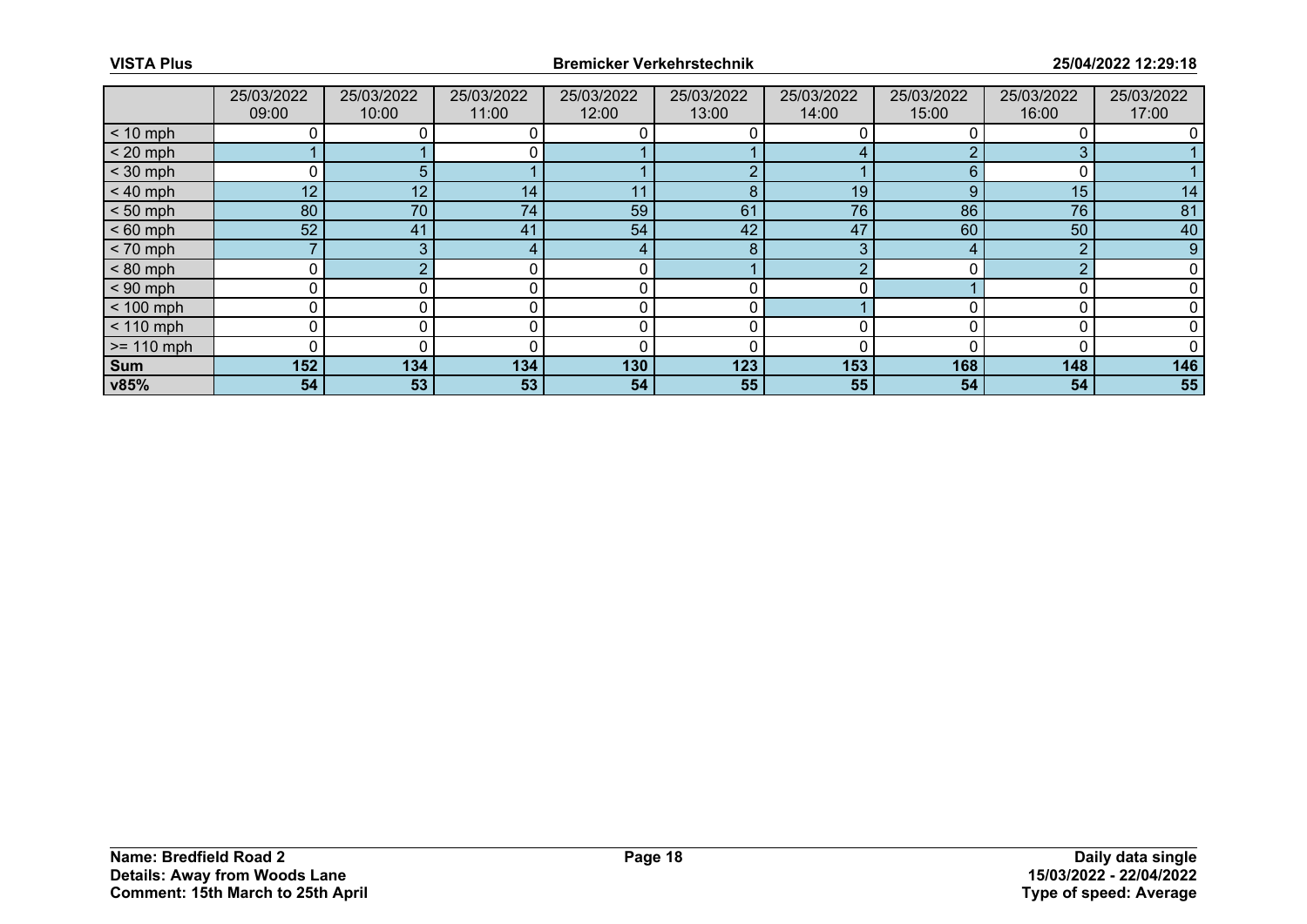|              | 25/03/2022<br>18:00 | 25/03/2022<br>19:00 | 25/03/2022<br>20:00 | 25/03/2022<br>21:00 | 25/03/2022<br>22:00 | 25/03/2022<br>23:00 | 26/03/2022<br>00:00 | 26/03/2022<br>01:00 | 26/03/2022<br>02:00 |
|--------------|---------------------|---------------------|---------------------|---------------------|---------------------|---------------------|---------------------|---------------------|---------------------|
| $< 10$ mph   | 0                   |                     |                     |                     |                     |                     |                     |                     |                     |
| $< 20$ mph   |                     |                     |                     |                     |                     |                     |                     |                     |                     |
| $<$ 30 mph   | 0                   |                     |                     |                     |                     | ◠                   |                     |                     |                     |
| $< 40$ mph   | 11                  | 12                  | 0                   |                     | 3                   | 5                   |                     |                     |                     |
| $< 50$ mph   | 74                  | 37                  | 26                  | 21                  | 19                  | 13                  |                     | ◠                   |                     |
| $< 60$ mph   | 24                  | 12                  |                     | 6                   | 16                  | 6                   |                     |                     |                     |
| $< 70$ mph   | $\overline{2}$      | ∩                   | 4                   | c                   | 0                   | 0                   |                     | $\sqrt{2}$          |                     |
| $< 80$ mph   |                     |                     |                     |                     |                     |                     |                     |                     |                     |
| $< 90$ mph   |                     |                     |                     |                     |                     | $\sqrt{ }$          |                     |                     |                     |
| $< 100$ mph  |                     | 0                   |                     | 0                   | 0                   |                     |                     |                     |                     |
| $< 110$ mph  | 0                   |                     |                     |                     |                     |                     |                     |                     |                     |
| $>= 110$ mph | $\Omega$            |                     |                     | ſ                   |                     |                     |                     |                     |                     |
| Sum          | 113                 | 66                  | 42                  | 33                  | 38                  | 29                  |                     | ◠                   |                     |
| v85%         | 53                  | 50                  | 57                  | 53                  | 53                  | 53                  | 53                  | 44                  | 54                  |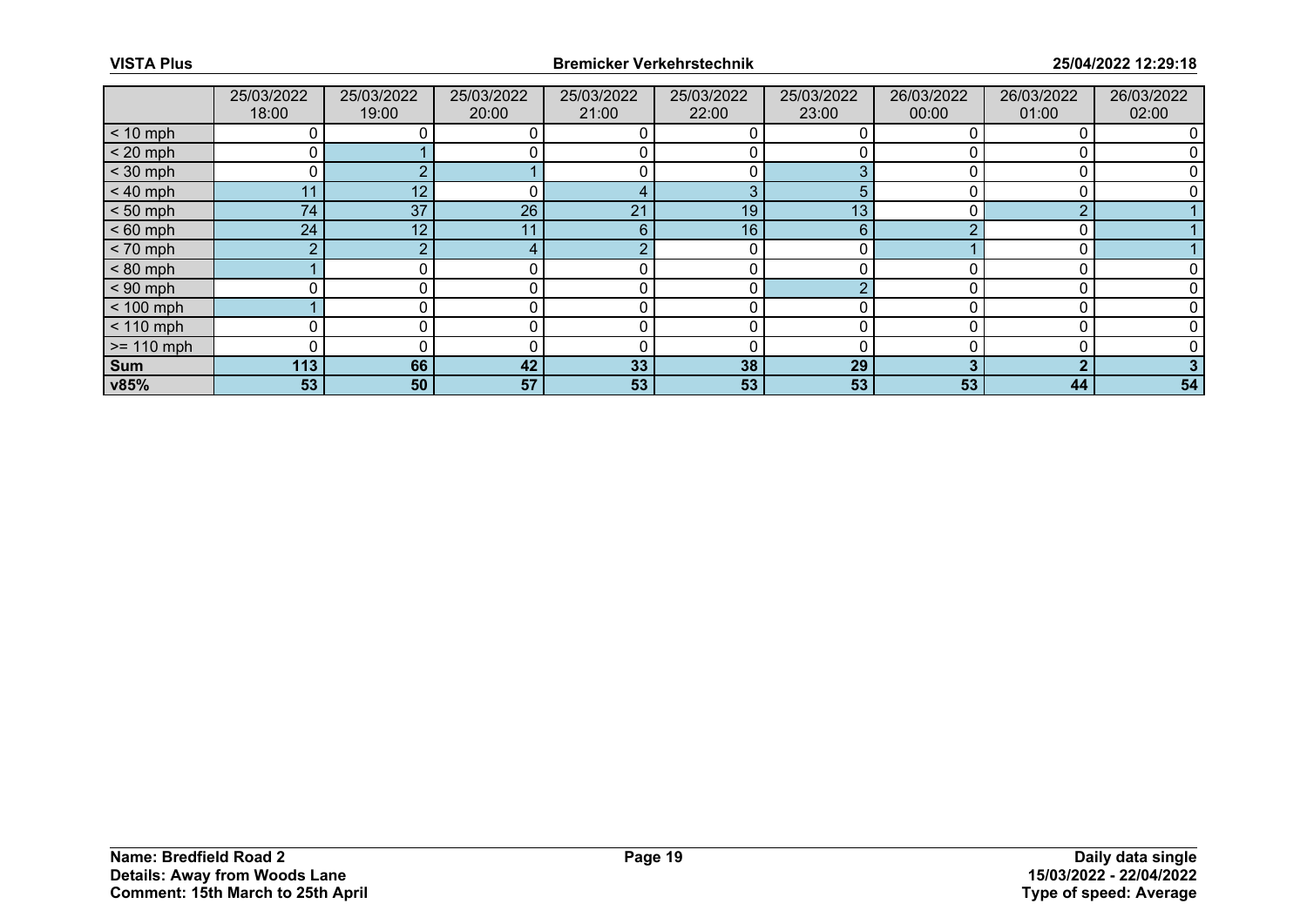|              | 26/03/2022<br>03:00 | 26/03/2022<br>04:00 | 26/03/2022<br>05:00 | 26/03/2022<br>06:00 | 26/03/2022<br>07:00 | 26/03/2022<br>08:00 | 26/03/2022<br>09:00 | 26/03/2022<br>10:00 | 26/03/2022<br>11:00 |
|--------------|---------------------|---------------------|---------------------|---------------------|---------------------|---------------------|---------------------|---------------------|---------------------|
| $< 10$ mph   |                     |                     |                     |                     |                     |                     |                     |                     |                     |
| $< 20$ mph   |                     |                     |                     |                     |                     |                     |                     |                     |                     |
| $<$ 30 mph   |                     |                     |                     |                     |                     |                     |                     |                     |                     |
| $< 40$ mph   |                     |                     |                     |                     | 3                   |                     |                     |                     |                     |
| $< 50$ mph   |                     |                     | 5                   | 16                  | 31                  | 23                  |                     |                     |                     |
| $< 60$ mph   |                     |                     |                     | 10                  | 20                  | 11                  |                     |                     |                     |
| $< 70$ mph   | C                   |                     |                     |                     |                     |                     |                     |                     |                     |
| $< 80$ mph   | ٢                   |                     |                     | $\mathbf{0}$ .      |                     | $\sqrt{2}$          |                     |                     |                     |
| $< 90$ mph   |                     |                     |                     |                     |                     |                     |                     |                     |                     |
| $< 100$ mph  | C                   |                     |                     |                     | 0                   |                     |                     |                     |                     |
| $< 110$ mph  | ٢                   |                     |                     | $\mathbf{0}$        | 0                   |                     |                     |                     |                     |
| $>= 110$ mph |                     |                     |                     |                     | C                   |                     |                     |                     |                     |
| <b>Sum</b>   |                     |                     | 8                   | 37                  | 59                  | 44                  |                     | O                   | 0                   |
| v85%         | 0                   | $\mathbf{0}$        | 49                  | 56                  | 55                  | 59                  | 0                   | 0                   | $\mathbf 0$         |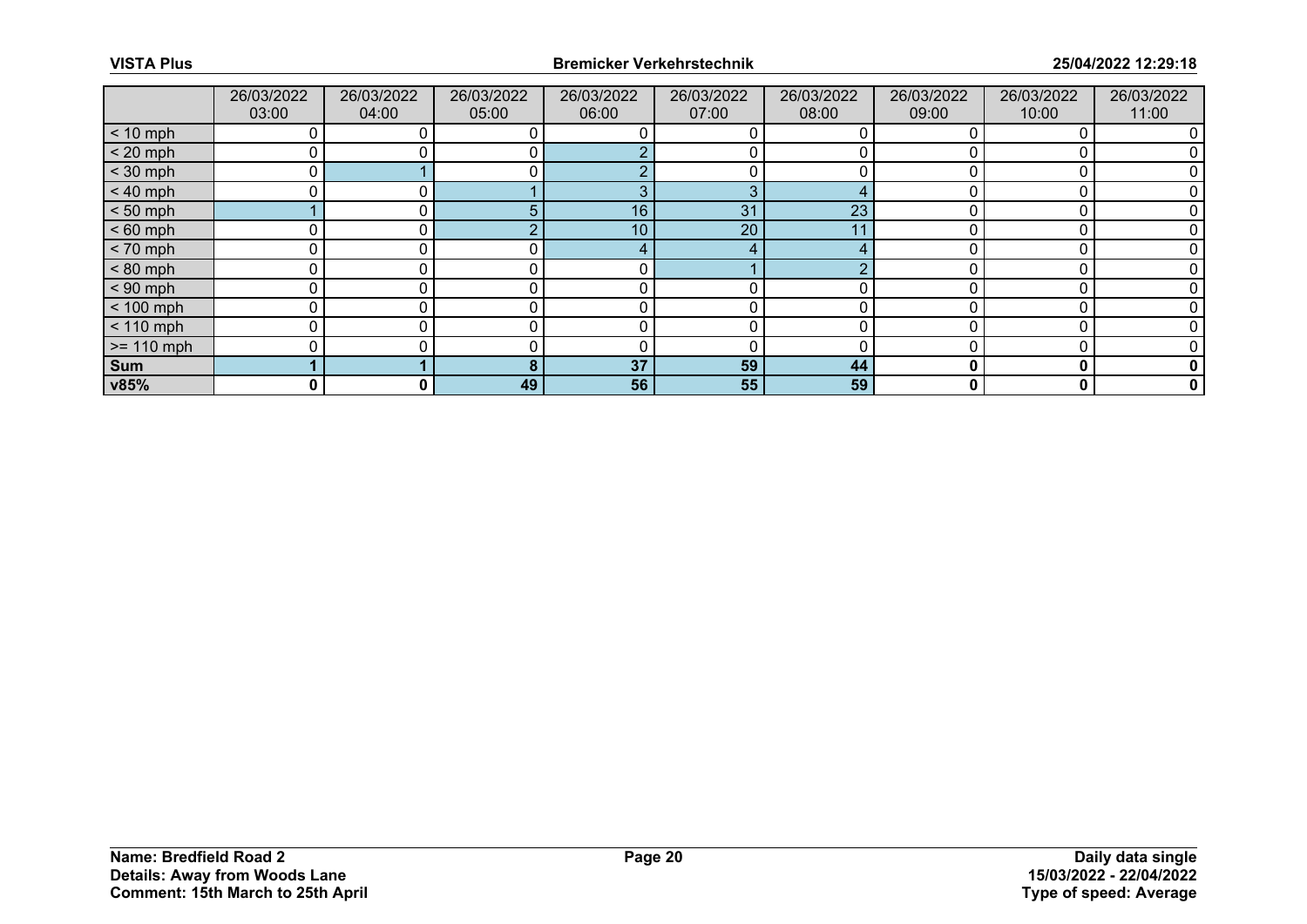|              | 26/03/2022<br>12:00 | 26/03/2022<br>13:00 | 26/03/2022<br>14:00 | 26/03/2022<br>15:00 | 26/03/2022<br>16:00 | 26/03/2022<br>17:00 | 26/03/2022<br>18:00 | 26/03/2022<br>19:00 | 26/03/2022<br>20:00 |
|--------------|---------------------|---------------------|---------------------|---------------------|---------------------|---------------------|---------------------|---------------------|---------------------|
| $< 10$ mph   |                     |                     |                     |                     |                     |                     |                     |                     |                     |
| $< 20$ mph   | 0                   |                     |                     |                     |                     |                     |                     |                     |                     |
| $<$ 30 mph   | 0                   |                     |                     |                     |                     |                     |                     |                     |                     |
| $< 40$ mph   | 0                   |                     |                     |                     |                     |                     |                     |                     |                     |
| $< 50$ mph   | 0                   |                     |                     |                     |                     |                     |                     |                     |                     |
| $< 60$ mph   | 0                   |                     |                     |                     |                     |                     |                     |                     |                     |
| $< 70$ mph   | 0                   |                     |                     |                     |                     |                     |                     |                     |                     |
| $< 80$ mph   | 0                   |                     |                     | ſ                   |                     |                     |                     |                     |                     |
| $< 90$ mph   | 0                   |                     |                     |                     |                     |                     |                     |                     |                     |
| $< 100$ mph  | 0                   |                     |                     | 0                   |                     |                     |                     |                     |                     |
| $< 110$ mph  | 0                   |                     |                     | 0                   |                     |                     |                     |                     |                     |
| $>= 110$ mph | 0                   |                     |                     |                     |                     |                     |                     |                     |                     |
| Sum          | 0                   | 0                   | 0                   | 0                   | 0                   | 0                   |                     | 0                   |                     |
| v85%         | 0                   | 0                   | 0                   | 0                   | 0                   | 0                   | 0                   | 0                   | 0                   |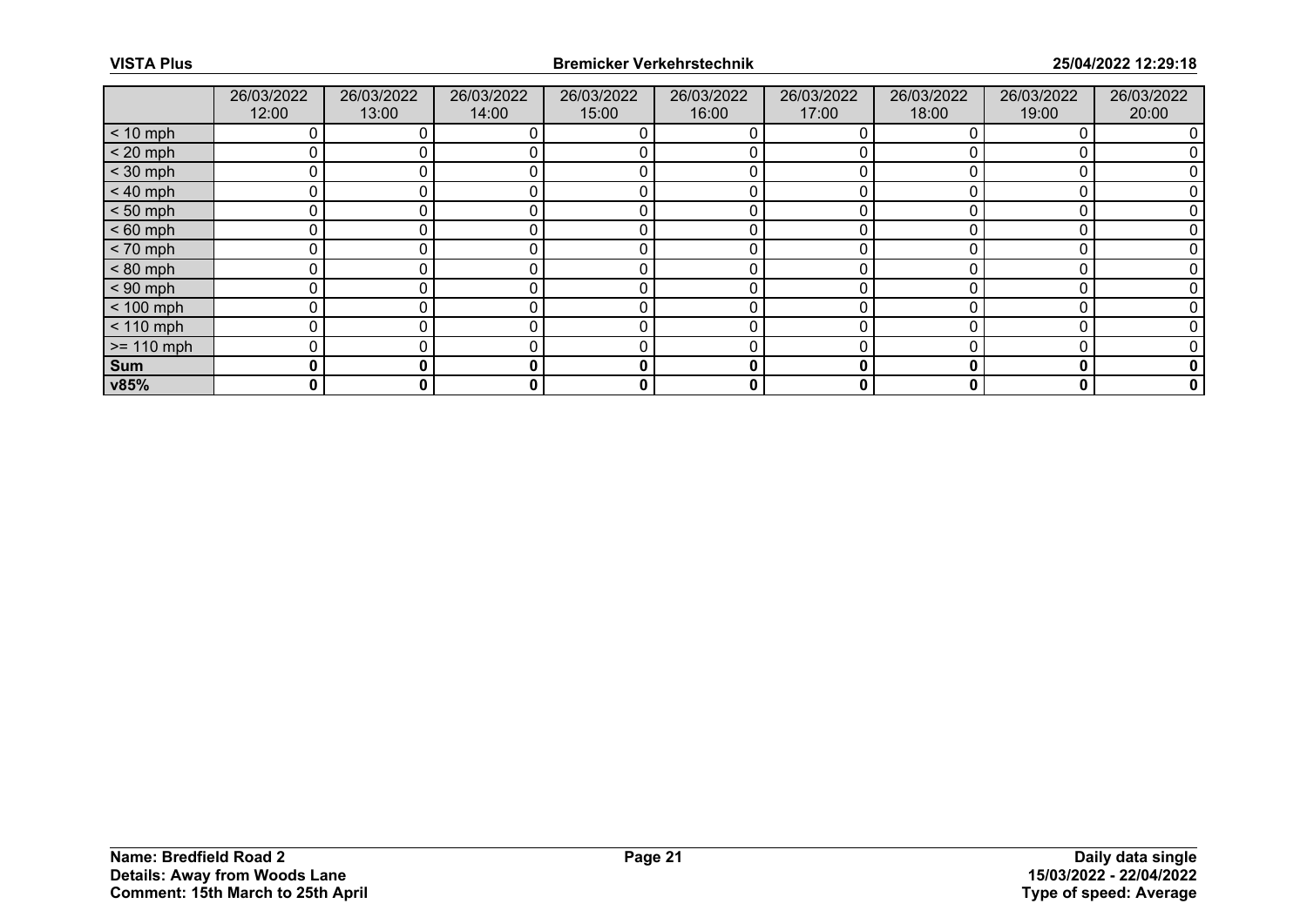|              | 26/03/2022<br>21:00 | 26/03/2022<br>22:00 | 26/03/2022<br>23:00 | 28/03/2022<br>00:00 | 28/03/2022<br>01:00 | 28/03/2022<br>02:00 | 28/03/2022<br>03:00 | 28/03/2022<br>04:00 | 28/03/2022<br>05:00 |
|--------------|---------------------|---------------------|---------------------|---------------------|---------------------|---------------------|---------------------|---------------------|---------------------|
| $< 10$ mph   |                     |                     |                     |                     |                     |                     |                     |                     |                     |
| $< 20$ mph   | 0                   |                     |                     |                     |                     |                     |                     |                     |                     |
| $<$ 30 mph   |                     |                     |                     |                     |                     |                     |                     |                     |                     |
| $< 40$ mph   | 0                   |                     |                     |                     |                     |                     |                     |                     |                     |
| $< 50$ mph   | 0                   |                     |                     |                     |                     |                     |                     |                     |                     |
| $< 60$ mph   | 0                   |                     |                     |                     |                     |                     |                     |                     |                     |
| $< 70$ mph   | 0                   |                     |                     |                     |                     |                     |                     |                     |                     |
| $< 80$ mph   | 0                   |                     |                     |                     |                     |                     |                     |                     |                     |
| $< 90$ mph   | 0                   |                     |                     |                     |                     |                     |                     |                     |                     |
| $< 100$ mph  | 0                   |                     |                     |                     | 0                   |                     |                     |                     |                     |
| $< 110$ mph  | 0                   |                     |                     |                     |                     |                     |                     |                     |                     |
| $>= 110$ mph | 0                   |                     |                     |                     |                     |                     |                     |                     |                     |
| Sum          | 0                   | 0                   |                     | 0                   | 0                   | 0                   |                     | O                   | 0                   |
| v85%         | 0                   | 0                   | 0                   | 0                   | 0                   | 0                   | 0                   | 0                   | 0                   |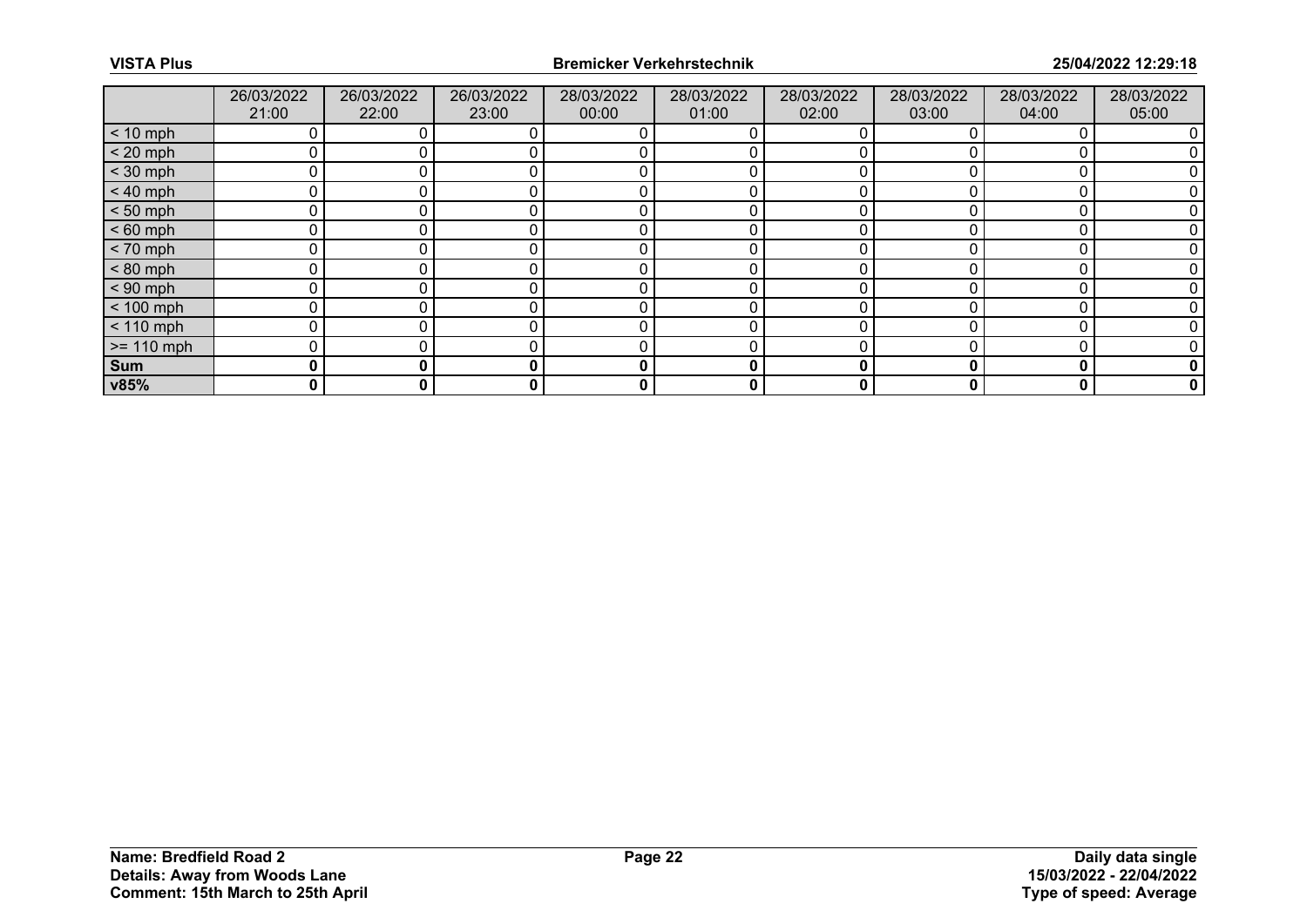|              | 28/03/2022<br>06:00 | 28/03/2022<br>07:00 | 28/03/2022<br>08:00 | 28/03/2022<br>09:00 | 28/03/2022<br>10:00 | 28/03/2022<br>11:00 | 28/03/2022<br>12:00 | 28/03/2022<br>13:00 | 28/03/2022<br>14:00 |
|--------------|---------------------|---------------------|---------------------|---------------------|---------------------|---------------------|---------------------|---------------------|---------------------|
| $< 10$ mph   |                     |                     |                     |                     |                     |                     |                     |                     |                     |
| $< 20$ mph   | 0                   |                     |                     |                     |                     |                     |                     |                     |                     |
| $<$ 30 mph   | 0                   |                     |                     |                     |                     |                     |                     |                     |                     |
| $< 40$ mph   | 0                   |                     |                     |                     |                     |                     | 5                   | 9                   |                     |
| $< 50$ mph   | 0                   |                     |                     |                     |                     |                     | 33                  | 59                  | 54                  |
| $< 60$ mph   | 0                   |                     |                     |                     |                     |                     | 14                  | 40                  | 32                  |
| $< 70$ mph   | 0                   |                     |                     |                     |                     |                     |                     | 5                   |                     |
| $< 80$ mph   | 0                   |                     |                     | ſ                   |                     |                     |                     |                     |                     |
| $< 90$ mph   | 0                   |                     |                     |                     |                     |                     |                     |                     |                     |
| $< 100$ mph  | 0                   |                     |                     | 0                   | 0                   |                     |                     |                     |                     |
| $< 110$ mph  | 0                   |                     |                     | 0                   |                     |                     |                     |                     |                     |
| $>= 110$ mph | 0                   |                     |                     |                     |                     |                     |                     |                     |                     |
| Sum          | 0                   | 0                   | 0                   | 0                   | 0                   | 0                   | 55                  | 115                 | 104                 |
| v85%         | 0                   | 0                   | 0                   | 0                   | 0                   | 0                   | 54                  | 54                  | 54                  |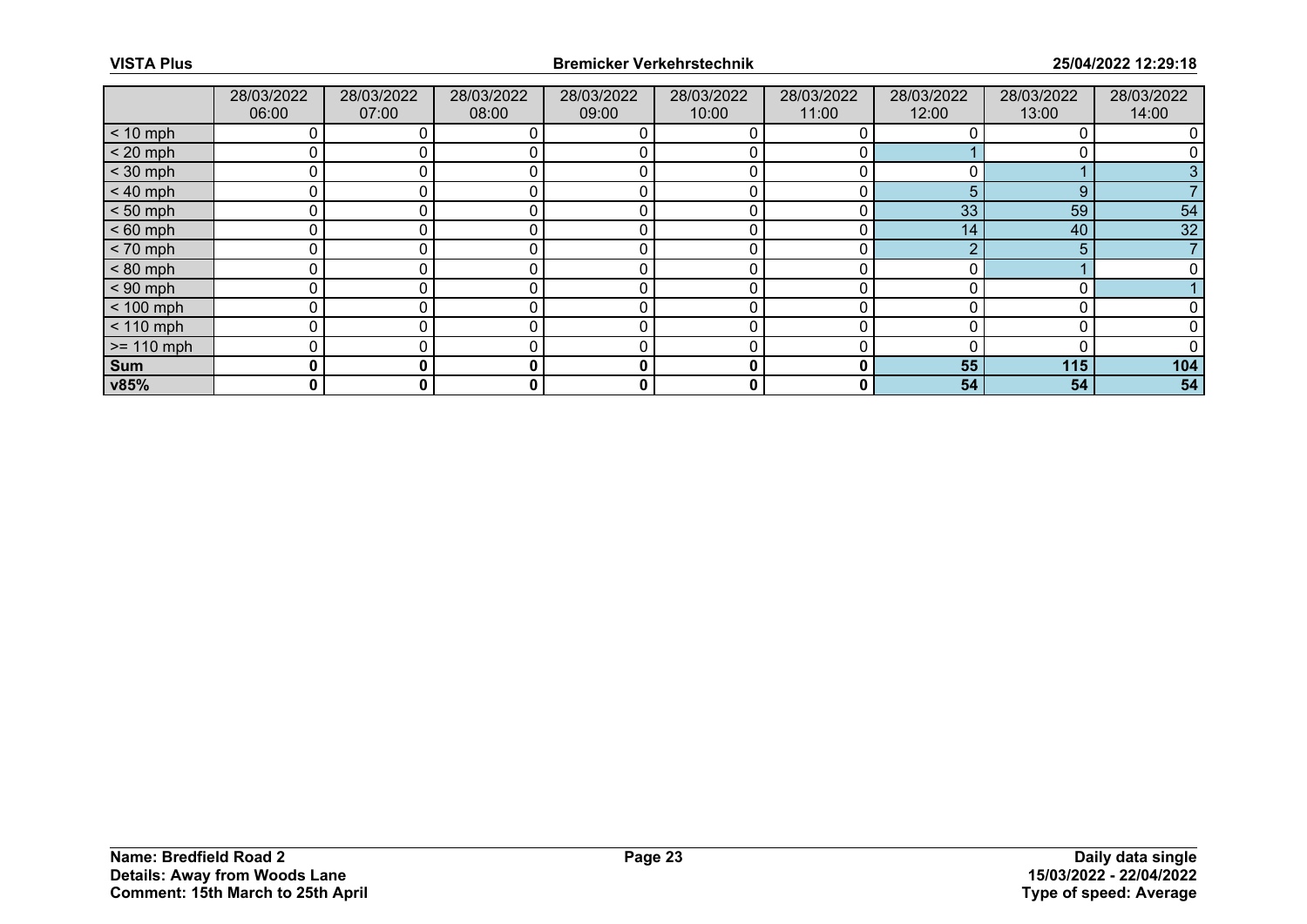|              | 28/03/2022<br>15:00 | 28/03/2022<br>16:00 | 28/03/2022<br>17:00 | 28/03/2022<br>18:00 | 28/03/2022<br>19:00 | 28/03/2022<br>20:00 | 28/03/2022<br>21:00 | 28/03/2022<br>22:00 | 28/03/2022<br>23:00 |
|--------------|---------------------|---------------------|---------------------|---------------------|---------------------|---------------------|---------------------|---------------------|---------------------|
| $< 10$ mph   |                     |                     |                     |                     |                     |                     |                     |                     |                     |
| $< 20$ mph   | $\overline{4}$      |                     |                     |                     |                     |                     |                     |                     |                     |
| $<$ 30 mph   | 0                   |                     |                     |                     |                     |                     |                     |                     |                     |
| $< 40$ mph   | 10 <sup>°</sup>     | 13                  | 10 <sup>°</sup>     |                     | 12                  |                     |                     |                     |                     |
| $< 50$ mph   | 96                  | 100                 | 65                  | 53                  | 38                  | 20                  | 20                  |                     | 6                   |
| $< 60$ mph   | 44                  | 34                  | 60                  | 36                  | 19                  | 18                  | 8                   | 8                   |                     |
| $< 70$ mph   | $6^{\circ}$         | 2                   |                     | З                   |                     |                     |                     | 3                   |                     |
| $< 80$ mph   | 0                   |                     | 0                   |                     |                     |                     |                     |                     |                     |
| $< 90$ mph   | 0                   |                     |                     |                     |                     |                     |                     |                     |                     |
| $< 100$ mph  | 0                   | 0                   |                     | 0                   | 0                   |                     |                     |                     |                     |
| $< 110$ mph  | 0                   | 0                   |                     | 0                   | 0                   |                     |                     |                     |                     |
| $>= 110$ mph | 0                   |                     |                     |                     |                     |                     |                     |                     |                     |
| Sum          | 160                 | 154                 | 144                 | 101                 | 76                  | 43                  | 34                  | 24                  | 15                  |
| v85%         | 53                  | 52                  | 55                  | 53                  | 54                  | 54                  | 53                  | 71                  | 55                  |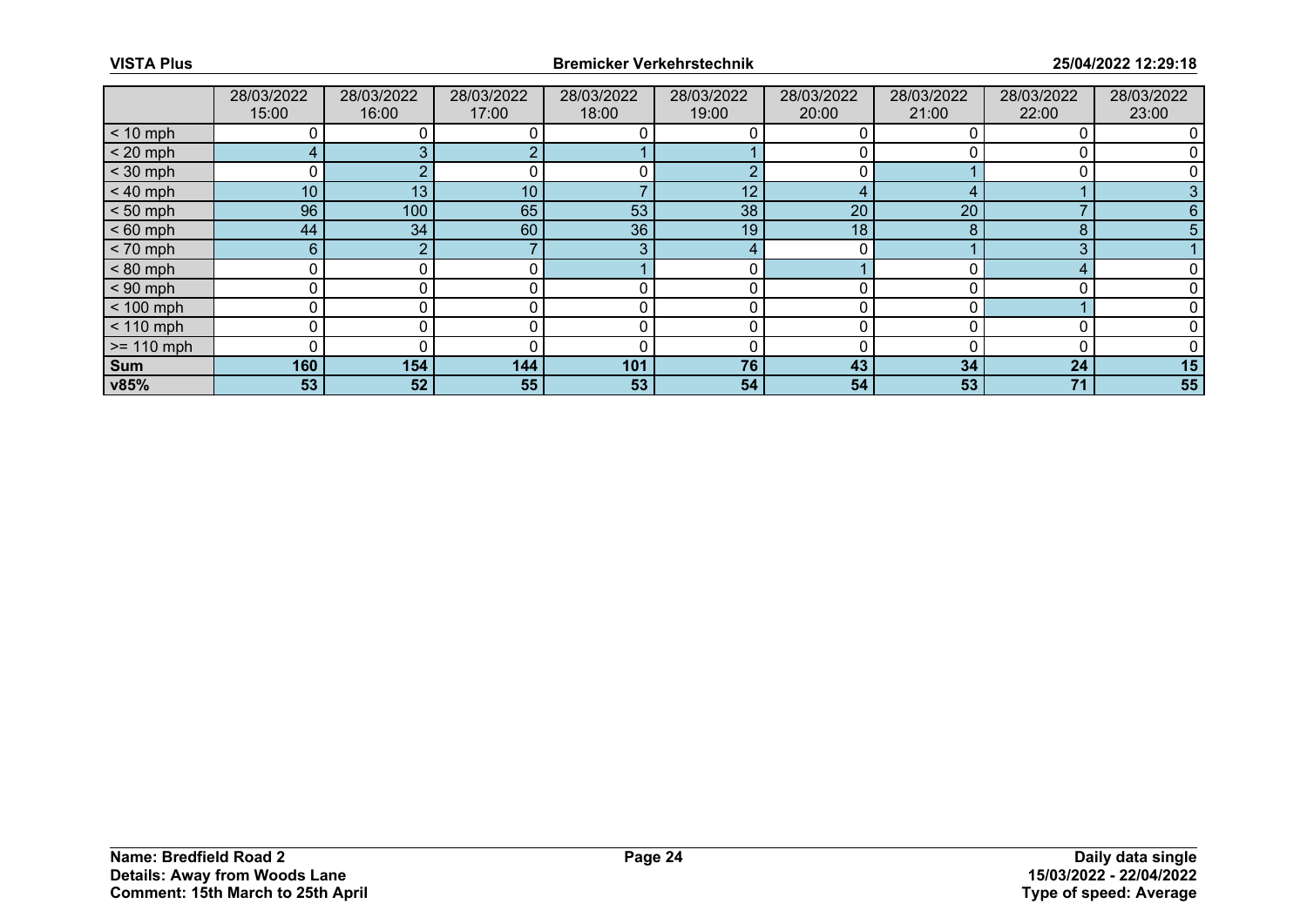|              | 29/03/2022<br>00:00 | 29/03/2022<br>01:00 | 29/03/2022<br>02:00 | 29/03/2022<br>03:00 | 29/03/2022<br>04:00 | 29/03/2022<br>05:00 | 29/03/2022<br>06:00 | 29/03/2022<br>07:00 | 29/03/2022<br>08:00 |
|--------------|---------------------|---------------------|---------------------|---------------------|---------------------|---------------------|---------------------|---------------------|---------------------|
| $< 10$ mph   | 0                   |                     |                     |                     | 0                   |                     |                     |                     |                     |
| $< 20$ mph   | 0                   |                     |                     |                     |                     |                     |                     |                     |                     |
| $<$ 30 mph   | 0                   |                     |                     | r                   |                     |                     | ◠                   | n                   |                     |
| $< 40$ mph   | 0                   | 0                   |                     | C                   | 0                   |                     | 5                   | 14                  | 17                  |
| $< 50$ mph   |                     |                     |                     |                     | 0                   | 8                   | 29                  | 76                  | 97                  |
| $< 60$ mph   | 0                   |                     |                     | r                   |                     | 8                   | 12                  | 39                  | 48                  |
| $< 70$ mph   | $\Omega$            |                     |                     | r                   | 0                   |                     |                     | 5                   | <sub>o</sub>        |
| $< 80$ mph   |                     |                     |                     | r                   | 0                   |                     |                     |                     |                     |
| $< 90$ mph   | 0                   |                     |                     |                     |                     |                     |                     |                     |                     |
| $< 100$ mph  | 0                   | n.                  |                     |                     | 0                   |                     |                     |                     |                     |
| $< 110$ mph  | 0                   |                     |                     |                     |                     |                     |                     |                     |                     |
| $>= 110$ mph | 0                   |                     |                     |                     |                     |                     |                     |                     |                     |
| Sum          | 4                   |                     |                     | 0                   |                     | 18                  | 50                  | 139                 | 169                 |
| v85%         | 66                  | 0                   | 0                   | 0                   | 0                   | 58                  | 52                  | 53                  | 52                  |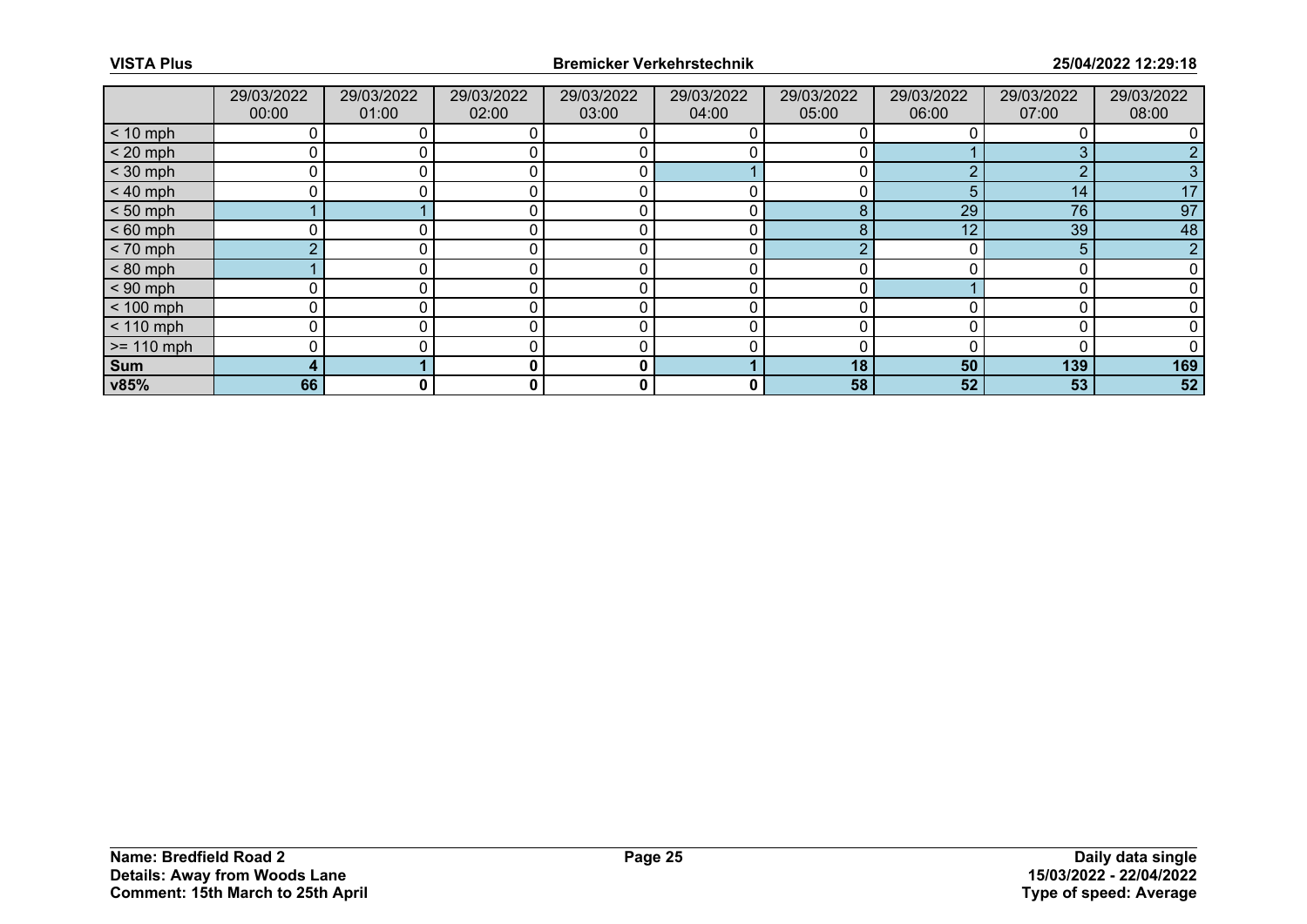|              | 29/03/2022<br>09:00 | 29/03/2022<br>10:00 | 29/03/2022<br>11:00 | 29/03/2022<br>12:00 | 29/03/2022<br>13:00 | 29/03/2022<br>14:00 | 29/03/2022<br>15:00 | 29/03/2022<br>16:00 | 29/03/2022<br>17:00 |
|--------------|---------------------|---------------------|---------------------|---------------------|---------------------|---------------------|---------------------|---------------------|---------------------|
| $< 10$ mph   | 0                   |                     |                     |                     |                     |                     |                     |                     |                     |
| $< 20$ mph   | 0                   |                     |                     |                     |                     |                     |                     |                     |                     |
| $<$ 30 mph   | 4                   |                     |                     |                     |                     |                     |                     |                     |                     |
| $< 40$ mph   | 18                  | 19                  | 17                  | 15                  | 15                  | 10                  | 18                  | 9                   | 16                  |
| $< 50$ mph   | 82                  | 55                  | 76                  | 65                  | 69                  | 64                  | 94                  | 96                  | 87                  |
| $< 60$ mph   | 25                  | 32 <sup>°</sup>     | 24                  | 30                  | 34                  | 32                  | 31                  | 52                  | 38                  |
| $< 70$ mph   | 5 <sup>5</sup>      | 6                   |                     |                     | 3                   | 5                   |                     | $\Omega$            |                     |
| $< 80$ mph   | 0                   |                     |                     |                     | 0                   |                     |                     |                     |                     |
| $< 90$ mph   | 0                   |                     |                     |                     |                     |                     |                     |                     |                     |
| $< 100$ mph  | 0                   | 0                   |                     |                     | 0                   | O                   |                     |                     |                     |
| $< 110$ mph  | 0                   |                     |                     |                     |                     |                     |                     |                     |                     |
| $>= 110$ mph | 0                   |                     |                     |                     |                     |                     |                     |                     |                     |
| Sum          | 134                 | 118                 | 124                 | 113                 | 125                 | 112                 | 152                 | 163                 | 150                 |
| v85%         | 51                  | 54                  | 53                  | 52                  | 53                  | 54                  | 51                  | 52                  | 54                  |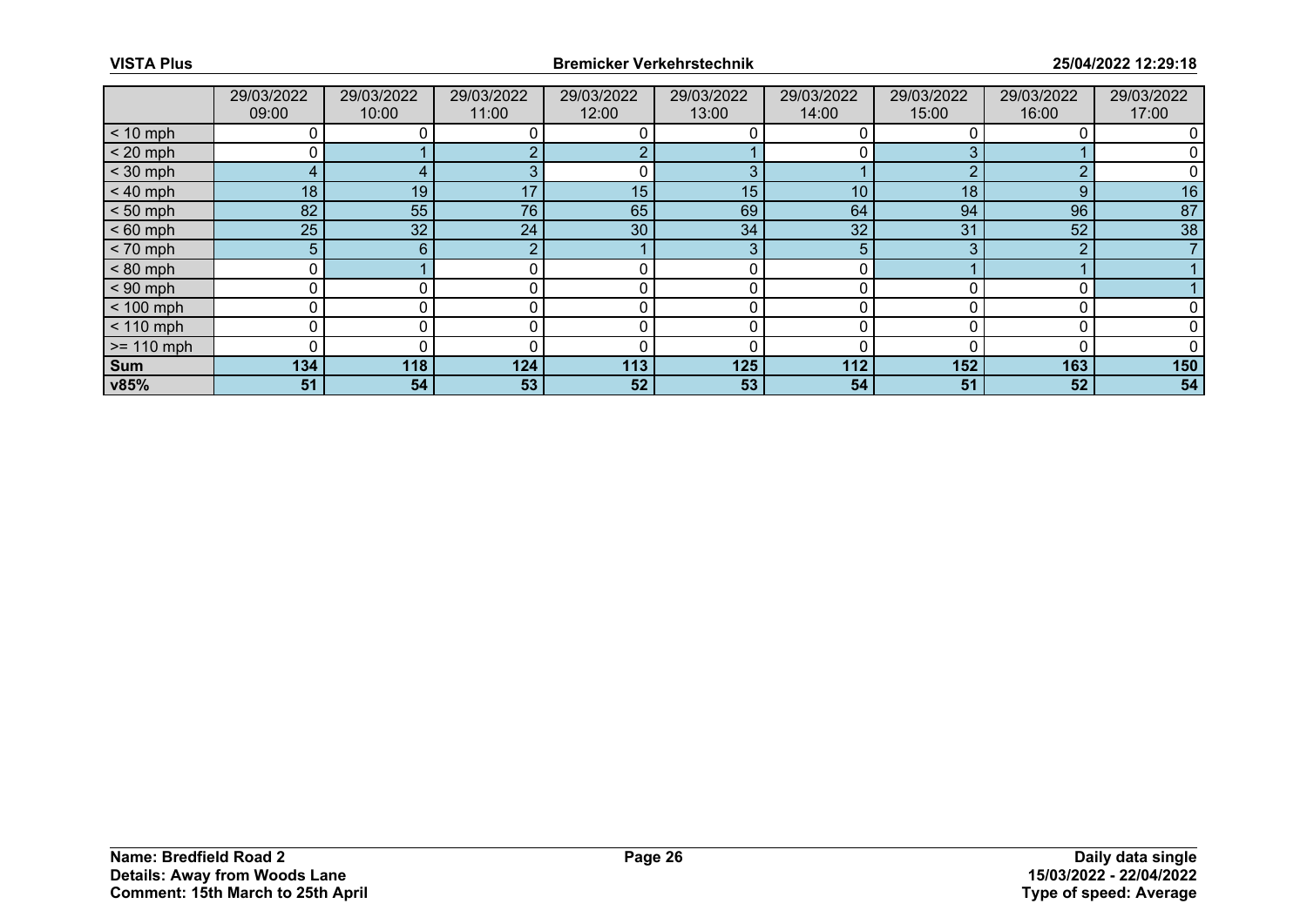|              | 29/03/2022<br>18:00 | 29/03/2022<br>19:00 | 29/03/2022<br>20:00 | 29/03/2022<br>21:00 | 29/03/2022<br>22:00 | 29/03/2022<br>23:00 | 30/03/2022<br>00:00 | 30/03/2022<br>01:00 | 30/03/2022<br>02:00 |
|--------------|---------------------|---------------------|---------------------|---------------------|---------------------|---------------------|---------------------|---------------------|---------------------|
| $< 10$ mph   | 0                   |                     |                     |                     |                     |                     |                     |                     |                     |
| $< 20$ mph   |                     |                     |                     |                     |                     |                     |                     |                     |                     |
| $<$ 30 mph   |                     |                     |                     |                     |                     |                     |                     |                     |                     |
| $< 40$ mph   | 13                  | 13                  | 11                  |                     |                     |                     |                     |                     |                     |
| $< 50$ mph   | 49                  | 42                  | 18                  | 15                  | 10 <sub>1</sub>     | 5                   |                     | ◢                   |                     |
| $< 60$ mph   | 35                  | 21                  |                     | 8                   | 12 <sub>2</sub>     |                     |                     |                     |                     |
| $< 70$ mph   | $\overline{2}$      | 5.                  |                     |                     | 4                   |                     |                     |                     |                     |
| $< 80$ mph   |                     |                     |                     |                     |                     |                     |                     |                     |                     |
| $< 90$ mph   | Ω                   |                     |                     |                     |                     |                     |                     |                     |                     |
| $< 100$ mph  | 0                   | 0                   |                     |                     | 0                   |                     |                     |                     |                     |
| $< 110$ mph  | 0                   |                     |                     |                     |                     |                     |                     |                     |                     |
| $>= 110$ mph | 0                   |                     |                     |                     |                     |                     |                     |                     |                     |
| Sum          | 101                 | 82                  | 37                  | 36                  | 28                  | 8                   |                     | 6                   |                     |
| v85%         | 52                  | 55 <sub>1</sub>     | 52                  | 58                  | 59                  | 49                  | 56                  | 62                  | 44                  |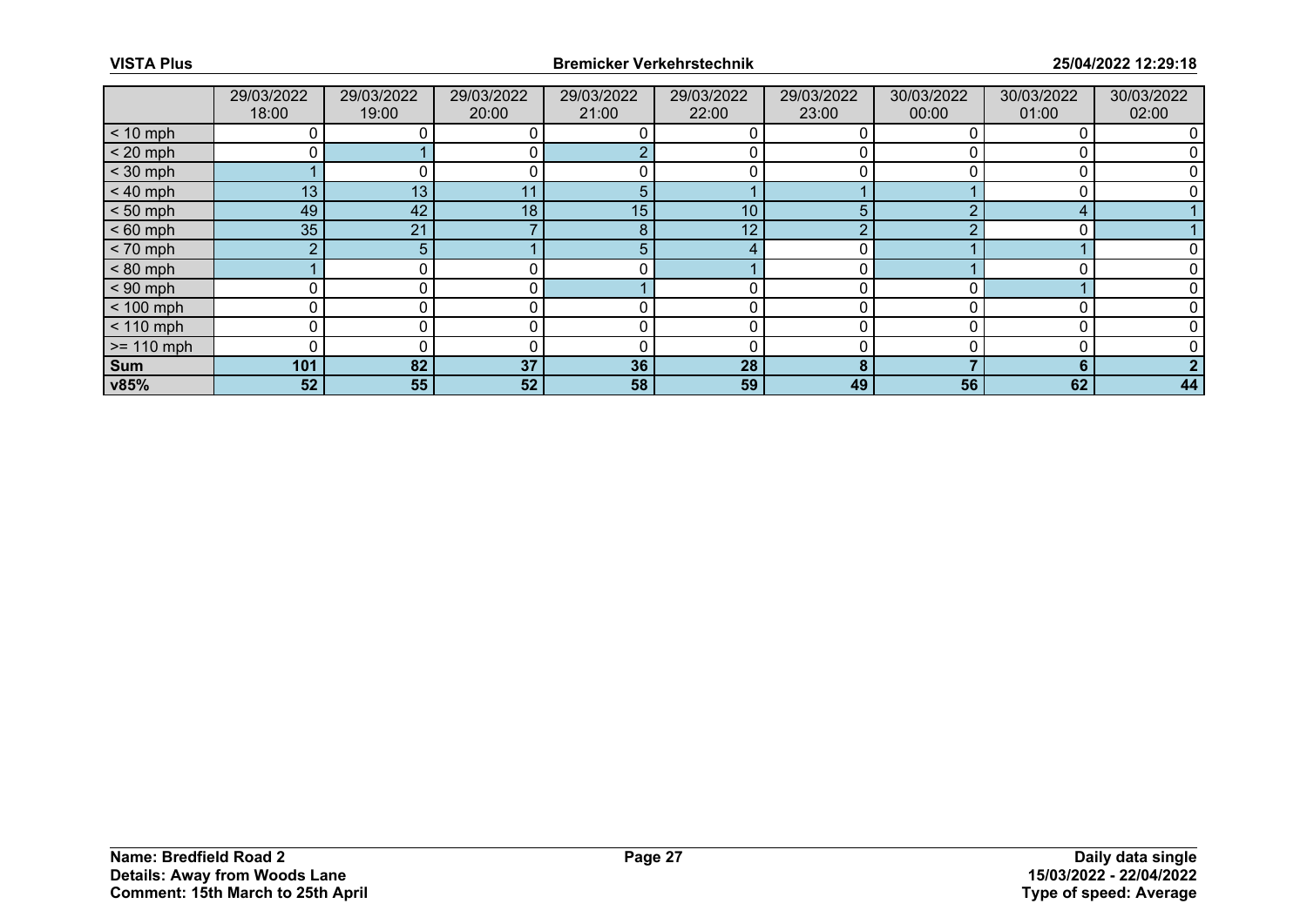|              | 30/03/2022<br>03:00 | 30/03/2022<br>04:00 | 30/03/2022<br>05:00 | 30/03/2022<br>06:00 | 30/03/2022<br>07:00 | 30/03/2022<br>08:00 | 30/03/2022<br>09:00 | 30/03/2022<br>10:00 | 30/03/2022<br>11:00 |
|--------------|---------------------|---------------------|---------------------|---------------------|---------------------|---------------------|---------------------|---------------------|---------------------|
| $< 10$ mph   | 0                   |                     |                     |                     |                     |                     |                     |                     |                     |
| $< 20$ mph   | 0                   |                     |                     |                     |                     |                     |                     |                     |                     |
| $<$ 30 mph   | 0                   |                     |                     |                     |                     |                     |                     | 3                   | ⌒                   |
| $< 40$ mph   | 0                   | 0.                  |                     | 11                  | 11                  | 9                   | 13                  | 17                  | 12                  |
| $< 50$ mph   |                     |                     |                     | 22                  | 67                  | 106                 | 86                  | 61                  | 68                  |
| $< 60$ mph   | Ω                   |                     |                     | 10                  | 50                  | 45                  | 33                  | 41                  | 27                  |
| $< 70$ mph   | 0                   | 0 l                 |                     |                     | 4                   | 8                   | 4                   | 3                   | 8                   |
| $< 80$ mph   | 0                   |                     |                     |                     |                     |                     |                     |                     |                     |
| $< 90$ mph   | 0                   |                     |                     |                     |                     |                     |                     |                     |                     |
| $< 100$ mph  | 0                   | 0                   |                     | r                   | 0                   | n                   |                     |                     |                     |
| $< 110$ mph  | 0                   |                     |                     |                     |                     |                     |                     |                     |                     |
| $>= 110$ mph | Ω                   |                     |                     | ╭                   | 0                   |                     |                     |                     |                     |
| Sum          |                     | ◠                   | 17                  | 50                  | 137                 | 171                 | 138                 | 128                 | 120                 |
| v85%         | 0                   | 41                  | 56                  | 56                  | 53                  | 53                  | 53                  | 54                  | 55                  |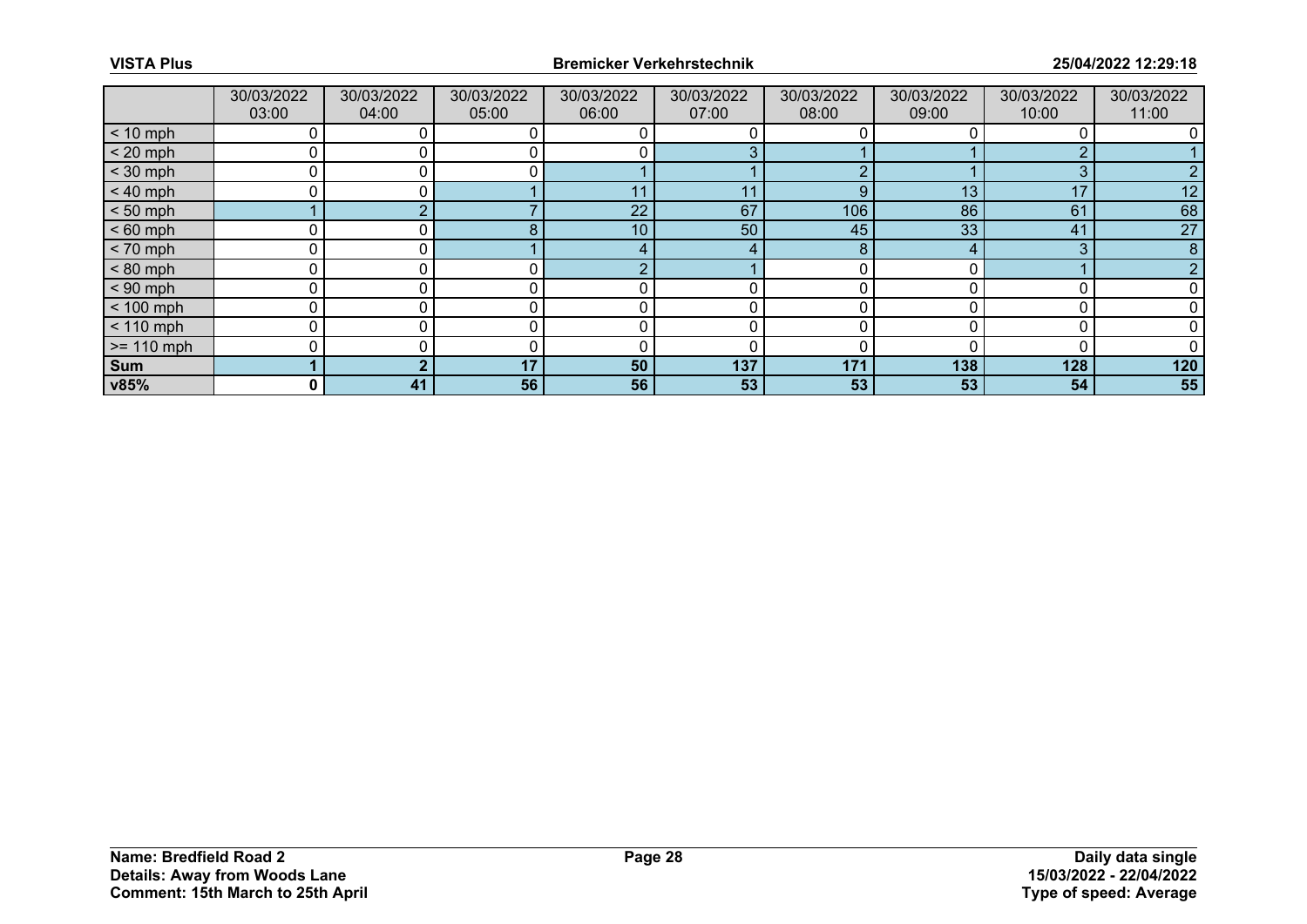|              | 30/03/2022<br>12:00 | 30/03/2022<br>13:00 | 30/03/2022<br>14:00 | 30/03/2022<br>15:00 | 30/03/2022<br>16:00 | 30/03/2022<br>17:00 | 30/03/2022<br>18:00 | 30/03/2022<br>19:00 | 30/03/2022<br>20:00 |
|--------------|---------------------|---------------------|---------------------|---------------------|---------------------|---------------------|---------------------|---------------------|---------------------|
| $< 10$ mph   | 0                   |                     |                     |                     |                     |                     |                     |                     |                     |
| $< 20$ mph   |                     |                     |                     |                     |                     |                     |                     |                     |                     |
| $<$ 30 mph   | 4                   |                     | $\Omega$            |                     |                     |                     | n                   |                     |                     |
| $< 40$ mph   | 10 <sup>°</sup>     | 13                  | 11                  | 10                  | 22                  | 16                  | 14                  | 6                   |                     |
| $< 50$ mph   | 59                  | 63                  | 58                  | 110                 | 69                  | 73                  | 53                  | 50                  | 30                  |
| $< 60$ mph   | 35                  | 37                  | 31                  | 36                  | 32 <sup>°</sup>     | 35                  | 32                  | 13                  | 21                  |
| $< 70$ mph   | 3                   | 4                   | 9                   | 10                  | າ                   | 3                   | 8                   | $\Omega$            | 5                   |
| $< 80$ mph   | 0                   |                     |                     |                     |                     |                     |                     |                     |                     |
| $< 90$ mph   | 0                   |                     |                     |                     |                     |                     |                     |                     |                     |
| $< 100$ mph  | 0                   | 0                   |                     | 0                   | 0                   |                     |                     |                     |                     |
| $< 110$ mph  | 0                   |                     |                     |                     |                     |                     |                     |                     |                     |
| $>= 110$ mph | 0                   |                     |                     | ſ                   |                     |                     |                     |                     |                     |
| <b>Sum</b>   | 111                 | 123                 | 117                 | 172                 | 128                 | 129                 | 112                 | 74                  | 61                  |
| v85%         | 54                  | 53                  | 55                  | 53                  | 52                  | 52                  | 57                  | 50                  | 56                  |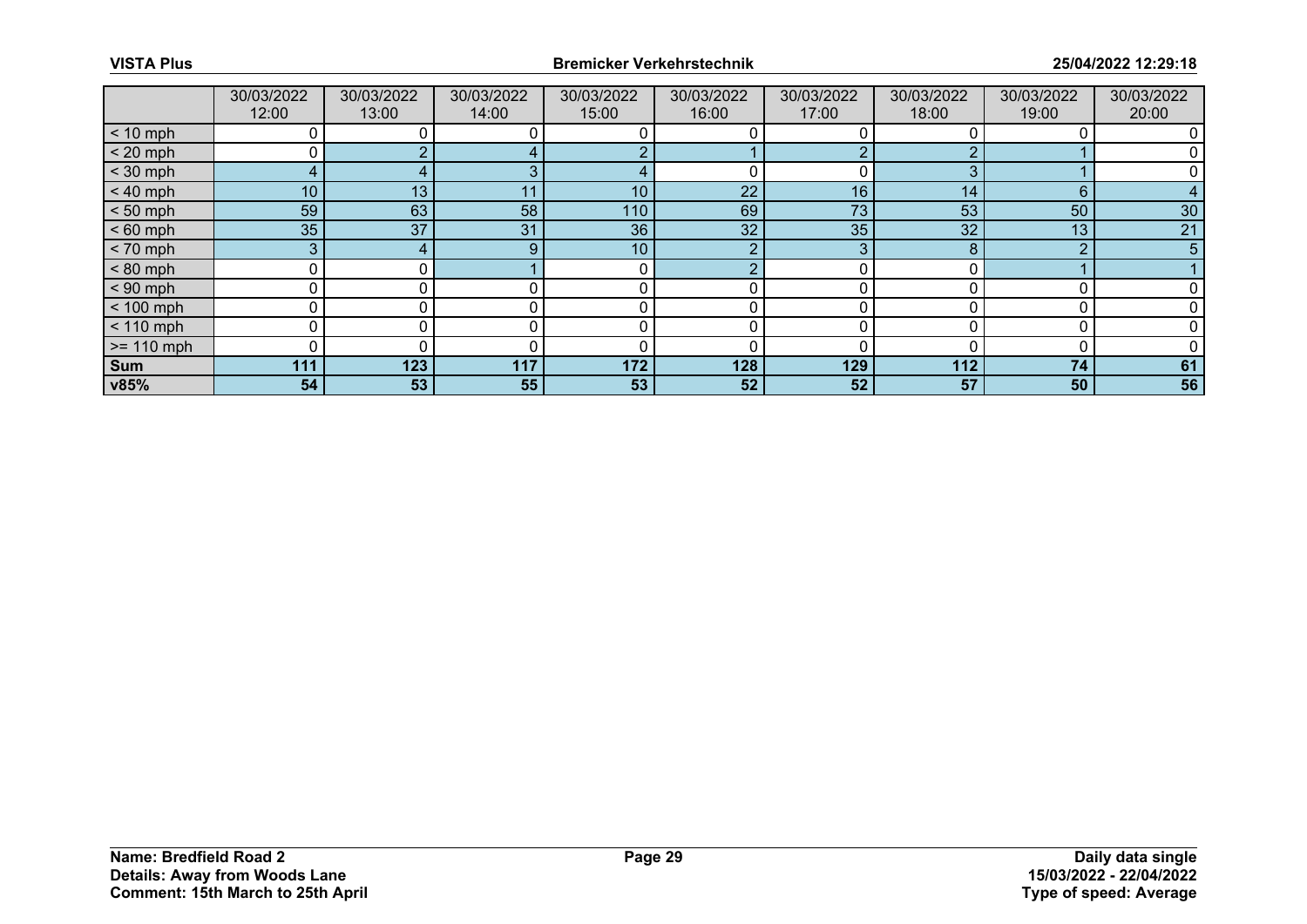|              | 30/03/2022<br>21:00 | 30/03/2022<br>22:00 | 30/03/2022<br>23:00 | 31/03/2022<br>00:00 | 31/03/2022<br>01:00 | 31/03/2022<br>02:00 | 31/03/2022<br>03:00 | 31/03/2022<br>04:00 | 31/03/2022<br>05:00 |
|--------------|---------------------|---------------------|---------------------|---------------------|---------------------|---------------------|---------------------|---------------------|---------------------|
| $< 10$ mph   |                     |                     |                     |                     |                     |                     |                     |                     |                     |
| $< 20$ mph   |                     |                     |                     |                     |                     |                     |                     |                     |                     |
| $<$ 30 mph   |                     |                     |                     |                     |                     | ◠                   |                     |                     |                     |
| $< 40$ mph   | 4                   |                     |                     | C                   | 0                   | 0                   |                     |                     |                     |
| $< 50$ mph   | 22 <sup>°</sup>     | 13                  |                     |                     |                     |                     |                     | 3                   |                     |
| $< 60$ mph   | 11                  | 12                  |                     |                     |                     |                     |                     |                     |                     |
| $< 70$ mph   |                     |                     |                     | 0                   | 0                   | 0                   |                     |                     |                     |
| $< 80$ mph   |                     |                     |                     |                     |                     |                     |                     |                     |                     |
| $< 90$ mph   |                     |                     |                     |                     |                     |                     |                     |                     |                     |
| $< 100$ mph  | $\mathbf 0$         |                     |                     | 0                   | 0                   | 0                   |                     |                     |                     |
| $< 110$ mph  |                     |                     |                     |                     |                     |                     |                     |                     |                     |
| $>= 110$ mph |                     |                     |                     |                     |                     |                     |                     |                     |                     |
| Sum          | 40                  | 30                  |                     | €                   |                     | 6                   |                     | 4                   | 22                  |
| v85%         | 51                  | 55                  | 56                  | 48                  | 0                   | 26                  | 38                  | 43                  | 56                  |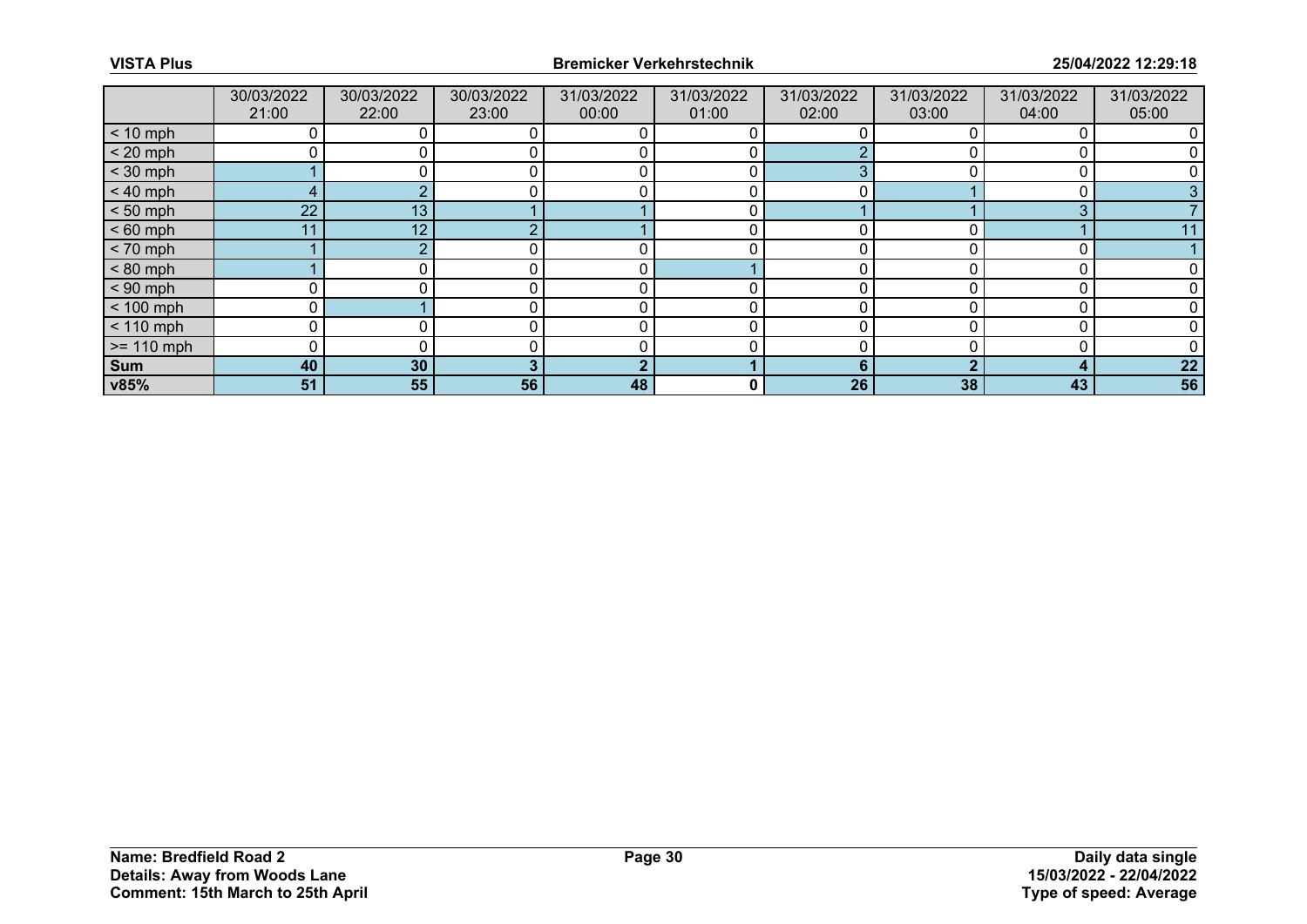|              | 31/03/2022<br>06:00 | 31/03/2022<br>07:00 | 31/03/2022<br>08:00 | 31/03/2022<br>09:00 | 31/03/2022<br>10:00 | 31/03/2022<br>11:00 | 31/03/2022<br>12:00 | 31/03/2022<br>13:00 | 31/03/2022<br>14:00 |
|--------------|---------------------|---------------------|---------------------|---------------------|---------------------|---------------------|---------------------|---------------------|---------------------|
| $< 10$ mph   |                     |                     |                     |                     |                     |                     |                     |                     |                     |
| $< 20$ mph   | C.                  |                     |                     |                     |                     |                     |                     |                     |                     |
| $<$ 30 mph   |                     |                     |                     |                     | ρ                   |                     | ◠                   |                     |                     |
| $< 40$ mph   | 8                   | 17                  | 11                  | 13                  | 18                  | 12                  | 12                  | 12                  | 8                   |
| $< 50$ mph   | 22 <sup>1</sup>     | 76                  | 112                 | 83                  | 68                  | 51                  | 70                  | 66                  | 63                  |
| $< 60$ mph   | 12 <sub>1</sub>     | 34                  | 46                  | 32                  | 22                  | 45                  | 28                  | 39                  | 27                  |
| $< 70$ mph   | 4                   |                     | 3                   | 4                   | ာ                   | 6                   | 3                   | $\Omega$            |                     |
| $< 80$ mph   |                     |                     |                     |                     |                     |                     |                     |                     |                     |
| $< 90$ mph   | 0                   |                     |                     |                     |                     |                     |                     |                     |                     |
| $< 100$ mph  | $\Omega$            | 0                   |                     | r                   | 0                   |                     |                     |                     |                     |
| $< 110$ mph  | 0                   |                     |                     |                     |                     |                     |                     |                     |                     |
| $>= 110$ mph | 0                   |                     |                     | C                   | 0                   |                     |                     |                     |                     |
| Sum          | 50                  | 135                 | 179                 | 133                 | 114                 | 116                 | 118                 | 124                 | 107                 |
| v85%         | 56                  | 54                  | 52                  | 53                  | 51                  | 54                  | 54                  | 54                  | 54                  |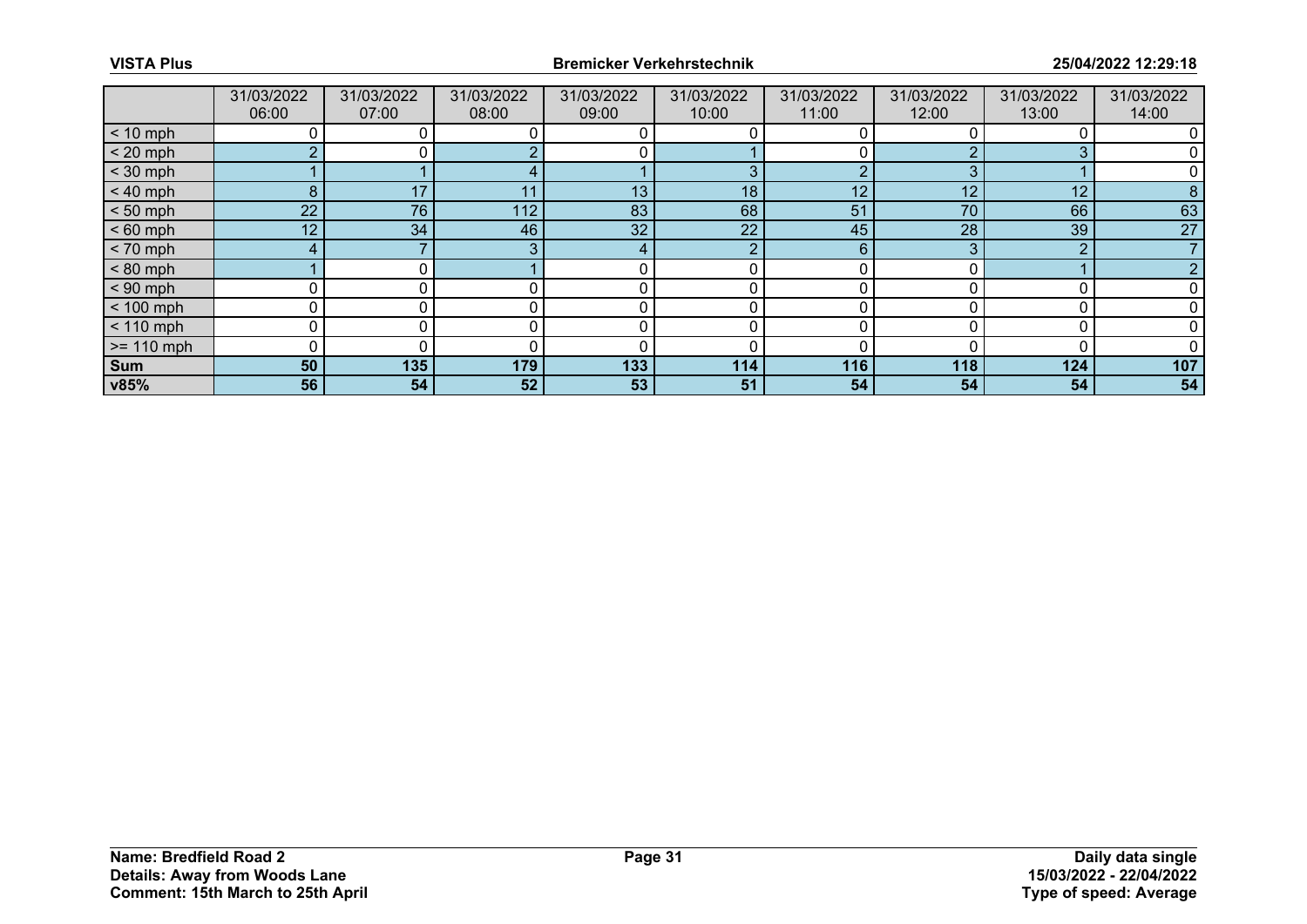|              | 31/03/2022<br>15:00 | 31/03/2022<br>16:00 | 31/03/2022<br>17:00 | 31/03/2022<br>18:00 | 31/03/2022<br>19:00 | 31/03/2022<br>20:00 | 31/03/2022<br>21:00 | 31/03/2022<br>22:00 | 31/03/2022<br>23:00 |
|--------------|---------------------|---------------------|---------------------|---------------------|---------------------|---------------------|---------------------|---------------------|---------------------|
| $< 10$ mph   |                     |                     |                     |                     |                     |                     |                     |                     |                     |
| $< 20$ mph   |                     |                     | 0                   |                     |                     |                     |                     |                     |                     |
| $<$ 30 mph   | $\sim$              |                     |                     |                     |                     |                     |                     |                     |                     |
| $< 40$ mph   | 14 <sub>2</sub>     | 10 <sup>°</sup>     | 9                   | 8                   | 5                   | 3                   |                     | റ                   |                     |
| $< 50$ mph   | 89                  | 70                  | 75 <sub>1</sub>     | 52                  | 47                  | 18                  | 10                  | 12                  | 5                   |
| $< 60$ mph   | 33                  | 47                  | 49                  | 36                  | 24                  | 9                   | 10                  | З                   |                     |
| $< 70$ mph   | 4                   | 6.                  |                     | 9                   | 5                   |                     |                     | 3                   |                     |
| $< 80$ mph   | $\overline{2}$      |                     |                     | $\Omega$            |                     |                     |                     | $\cap$              |                     |
| $< 90$ mph   | U                   |                     |                     |                     |                     |                     |                     |                     |                     |
| $< 100$ mph  | 0                   |                     |                     | C                   | 0                   | 0                   |                     | r                   |                     |
| $< 110$ mph  | 0                   |                     |                     | $\Omega$            |                     | $\Omega$            |                     | C                   |                     |
| $>= 110$ mph | 0                   |                     |                     |                     | 0                   | n                   |                     |                     |                     |
| Sum          | 145                 | 139                 | 138                 | 106                 | 81                  | 34                  | 31                  | 20                  |                     |
| v85%         | 52                  | 55                  | 54                  | 56                  | 54                  | 54                  | 54                  | 52                  | 49                  |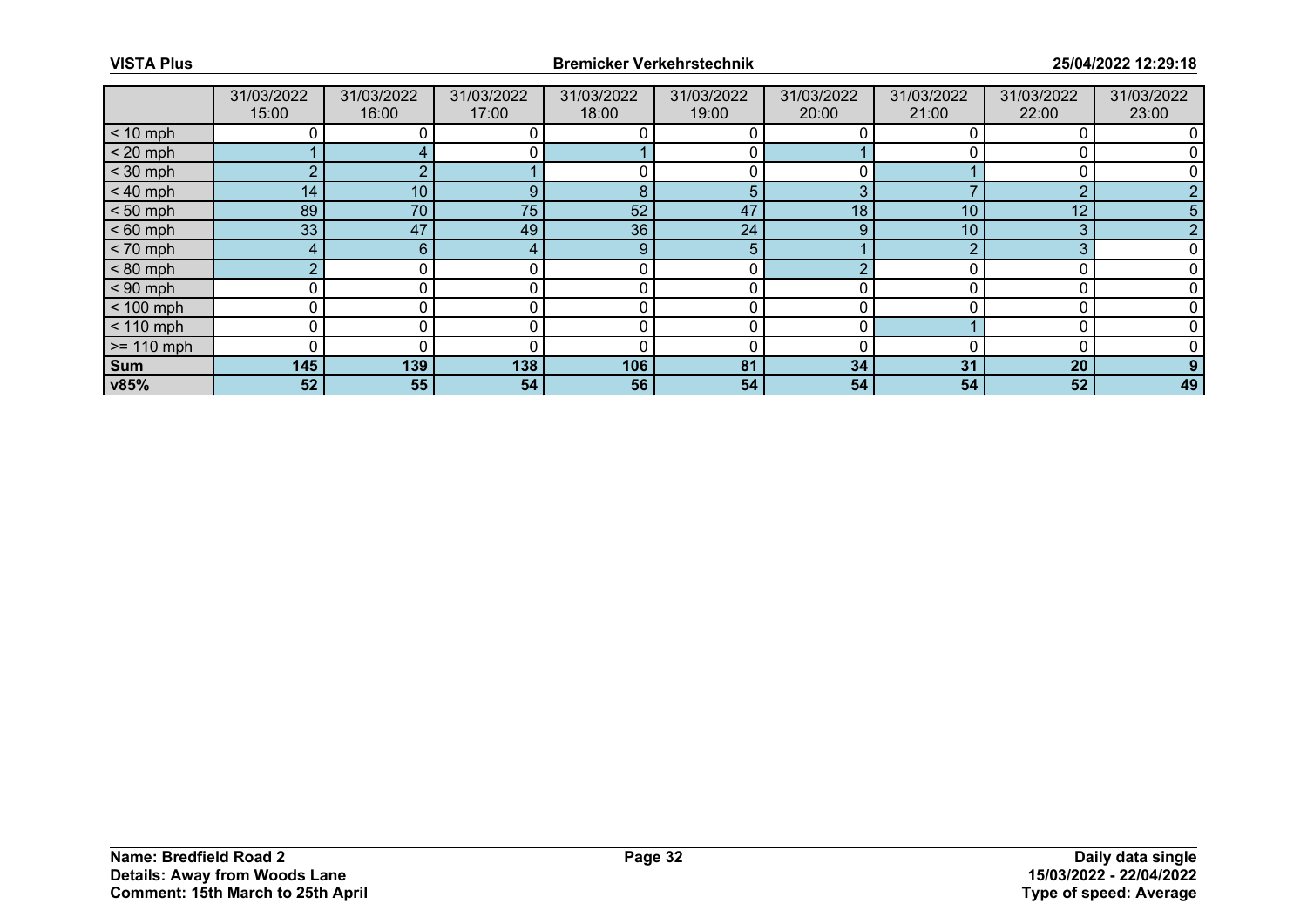|              | 01/04/2022<br>00:00 | 01/04/2022<br>01:00 | 01/04/2022<br>02:00 | 01/04/2022<br>03:00 | 01/04/2022<br>04:00 | 01/04/2022<br>05:00 | 01/04/2022<br>06:00 | 01/04/2022<br>07:00 | 01/04/2022<br>08:00 |
|--------------|---------------------|---------------------|---------------------|---------------------|---------------------|---------------------|---------------------|---------------------|---------------------|
| $< 10$ mph   | 0                   |                     | 0                   |                     |                     |                     |                     |                     |                     |
| $< 20$ mph   | 0                   |                     |                     |                     | 0                   |                     |                     |                     |                     |
| $<$ 30 mph   | 0                   |                     |                     | C                   |                     |                     |                     | $\Omega$            |                     |
| $< 40$ mph   | 0                   | 0                   | 0                   | 0                   | റ                   | 6                   | 11                  | 29                  | 20                  |
| $< 50$ mph   |                     |                     |                     |                     | 4                   | 8                   | 22                  | 68                  | 86                  |
| $< 60$ mph   | ∩                   |                     |                     | C                   |                     |                     |                     | 31                  | 27                  |
| $< 70$ mph   | $\overline{2}$      |                     |                     | 0                   | 0                   |                     |                     |                     |                     |
| $< 80$ mph   | 0                   |                     |                     | 0                   | 0                   |                     |                     |                     |                     |
| $< 90$ mph   | 0                   |                     |                     | C                   | Ω                   |                     |                     |                     |                     |
| $< 100$ mph  | 0                   | 0                   |                     | 0                   | 0                   |                     |                     |                     |                     |
| $< 110$ mph  | 0                   |                     |                     | 0                   |                     | n                   |                     |                     |                     |
| $>= 110$ mph | 0                   |                     |                     |                     | Ω                   |                     |                     |                     |                     |
| Sum          | 3                   |                     |                     | 0                   | 6                   | 17                  | 40                  | 134                 | 138                 |
| v85%         | 60                  | 48                  | 48                  | 0                   | 48                  | 47                  | 48                  | 51                  | 50                  |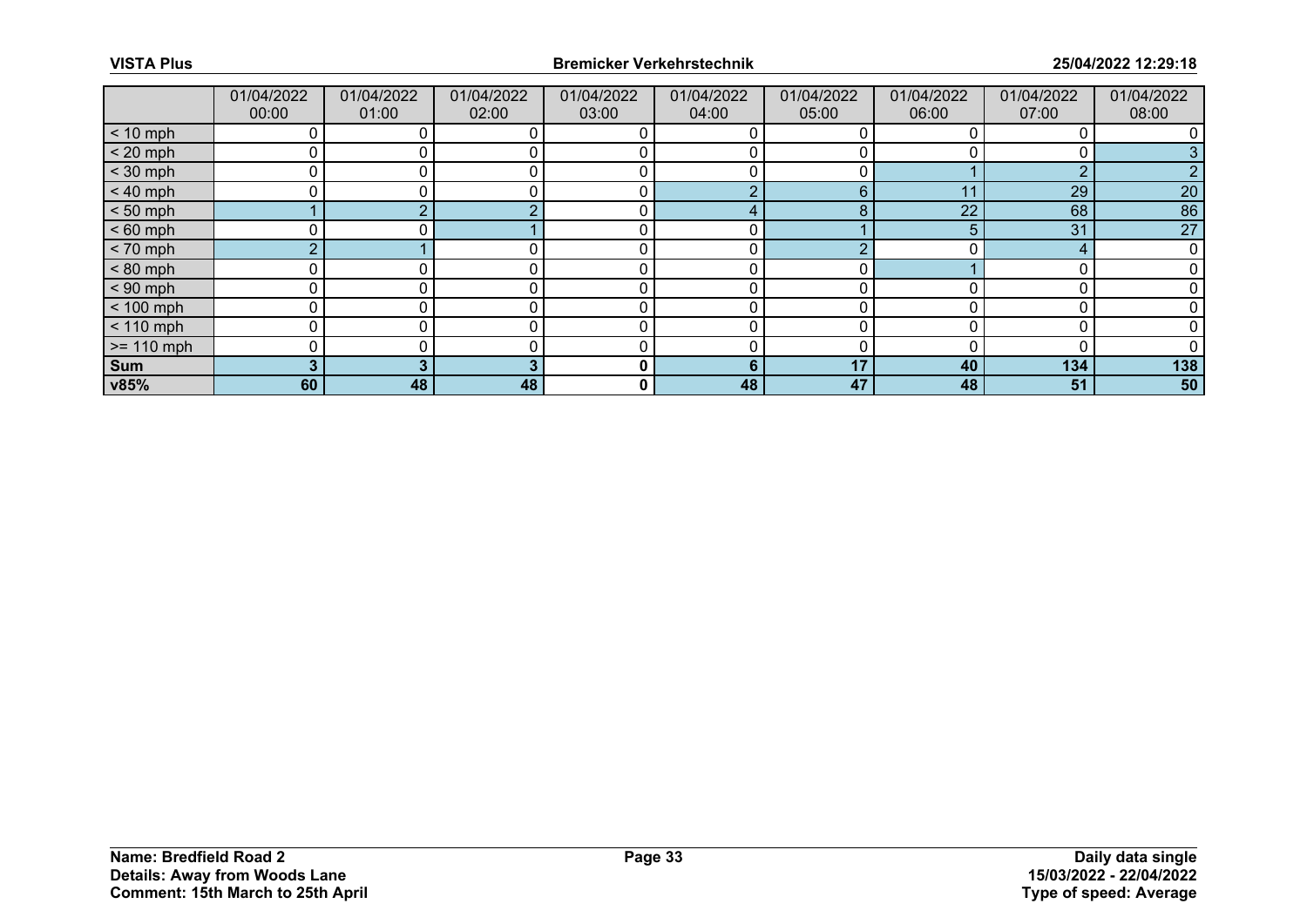|              | 01/04/2022     | 01/04/2022      | 01/04/2022      | 01/04/2022 | 01/04/2022 | 01/04/2022 | 01/04/2022 | 01/04/2022 | 01/04/2022 |
|--------------|----------------|-----------------|-----------------|------------|------------|------------|------------|------------|------------|
|              | 09:00          | 10:00           | 11:00           | 12:00      | 13:00      | 14:00      | 15:00      | 16:00      | 17:00      |
| $< 10$ mph   |                |                 |                 |            |            |            |            |            |            |
| $< 20$ mph   | 0              |                 | 0               |            |            |            |            |            |            |
| $<$ 30 mph   |                | 5.              |                 |            |            |            |            |            |            |
| $< 40$ mph   | 11             | 13 <sub>1</sub> | 10 <sub>1</sub> | 6          | 14         | 10         | 22         |            | 12         |
| $< 50$ mph   | 82             | 62              | 64              | 73         | 73         | 71         | 97         | 66         | 70         |
| $< 60$ mph   | 33             | 33              | 33              | 39         | 47         | 44         | 49         | 56         | 41         |
| $< 70$ mph   | 5 <sup>5</sup> | $\overline{2}$  | 8               |            | 3          | 6          |            |            | 12         |
| $< 80$ mph   | 0              | 0.              |                 |            | 0          |            |            |            |            |
| $< 90$ mph   | 0              |                 |                 |            |            |            |            |            |            |
| $< 100$ mph  | 0              | 0               |                 | 0          | 0          |            |            |            |            |
| $< 110$ mph  | 0              | 0               |                 | 0          | 0          |            |            |            |            |
| $>= 110$ mph | 0              |                 |                 |            |            |            |            |            |            |
| Sum          | 132            | 115             | 115             | 128        | 138        | 134        | 177        | 135        | 140        |
| v85%         | 52             | 53              | 54              | 55         | 55         | 54         | 52         | 55         | 56         |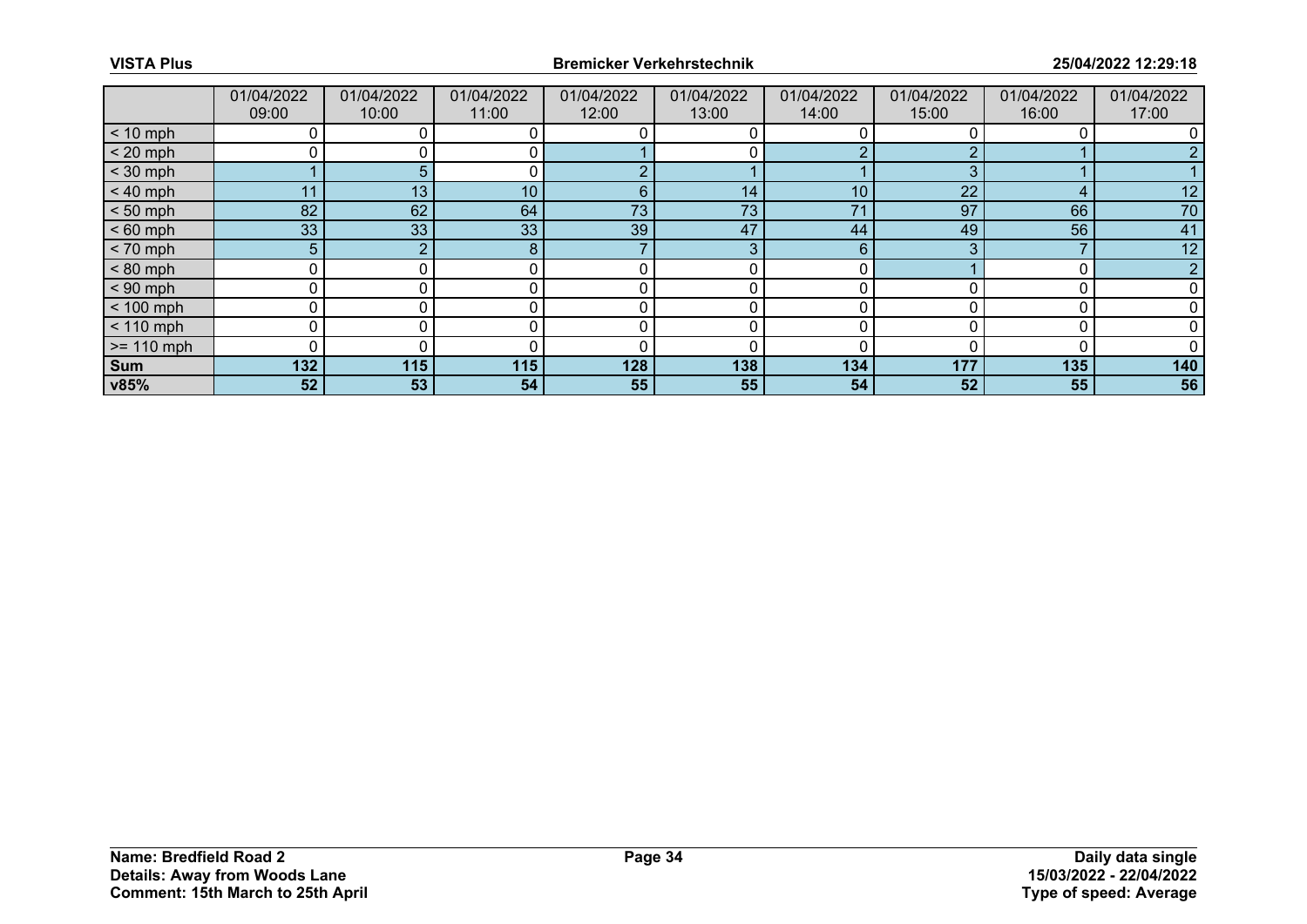|              | 01/04/2022<br>18:00 | 01/04/2022<br>19:00 | 01/04/2022<br>20:00 | 01/04/2022<br>21:00 | 01/04/2022<br>22:00 | 01/04/2022<br>23:00 | 02/04/2022<br>00:00 | 02/04/2022<br>01:00 | 02/04/2022<br>02:00 |
|--------------|---------------------|---------------------|---------------------|---------------------|---------------------|---------------------|---------------------|---------------------|---------------------|
| $< 10$ mph   | 0                   |                     |                     |                     |                     |                     |                     | 0                   |                     |
| $< 20$ mph   |                     |                     |                     |                     |                     |                     |                     |                     |                     |
| $<$ 30 mph   | $\Omega$            |                     |                     | C                   |                     |                     |                     | r                   |                     |
| $< 40$ mph   | 4                   | 5.                  | 6                   | റ                   | 5                   | ◠                   |                     | $\Omega$            |                     |
| $< 50$ mph   | 47                  | 58                  | 28                  | 16                  | 31                  | 12                  |                     |                     |                     |
| $< 60$ mph   | 57                  | 20                  | 15 <sub>1</sub>     | 15                  | 14                  |                     |                     | 5                   |                     |
| $< 70$ mph   | $\overline{2}$      | 5.                  | ົ                   | 3                   | 0                   | 0                   |                     | 0                   |                     |
| $< 80$ mph   |                     |                     |                     |                     |                     | n                   |                     |                     |                     |
| $< 90$ mph   |                     |                     |                     |                     |                     |                     |                     |                     |                     |
| $< 100$ mph  |                     |                     | 0                   | 0                   | 0                   | $\Omega$            |                     | $\Omega$            |                     |
| $< 110$ mph  | 0                   |                     |                     |                     |                     | n                   |                     |                     |                     |
| $>= 110$ mph | 0                   |                     |                     |                     |                     |                     |                     |                     |                     |
| Sum          | $114$               | 90                  | 53                  | 36                  | 52                  | 24                  | Ω                   |                     |                     |
| v85%         | 55                  | 53                  | 55                  | 55                  | 51                  | 53                  | 51                  | 53                  | 45                  |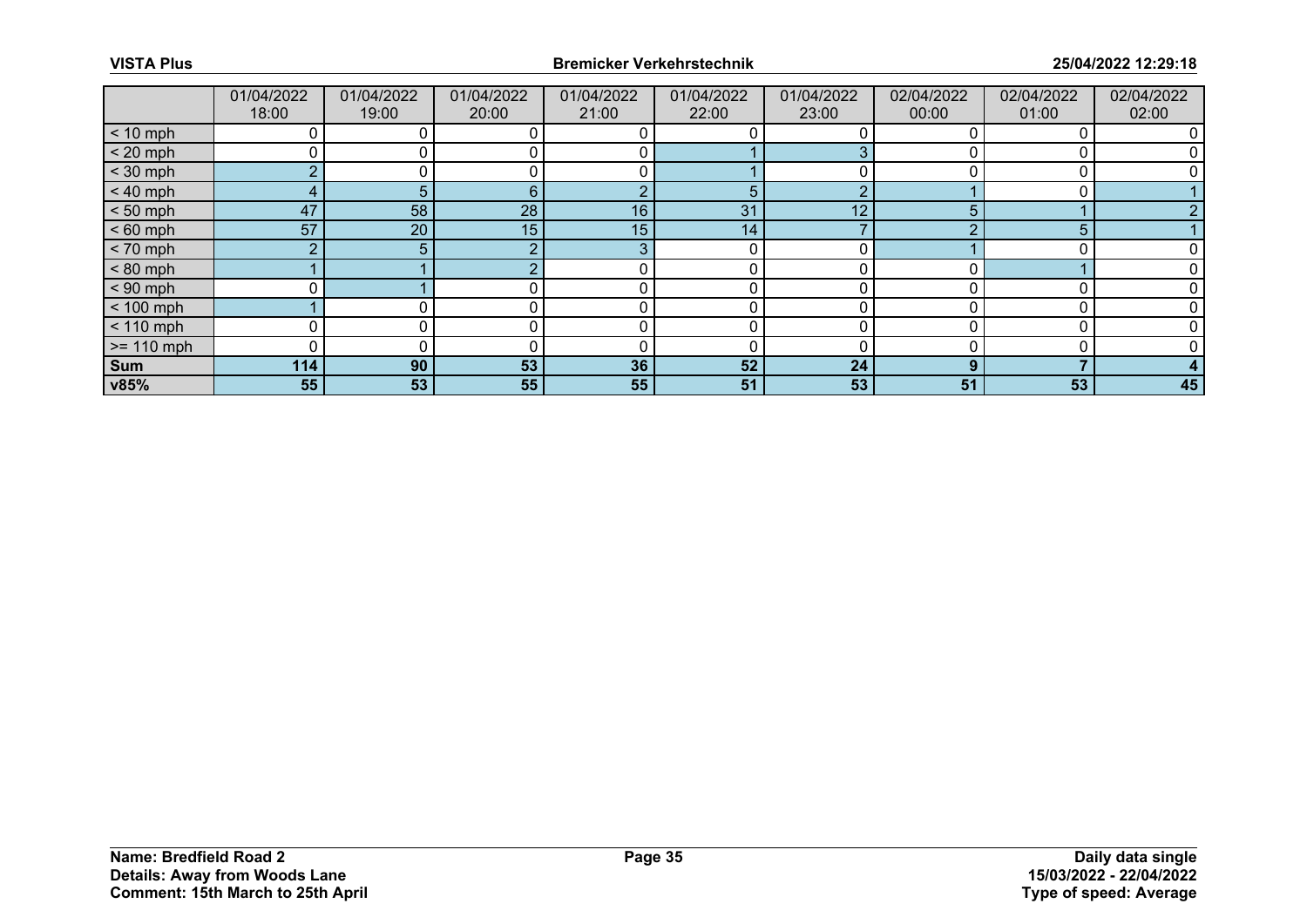|               | 02/04/2022<br>03:00 | 02/04/2022<br>04:00 | 02/04/2022<br>05:00 | 02/04/2022<br>06:00 | 02/04/2022<br>07:00 | 02/04/2022<br>08:00 | 02/04/2022<br>09:00 | 02/04/2022<br>10:00 | 02/04/2022<br>11:00 |
|---------------|---------------------|---------------------|---------------------|---------------------|---------------------|---------------------|---------------------|---------------------|---------------------|
| $< 10$ mph    | 0                   |                     |                     |                     |                     |                     |                     |                     |                     |
| $< 20$ mph    | 0                   |                     |                     |                     |                     |                     |                     |                     |                     |
| $<$ 30 mph    | 0                   |                     |                     |                     |                     |                     | ⌒                   |                     |                     |
| $< 40$ mph    | 0                   | $\Omega$            | $\sim$              | З                   | റ                   | 10                  |                     | 11                  | 17                  |
| $< 50$ mph    | 0                   |                     |                     | 14                  | 20                  | 57                  | 77                  | 71                  | 71                  |
| $< 60$ mph    | $\overline{2}$      |                     |                     | 11                  | 19.                 | 32                  | 51                  | 44                  | 54                  |
| $< 70$ mph    | 0                   | 0                   |                     | റ                   | റ                   |                     | 9                   | 3                   | 6                   |
| $< 80$ mph    | 0                   |                     |                     |                     |                     |                     |                     |                     |                     |
| $< 90$ mph    | 0                   |                     |                     |                     |                     |                     |                     |                     |                     |
| $< 100$ mph   | 0                   | 0                   | 0                   | 0                   | 0                   |                     |                     |                     |                     |
| $< 110$ mph   | 0                   |                     |                     |                     |                     |                     |                     |                     |                     |
| $\ge$ 110 mph | 0                   |                     |                     | C                   |                     |                     |                     |                     |                     |
| Sum           | $\overline{2}$      | ◠                   | 6                   | 31                  | 43                  | 108                 | 148                 | 136                 | 150                 |
| v85%          | 52                  | 26                  | 47                  | 56                  | 55                  | 53                  | 55                  | 54                  | 54                  |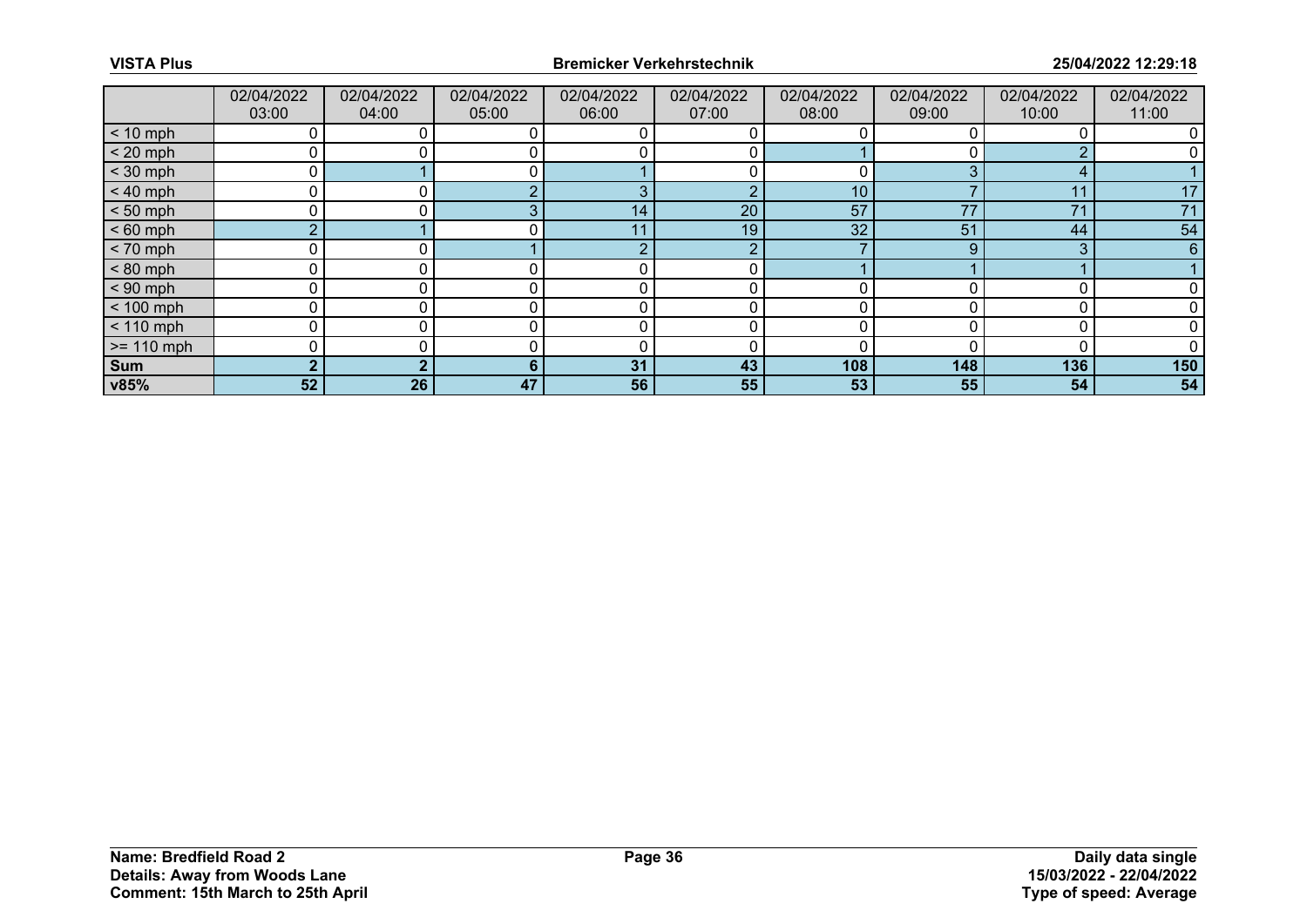|              | 02/04/2022<br>12:00 | 02/04/2022<br>13:00 | 02/04/2022<br>14:00 | 02/04/2022<br>15:00 | 02/04/2022<br>16:00 | 02/04/2022<br>17:00 | 02/04/2022<br>18:00 | 02/04/2022<br>19:00 | 02/04/2022<br>20:00 |
|--------------|---------------------|---------------------|---------------------|---------------------|---------------------|---------------------|---------------------|---------------------|---------------------|
|              |                     |                     |                     |                     |                     |                     |                     |                     |                     |
| $< 10$ mph   |                     |                     |                     |                     |                     |                     |                     |                     |                     |
| $< 20$ mph   |                     |                     |                     |                     | 0                   |                     |                     |                     |                     |
| $<$ 30 mph   |                     |                     |                     |                     |                     |                     |                     |                     |                     |
| $< 40$ mph   | 12 <sub>1</sub>     |                     |                     | 15                  | 10 <sup>°</sup>     |                     | 6                   |                     |                     |
| $< 50$ mph   | 69                  | 67                  | 64                  | 63                  | 62                  | 42                  | 41                  | 6                   |                     |
| $< 60$ mph   | 51                  | 39                  | 44                  | 37                  | 46                  | 57                  | 38                  | ◠                   |                     |
| $< 70$ mph   | $\overline{2}$      | 4                   |                     | 12                  |                     | 5                   | 9                   | n                   |                     |
| $< 80$ mph   |                     |                     |                     | C                   |                     |                     |                     |                     |                     |
| $< 90$ mph   | 0                   |                     |                     |                     |                     |                     |                     |                     |                     |
| $< 100$ mph  | 0                   |                     |                     |                     | 0                   |                     |                     |                     |                     |
| $< 110$ mph  | 0                   |                     |                     |                     | 0                   |                     |                     |                     |                     |
| $>= 110$ mph | 0                   |                     |                     |                     |                     |                     |                     |                     |                     |
| Sum          | 137                 | 119                 | 126                 | 130                 | 126                 | 114                 | 96                  | 10                  | 0                   |
| v85%         | 53                  | 54                  | 54                  | 56                  | 56                  | 56                  | 57                  | 55                  | $\mathbf 0$         |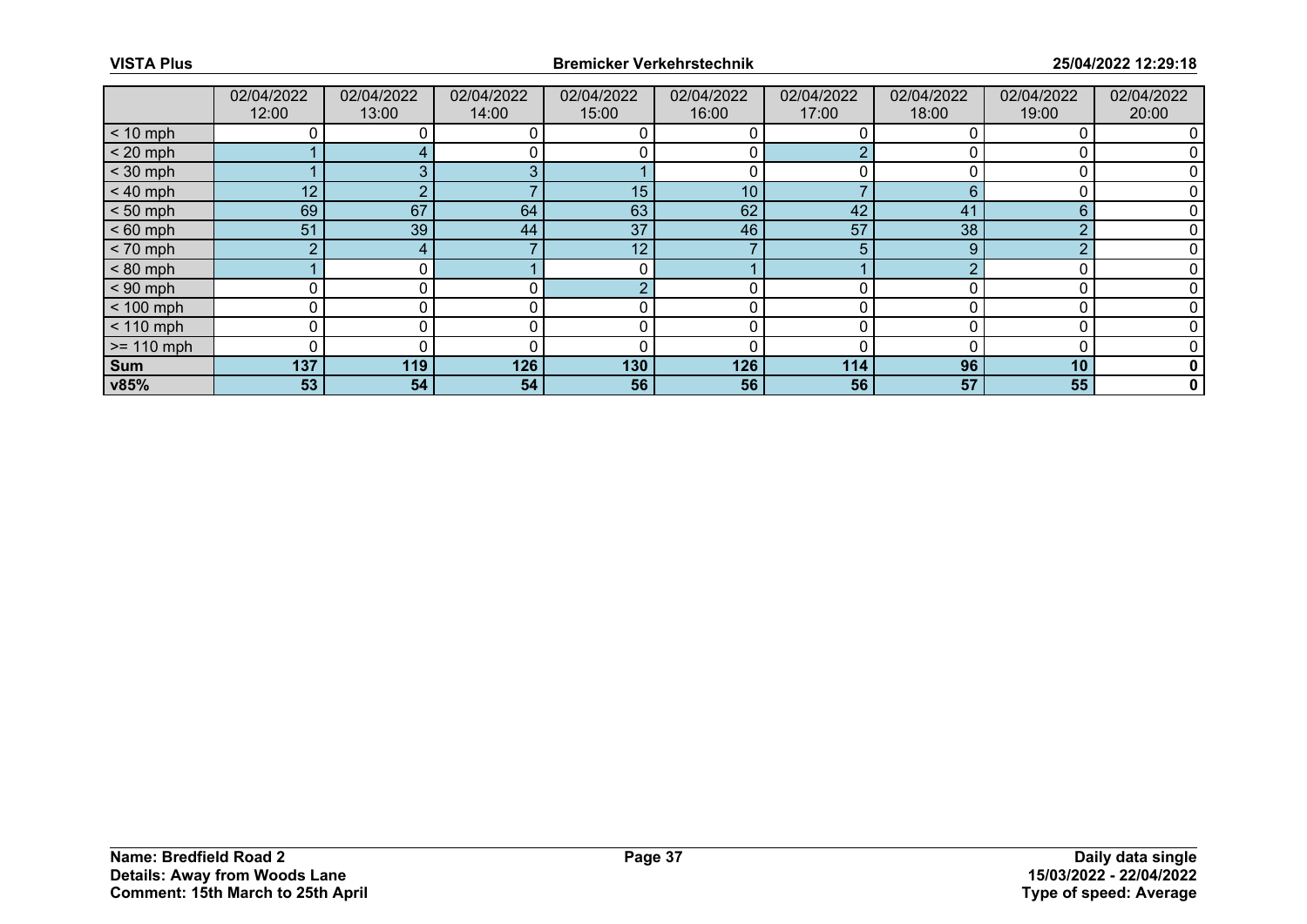|              | 02/04/2022<br>21:00 | 02/04/2022<br>22:00 | 02/04/2022<br>23:00 | 04/04/2022<br>00:00 | 04/04/2022<br>01:00 | 04/04/2022<br>02:00 | 04/04/2022<br>03:00 | 04/04/2022<br>04:00 | 04/04/2022<br>05:00 |
|--------------|---------------------|---------------------|---------------------|---------------------|---------------------|---------------------|---------------------|---------------------|---------------------|
| $< 10$ mph   |                     |                     |                     |                     |                     |                     |                     |                     |                     |
| $< 20$ mph   | 0                   |                     |                     |                     |                     |                     |                     |                     |                     |
| $<$ 30 mph   |                     |                     |                     |                     |                     |                     |                     |                     |                     |
| $< 40$ mph   | 0                   |                     |                     |                     |                     |                     |                     |                     |                     |
| $< 50$ mph   | $\Omega$            |                     |                     |                     |                     |                     |                     |                     |                     |
| $< 60$ mph   | 0                   |                     |                     |                     |                     |                     |                     |                     |                     |
| $< 70$ mph   | 0                   |                     |                     |                     |                     |                     |                     |                     |                     |
| $< 80$ mph   | $\Omega$            |                     |                     |                     |                     |                     |                     |                     |                     |
| $< 90$ mph   | 0                   |                     |                     |                     |                     |                     |                     |                     |                     |
| $< 100$ mph  | 0                   |                     |                     |                     | 0                   |                     |                     |                     |                     |
| $< 110$ mph  | 0                   |                     |                     |                     | 0                   |                     |                     |                     |                     |
| $>= 110$ mph | 0                   |                     |                     |                     |                     |                     |                     |                     |                     |
| Sum          | 0                   | 0                   |                     | 0                   | 0                   | 0                   |                     | O                   | 0                   |
| v85%         | 0                   | 0                   | 0                   | 0                   | 0                   | 0                   | 0                   | 0                   | 0                   |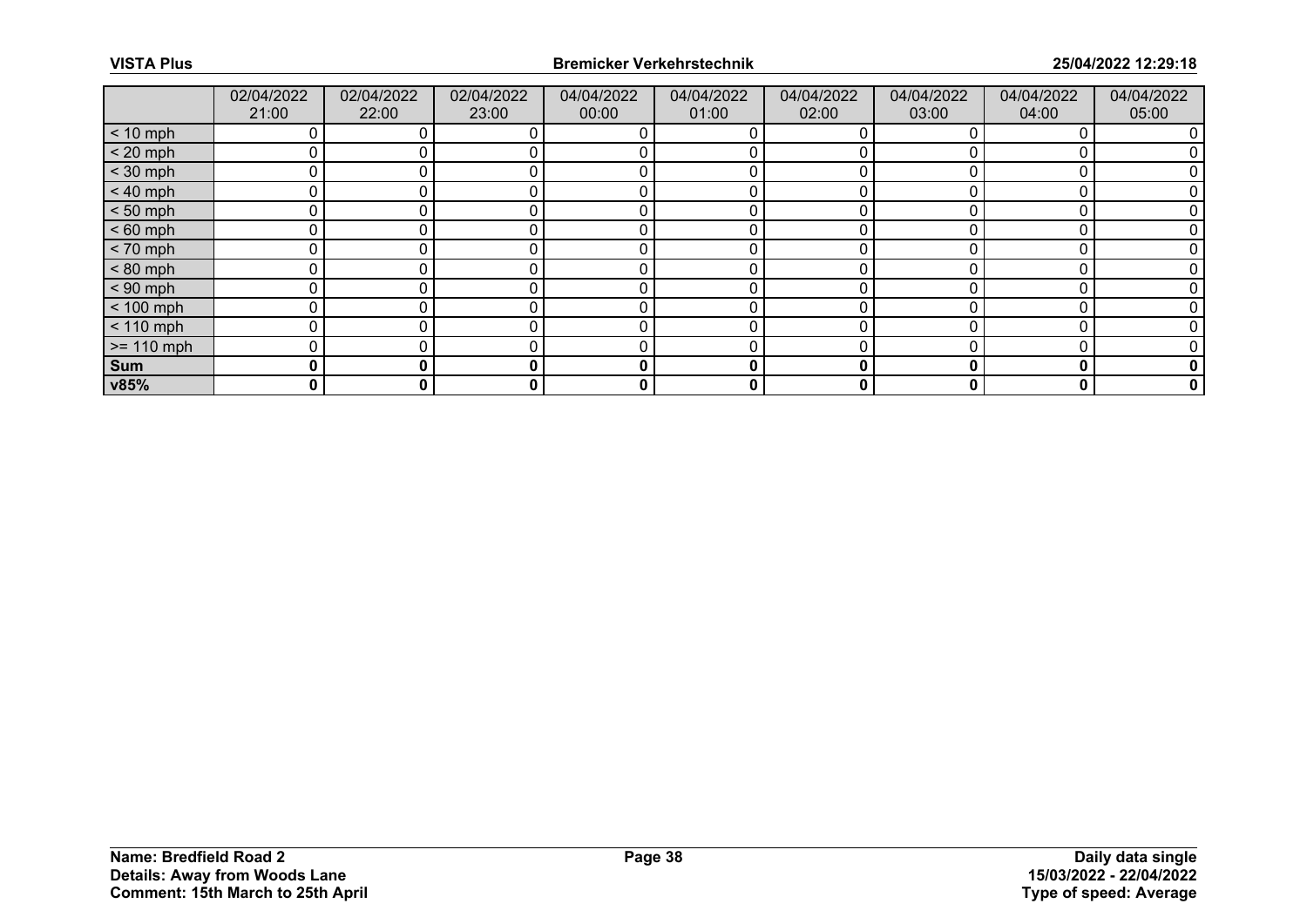|              | 04/04/2022<br>06:00 | 04/04/2022<br>07:00 | 04/04/2022<br>08:00 | 04/04/2022<br>09:00 | 04/04/2022<br>10:00 | 04/04/2022<br>11:00 | 04/04/2022<br>12:00 | 04/04/2022<br>13:00 | 04/04/2022<br>14:00 |
|--------------|---------------------|---------------------|---------------------|---------------------|---------------------|---------------------|---------------------|---------------------|---------------------|
| $< 10$ mph   |                     |                     |                     |                     |                     |                     |                     |                     |                     |
| $< 20$ mph   | 0                   |                     |                     |                     |                     |                     |                     |                     |                     |
| $<$ 30 mph   | 0                   |                     |                     | r                   |                     |                     |                     | ◠                   |                     |
| $< 40$ mph   | 0                   |                     |                     | 13                  | 18                  | 9                   | 11                  | 14                  | 16                  |
| $< 50$ mph   | 0                   | 0 l                 | 34                  | 85                  | 52                  | 73                  | 77                  | 75                  | 68                  |
| $< 60$ mph   | 0                   |                     |                     | 26                  | 17                  | 26                  | 45                  | 35                  | 21                  |
| $< 70$ mph   | 0                   |                     | 3                   |                     | Ω                   | ◠                   |                     | 3                   |                     |
| $< 80$ mph   | 0                   |                     |                     |                     | 0                   |                     |                     |                     |                     |
| $< 90$ mph   | 0                   |                     |                     |                     |                     |                     |                     |                     |                     |
| $< 100$ mph  | 0                   | 0                   |                     | 0                   | 0                   |                     |                     |                     |                     |
| $< 110$ mph  | 0                   | 0                   |                     | 0                   | 0                   |                     |                     |                     |                     |
| $>= 110$ mph | 0                   |                     |                     |                     |                     |                     |                     |                     |                     |
| Sum          | 0                   | $\mathbf{0}$        | 50                  | 127                 | 93                  | 114                 | 137                 | 129                 | 115                 |
| v85%         | 0                   | 0 I                 | 52                  | 51                  | 50                  | 51                  | 52                  | 52                  | 50                  |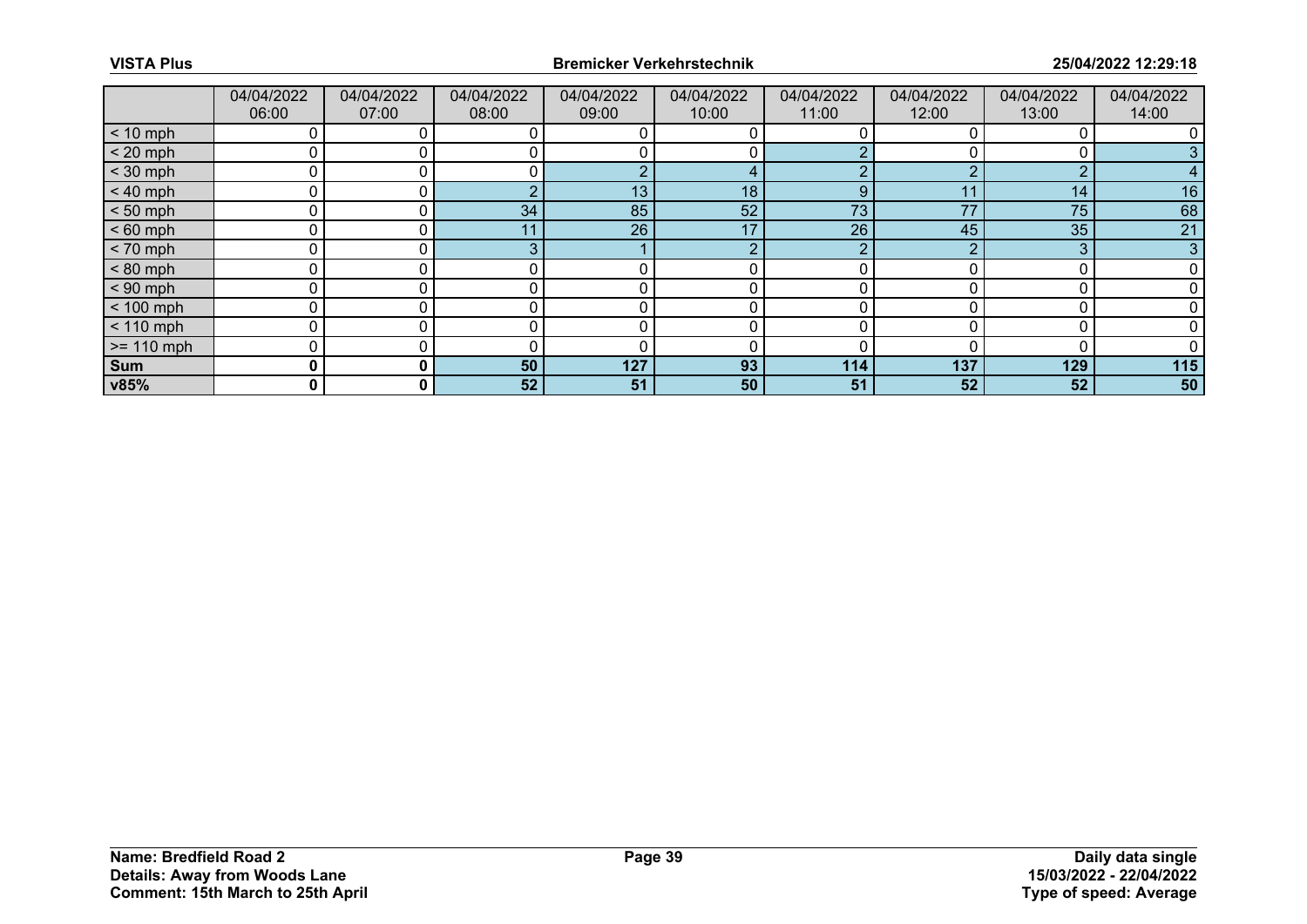|              | 04/04/2022 | 04/04/2022     | 04/04/2022 | 04/04/2022 | 04/04/2022 | 04/04/2022 | 04/04/2022 | 04/04/2022      | 04/04/2022 |
|--------------|------------|----------------|------------|------------|------------|------------|------------|-----------------|------------|
|              | 15:00      | 16:00          | 17:00      | 18:00      | 19:00      | 20:00      | 21:00      | 22:00           | 23:00      |
| $< 10$ mph   |            |                |            |            |            |            |            |                 |            |
| $< 20$ mph   |            |                | 0          |            |            |            |            |                 |            |
| $<$ 30 mph   | 6          |                |            |            |            |            |            |                 |            |
| $< 40$ mph   | 18         | 8              | 12         | 10         | 9          | 5          |            | ◠               |            |
| $< 50$ mph   | 95         | 67             | 80         | 55         | 54         | 18         | 10         | 10 <sup>1</sup> |            |
| $< 60$ mph   | 29         | 36             | 42         | 25         | 17         | 19         |            | 4               |            |
| $< 70$ mph   | 4          | 5 <sup>1</sup> |            | 8          |            | ◠          |            |                 |            |
| $< 80$ mph   | 0          |                | 0          |            |            |            |            |                 |            |
| $< 90$ mph   | 0          |                |            |            |            |            |            |                 |            |
| $< 100$ mph  | 0          |                |            | 0          | 0          |            |            |                 |            |
| $< 110$ mph  | 0          | 0              |            | 0          | 0          |            |            |                 |            |
| $>= 110$ mph | 0          |                |            |            |            |            |            |                 |            |
| Sum          | 153        | 123            | 140        | 101        | 85         | 45         | 19         | 17              | 11         |
| v85%         | 51         | 53             | 53         | 54         | 52         | 55         | 52         | 54              | 58         |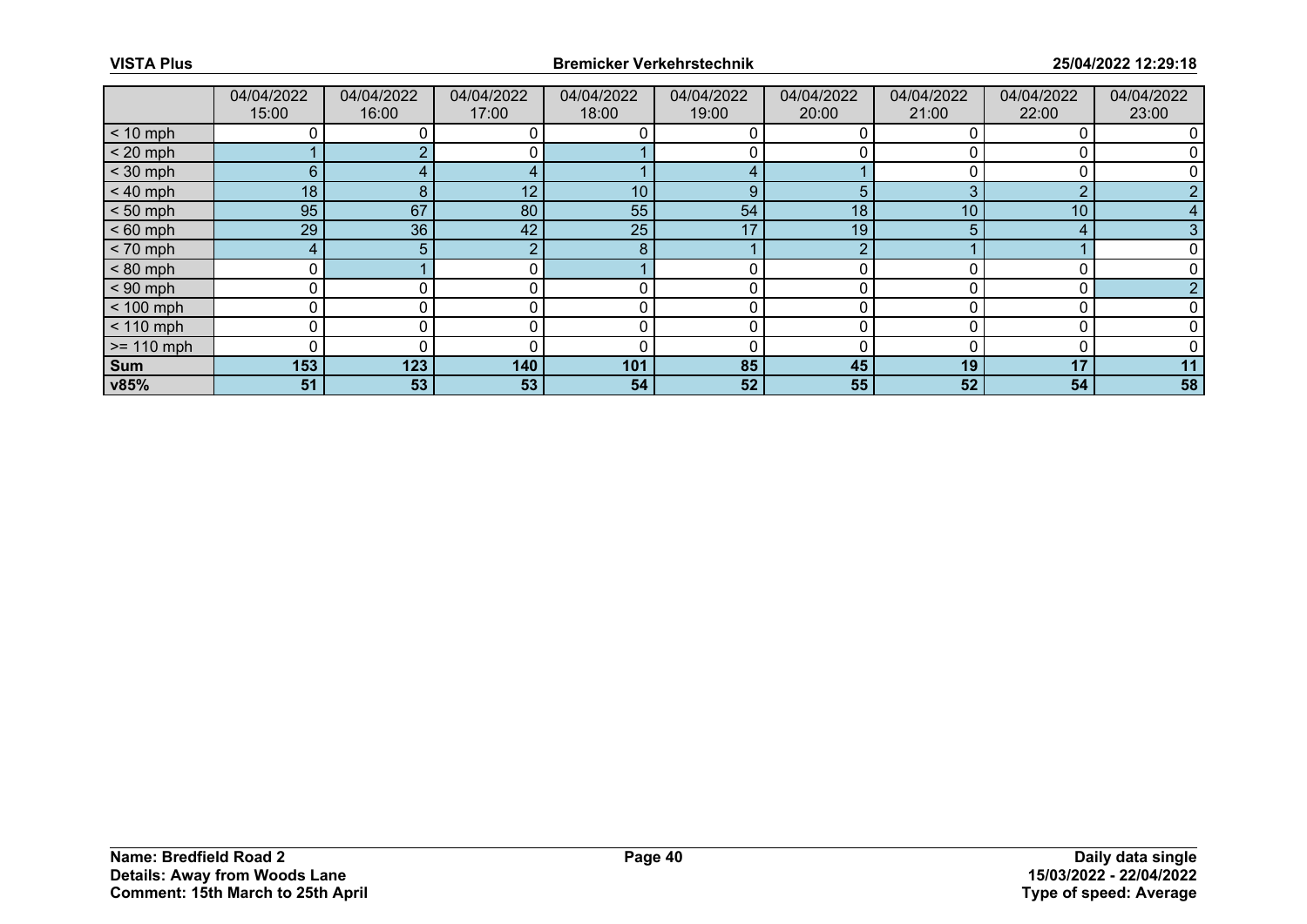|              | 05/04/2022<br>00:00 | 05/04/2022<br>01:00 | 05/04/2022<br>02:00 | 05/04/2022<br>03:00 | 05/04/2022<br>04:00 | 05/04/2022<br>05:00 | 05/04/2022<br>06:00 | 05/04/2022<br>07:00 | 05/04/2022<br>08:00 |
|--------------|---------------------|---------------------|---------------------|---------------------|---------------------|---------------------|---------------------|---------------------|---------------------|
| $< 10$ mph   | 0                   |                     |                     |                     |                     |                     |                     |                     |                     |
| $< 20$ mph   | 0                   |                     |                     |                     |                     |                     |                     | ◠                   |                     |
| $<$ 30 mph   | 0                   |                     |                     | r                   |                     |                     |                     | 6                   |                     |
| $< 40$ mph   | $\overline{2}$      | 0                   |                     | C                   | 0                   | 4                   | 11                  | 8                   |                     |
| $< 50$ mph   | 0                   |                     |                     |                     | 6                   | 6                   | 24                  | 85                  | 92                  |
| $< 60$ mph   |                     |                     |                     |                     |                     |                     | 14                  | 34                  | 48                  |
| $< 70$ mph   | $\mathbf 0$         | 0                   | 0                   | 0                   |                     |                     |                     |                     | 5                   |
| $< 80$ mph   | 0                   |                     |                     |                     |                     |                     |                     |                     |                     |
| $< 90$ mph   | 0                   |                     |                     |                     |                     |                     |                     |                     |                     |
| $< 100$ mph  | $\mathbf 0$         | 0                   |                     | r                   | 0                   |                     |                     |                     |                     |
| $< 110$ mph  | 0                   |                     |                     | C                   | 0                   |                     |                     | 0                   |                     |
| $>= 110$ mph | 0                   |                     |                     |                     |                     |                     |                     |                     |                     |
| Sum          | 3                   |                     | 0                   |                     | 9                   | 18                  | 52                  | 142                 | 157                 |
| v85%         | 37                  | 47                  | 0                   | 0                   | 49                  | 53                  | 53                  | 54                  | 54                  |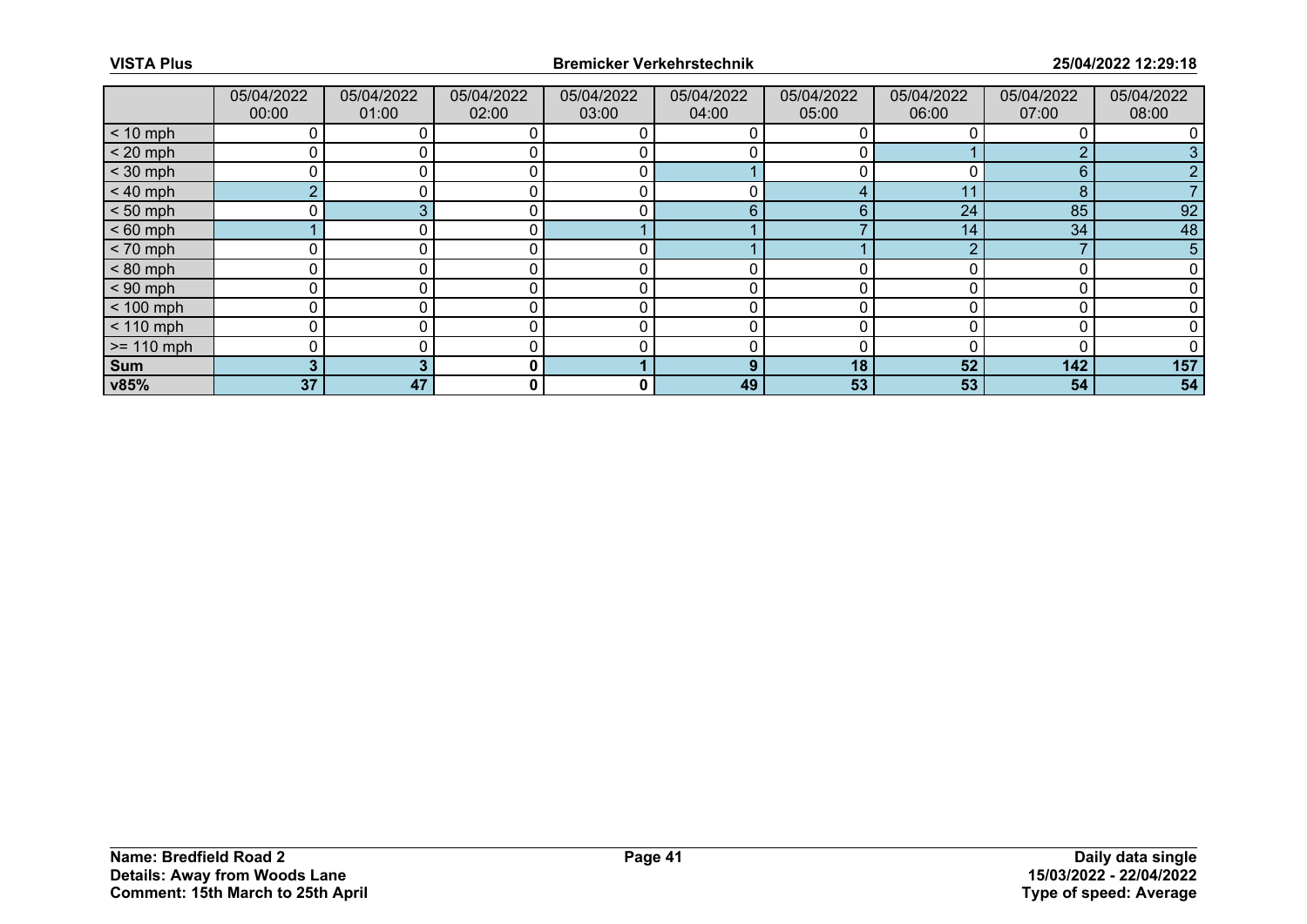|              | 05/04/2022      | 05/04/2022 | 05/04/2022 | 05/04/2022 | 05/04/2022 | 05/04/2022      | 05/04/2022 | 05/04/2022 | 05/04/2022  |
|--------------|-----------------|------------|------------|------------|------------|-----------------|------------|------------|-------------|
|              | 09:00           | 10:00      | 11:00      | 12:00      | 13:00      | 14:00           | 15:00      | 16:00      | 17:00       |
| $< 10$ mph   |                 |            |            |            |            |                 |            |            |             |
| $< 20$ mph   |                 |            |            |            |            | 0               |            |            |             |
| $<$ 30 mph   |                 |            |            |            |            |                 | 12         |            |             |
| $< 40$ mph   | 10 <sub>1</sub> | 22         | 9          | 17         | 13         | 10              | 24         | 14         |             |
| $< 50$ mph   | 85              | 67         | 66         | 60         | 79         | 91              | 88         | 77         | 81          |
| $< 60$ mph   | 45              | 32         | 29         | 36         | 34         | 28              | 31         | 45         | 56          |
| $< 70$ mph   | 5               | 5.         |            | 3          |            | 10 <sup>°</sup> |            | 4          | 13          |
| $< 80$ mph   | 0               |            | 0          |            |            | 0               |            | C          | $\mathbf 0$ |
| $< 90$ mph   | ი               |            |            |            |            | ∩               |            |            |             |
| $< 100$ mph  | 0               |            |            | C          | 0          | 0               |            | C          |             |
| $< 110$ mph  | $\mathbf 0$     |            |            | $\Omega$   |            | 0               |            | $\Omega$   |             |
| $>= 110$ mph | 0               |            |            |            | O          |                 |            |            |             |
| Sum          | 147             | 128        | 113        | 118        | 132        | 146             | 159        | 141        | 163         |
| v85%         | 54              | 53         | 53         | 52         | 53         | 53              | 52         | 53         | 56          |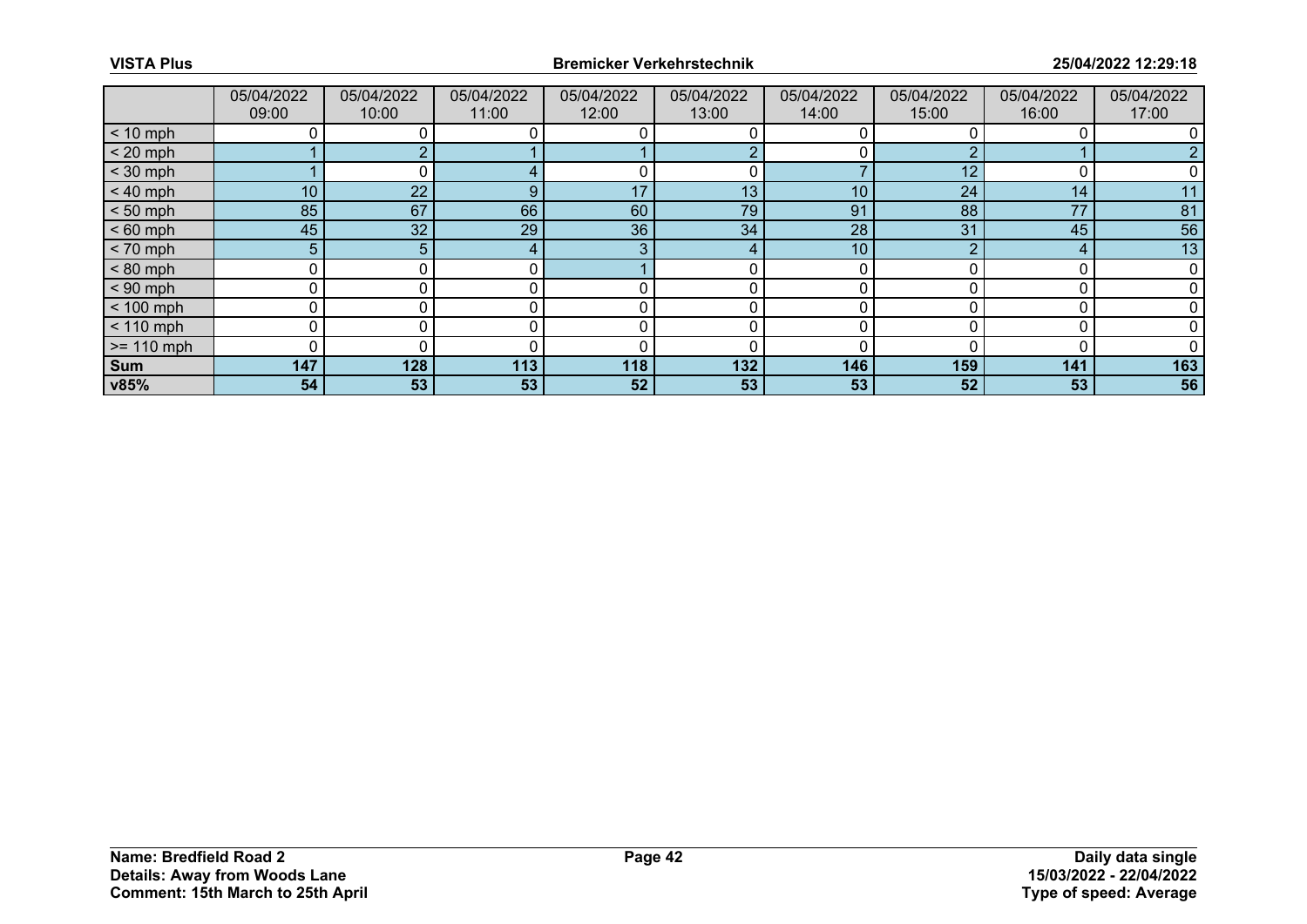|              | 05/04/2022<br>18:00 | 05/04/2022<br>19:00 | 05/04/2022<br>20:00 | 05/04/2022<br>21:00 | 05/04/2022<br>22:00 | 05/04/2022<br>23:00 | 06/04/2022<br>00:00 | 06/04/2022<br>01:00 | 06/04/2022<br>02:00 |
|--------------|---------------------|---------------------|---------------------|---------------------|---------------------|---------------------|---------------------|---------------------|---------------------|
| $< 10$ mph   | 0                   |                     | 0                   |                     | 0                   |                     |                     |                     |                     |
| $< 20$ mph   |                     |                     |                     |                     |                     |                     |                     |                     |                     |
| $<$ 30 mph   | ∩                   |                     |                     |                     |                     |                     |                     |                     |                     |
| $< 40$ mph   | 3                   | 14                  |                     |                     | 0                   |                     |                     |                     |                     |
| $< 50$ mph   | 55                  | 43                  | 18 <sup>°</sup>     | 23                  | 16                  | 6                   |                     |                     |                     |
| $< 60$ mph   | 33 <sup>°</sup>     | 24                  |                     | 8                   | 6                   | $\sqrt{ }$          |                     |                     |                     |
| $< 70$ mph   | 4                   | 4                   |                     |                     | 3                   |                     |                     |                     |                     |
| $< 80$ mph   |                     |                     | 0                   |                     |                     | $\sqrt{ }$          |                     |                     |                     |
| $< 90$ mph   | 0                   |                     |                     |                     |                     |                     |                     |                     |                     |
| $< 100$ mph  | 0                   | 0                   |                     | 0                   | 0                   |                     |                     |                     |                     |
| $< 110$ mph  | 0                   | 0                   |                     | 0                   | 0                   | n                   |                     |                     |                     |
| $>= 110$ mph | 0                   |                     |                     | ſ                   | 0                   |                     |                     |                     |                     |
| Sum          | 97                  | 87                  | 41                  | 40                  | 26                  | 11                  |                     | ◠                   |                     |
| v85%         | 55                  | 52                  | 52                  | 55                  | 59                  | 58                  | 46                  | 48                  | 0                   |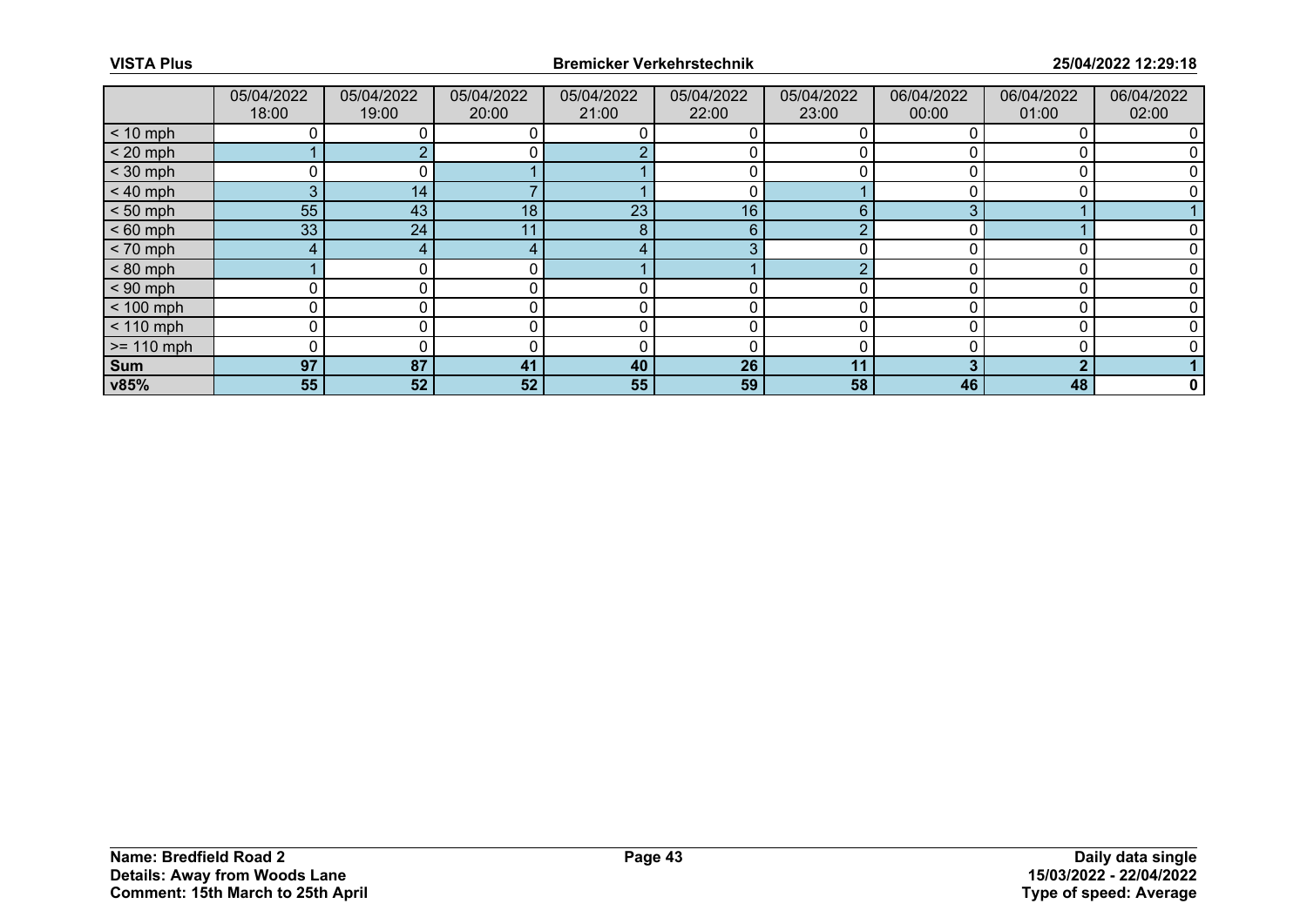|              | 06/04/2022<br>03:00 | 06/04/2022<br>04:00 | 06/04/2022<br>05:00 | 06/04/2022<br>06:00 | 06/04/2022<br>07:00 | 06/04/2022<br>08:00 | 06/04/2022<br>09:00 | 06/04/2022<br>10:00 | 06/04/2022<br>11:00 |
|--------------|---------------------|---------------------|---------------------|---------------------|---------------------|---------------------|---------------------|---------------------|---------------------|
| $< 10$ mph   |                     |                     |                     |                     |                     |                     |                     |                     |                     |
| $< 20$ mph   |                     |                     |                     |                     | 0                   |                     |                     | 3                   |                     |
| $<$ 30 mph   |                     |                     |                     |                     |                     |                     |                     |                     |                     |
| $< 40$ mph   |                     |                     |                     | 6                   | 15                  | 12                  | 12                  | 11                  | 15                  |
| $< 50$ mph   |                     |                     |                     | 27                  | 72                  | 100                 | 88                  | 56                  | 84                  |
| $< 60$ mph   |                     |                     |                     | 17                  | 38                  | 54                  | 34                  | 34                  | 34                  |
| $< 70$ mph   |                     |                     |                     |                     | 12 <sub>1</sub>     | 8                   |                     | 8                   | 5                   |
| $< 80$ mph   | C                   |                     |                     |                     | $\Omega$            |                     |                     |                     |                     |
| $< 90$ mph   |                     |                     |                     |                     |                     |                     |                     |                     |                     |
| $< 100$ mph  | C                   |                     |                     |                     | 0                   |                     |                     |                     |                     |
| $< 110$ mph  | ٢                   |                     |                     | 0                   | 0                   |                     |                     |                     |                     |
| $>= 110$ mph |                     |                     |                     |                     | C                   |                     |                     |                     |                     |
| <b>Sum</b>   |                     | 9                   | 19 <sub>1</sub>     | 54                  | 141                 | 177                 | 143                 | 112                 | 140                 |
| v85%         | 0                   | 55                  | 56                  | 54                  | 56                  | 55                  | 54                  | 55                  | 52                  |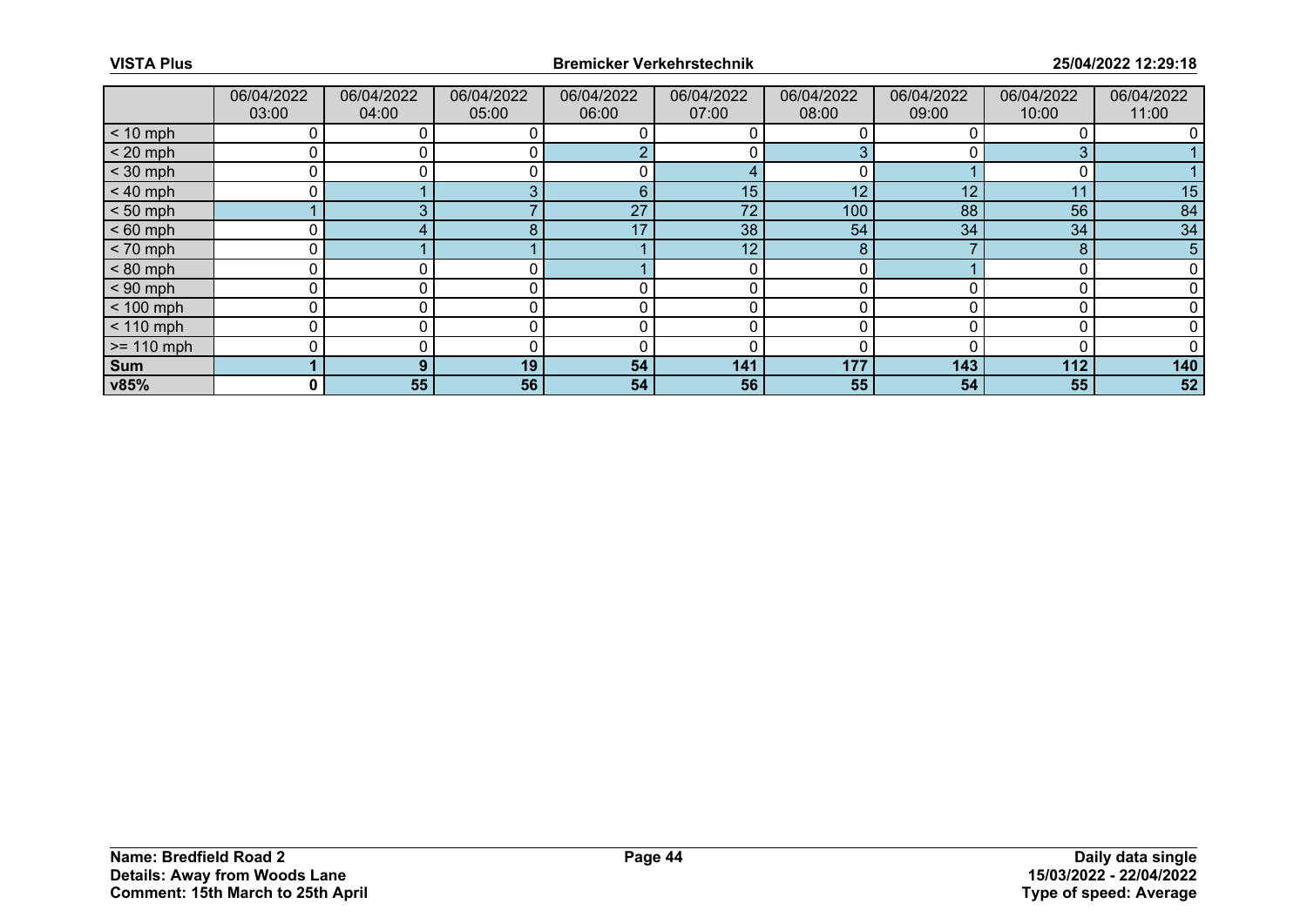|              | 06/04/2022<br>12:00 | 06/04/2022<br>13:00 | 06/04/2022<br>14:00 | 06/04/2022<br>15:00 | 06/04/2022<br>16:00 | 06/04/2022<br>17:00 | 06/04/2022<br>18:00 | 06/04/2022<br>19:00 | 06/04/2022<br>20:00 |
|--------------|---------------------|---------------------|---------------------|---------------------|---------------------|---------------------|---------------------|---------------------|---------------------|
| $< 10$ mph   | 0                   |                     |                     |                     |                     |                     |                     |                     |                     |
| $< 20$ mph   |                     |                     |                     |                     | 3                   |                     |                     |                     |                     |
| $<$ 30 mph   |                     |                     |                     | З                   | ◠                   | 3                   | ◠                   |                     |                     |
| $< 40$ mph   | 9                   | 8                   | 13 <sub>1</sub>     | 11                  | 18                  | 13                  | 8                   |                     | 12                  |
| $< 50$ mph   | 70                  | 76                  | 67                  | 83                  | 85                  | 74                  | 62                  | 41                  | 26                  |
| $< 60$ mph   | 42                  | 38                  | 32 <sup>2</sup>     | 42                  | 33                  | 33                  | 41                  | 23                  | 15                  |
| $< 70$ mph   | 10 <sup>°</sup>     | 6                   | 9                   |                     | 3                   | 4                   |                     |                     | o                   |
| $< 80$ mph   | 0                   | ◠                   |                     | C                   |                     | n                   |                     |                     |                     |
| $< 90$ mph   | 0                   |                     |                     |                     |                     |                     |                     |                     |                     |
| $< 100$ mph  | 0                   | 0                   |                     | 0                   | 0                   |                     |                     |                     |                     |
| $< 110$ mph  | 0                   | 0                   |                     | 0                   | 0                   | n                   |                     |                     |                     |
| $>= 110$ mph | $\Omega$            |                     |                     |                     | 0                   |                     |                     |                     |                     |
| Sum          | 133                 | 131                 | 127                 | 149                 | 145                 | 130                 | 123                 | 80                  | 57                  |
| v85%         | 55                  | 54                  | 54                  | 53                  | 52                  | 53                  | 55                  | 54                  | 50                  |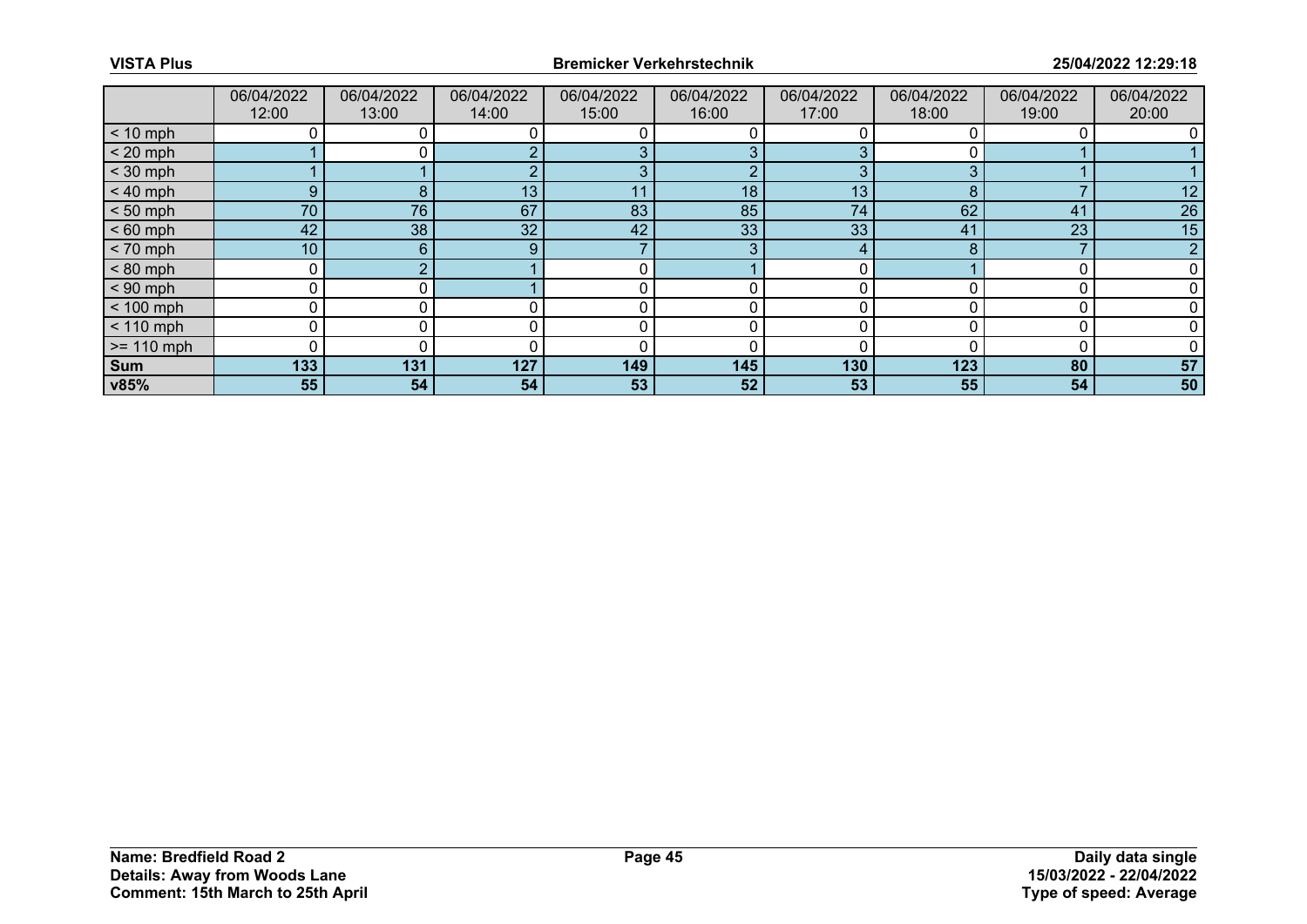|              | 06/04/2022<br>21:00 | 06/04/2022<br>22:00 | 06/04/2022<br>23:00 | 07/04/2022<br>00:00 | 07/04/2022<br>01:00 | 07/04/2022<br>02:00 | 07/04/2022<br>03:00 | 07/04/2022<br>04:00 | 07/04/2022<br>05:00 |
|--------------|---------------------|---------------------|---------------------|---------------------|---------------------|---------------------|---------------------|---------------------|---------------------|
| $< 10$ mph   |                     |                     |                     |                     |                     |                     |                     |                     |                     |
| $< 20$ mph   |                     |                     |                     |                     |                     |                     |                     |                     |                     |
| $<$ 30 mph   |                     |                     |                     |                     |                     |                     |                     |                     |                     |
| $< 40$ mph   | 6 <sup>°</sup>      |                     |                     | 0                   |                     |                     |                     | 3                   |                     |
| $< 50$ mph   | 30                  | 9                   |                     |                     |                     |                     |                     | З                   |                     |
| $< 60$ mph   | 10 <sup>°</sup>     | 8                   |                     | $\Omega$            |                     |                     |                     | ⌒                   |                     |
| $< 70$ mph   |                     |                     |                     | 0                   | 0                   | 0                   |                     |                     |                     |
| $< 80$ mph   |                     |                     |                     |                     | 0                   |                     |                     |                     |                     |
| $< 90$ mph   |                     |                     |                     |                     |                     |                     |                     |                     |                     |
| $< 100$ mph  | 0                   |                     |                     | 0                   | 0                   | <sup>0</sup>        |                     |                     |                     |
| $< 110$ mph  |                     |                     |                     |                     |                     |                     |                     |                     |                     |
| $>= 110$ mph |                     |                     |                     |                     |                     |                     |                     |                     |                     |
| <b>Sum</b>   | 47                  | 23                  | 12                  | າ                   | ◠                   | 0                   | 0                   | 9                   | 26                  |
| v85%         | 53                  | 60                  | 51                  | 53                  | 37                  | 0                   | 0                   | 55                  | 58                  |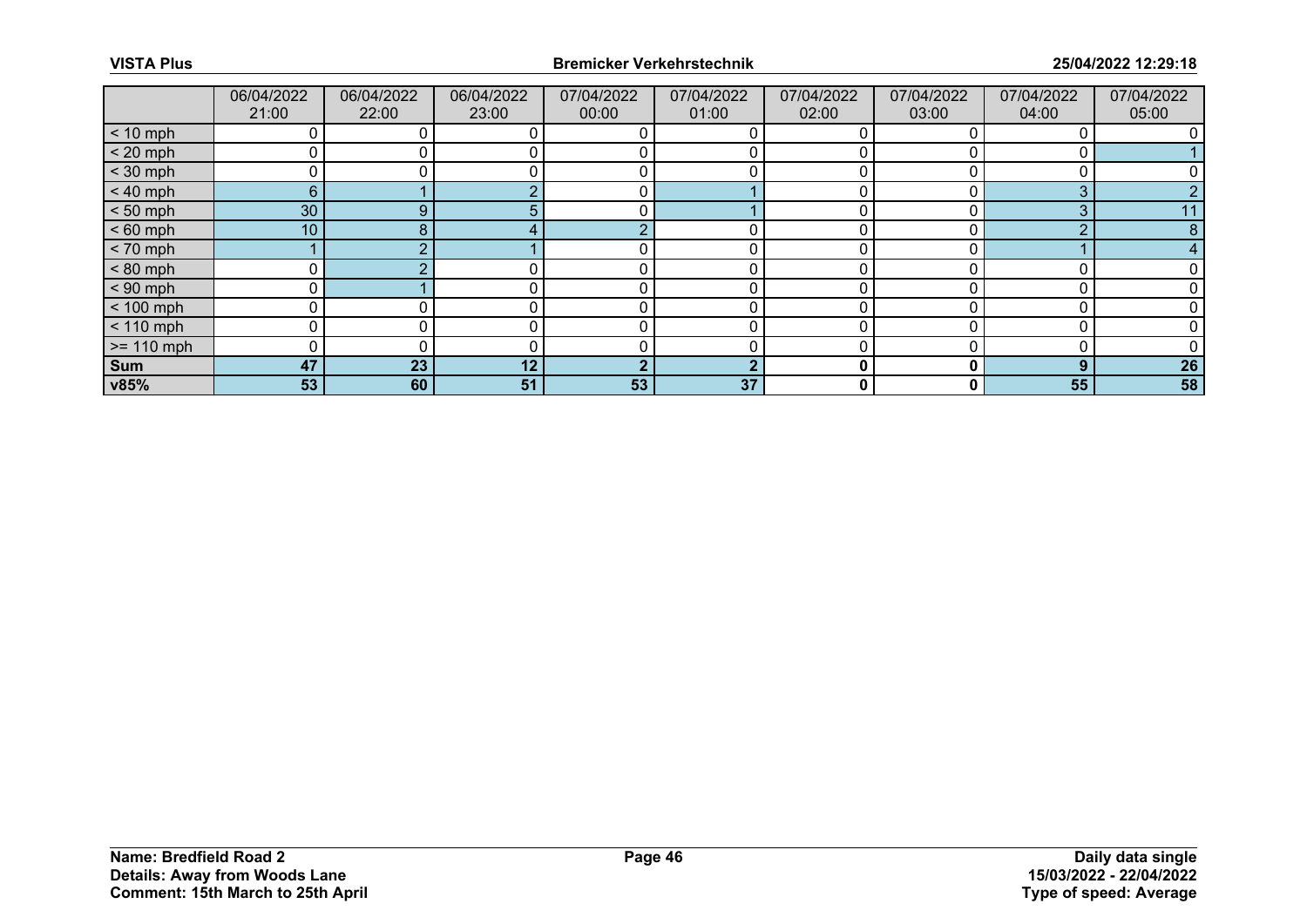|              | 07/04/2022<br>06:00 | 07/04/2022<br>07:00 | 07/04/2022<br>08:00 | 07/04/2022<br>09:00 | 07/04/2022<br>10:00 | 07/04/2022<br>11:00 | 07/04/2022<br>12:00 | 07/04/2022<br>13:00 | 07/04/2022<br>14:00 |
|--------------|---------------------|---------------------|---------------------|---------------------|---------------------|---------------------|---------------------|---------------------|---------------------|
| $< 10$ mph   |                     |                     |                     |                     |                     |                     |                     |                     |                     |
| $< 20$ mph   | 0                   |                     |                     |                     |                     |                     |                     |                     |                     |
| $<$ 30 mph   | ი                   |                     |                     |                     |                     |                     |                     |                     |                     |
| $< 40$ mph   |                     | 5.                  | 10 <sup>°</sup>     | 17                  | 11                  | 16                  | 14                  | 10                  | 13                  |
| $< 50$ mph   | 16                  | 75                  | 106                 | 92                  | 47                  | 63                  | 82                  | 68                  | 77                  |
| $< 60$ mph   | 19                  | 36                  | 42                  | 31                  | 28                  | 32                  | 35                  | 36                  | 34                  |
| $< 70$ mph   | 5 <sup>5</sup>      | $9^{\circ}$         | 3                   | 3                   | Ω                   | 5                   |                     | 5                   | 3                   |
| $< 80$ mph   |                     |                     |                     | 0                   |                     |                     |                     | ◠                   |                     |
| $< 90$ mph   | 0                   |                     |                     |                     |                     |                     |                     |                     |                     |
| $< 100$ mph  | 0                   | 0                   |                     | 0                   | 0                   |                     |                     |                     |                     |
| $< 110$ mph  | 0                   | 0                   |                     | 0                   | 0                   |                     |                     |                     |                     |
| $>= 110$ mph | 0                   |                     |                     |                     |                     |                     |                     |                     |                     |
| Sum          | 48                  | 132                 | 163                 | 149                 | 93                  | 121                 | 133                 | 125                 | 129                 |
| v85%         | 56                  | 55                  | 52                  | 52                  | 53                  | 54                  | 53                  | 55                  | 52                  |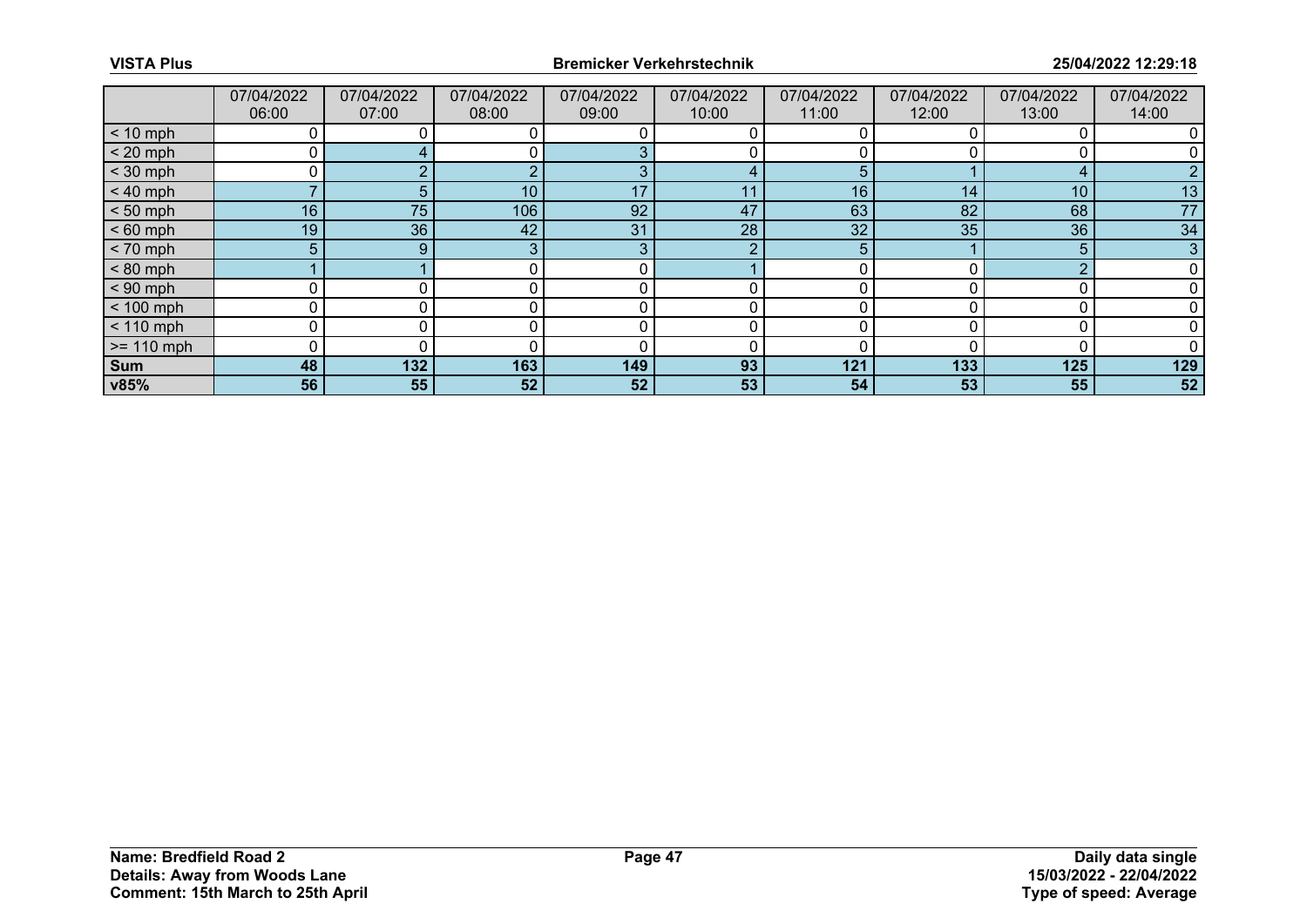|              | 07/04/2022<br>15:00 | 07/04/2022<br>16:00 | 07/04/2022<br>17:00 | 07/04/2022<br>18:00 | 07/04/2022<br>19:00 | 07/04/2022<br>20:00 | 07/04/2022<br>21:00 | 07/04/2022<br>22:00 | 07/04/2022<br>23:00 |
|--------------|---------------------|---------------------|---------------------|---------------------|---------------------|---------------------|---------------------|---------------------|---------------------|
| $< 10$ mph   |                     |                     |                     |                     |                     |                     |                     |                     |                     |
| $< 20$ mph   | 3                   |                     |                     | 0                   |                     |                     |                     |                     |                     |
| $<$ 30 mph   | 2                   |                     | ค                   |                     |                     |                     |                     |                     |                     |
| $< 40$ mph   | 22                  | 10 <sup>1</sup>     |                     | 11                  | 4                   | 14                  |                     |                     |                     |
| $< 50$ mph   | 103                 | 74                  | 82                  | 66                  | 32 <sup>°</sup>     | 24                  | 35                  | 16                  |                     |
| $< 60$ mph   | 38                  | 47                  | 42                  | 37                  | 21                  | 9                   |                     | 8                   |                     |
| $< 70$ mph   | 3 <sup>1</sup>      | 10 <sub>1</sub>     | 6                   |                     | 3                   | 6                   | ⌒                   |                     |                     |
| $< 80$ mph   | 0                   |                     |                     |                     | 0                   | ∩                   |                     |                     |                     |
| $< 90$ mph   |                     |                     |                     |                     |                     |                     |                     |                     |                     |
| $< 100$ mph  | 0                   |                     |                     | 0                   | 0                   | 0                   |                     |                     |                     |
| $< 110$ mph  |                     |                     |                     |                     |                     |                     |                     |                     |                     |
| $>= 110$ mph |                     |                     |                     |                     |                     |                     |                     |                     |                     |
| <b>Sum</b>   | 171                 | 146                 | 145                 | 121                 | 62                  | 53                  | 52                  | 27                  | 16                  |
| v85%         | 52                  | 54                  | 54                  | 54                  | 55                  | 58                  | 51                  | 54                  | 54                  |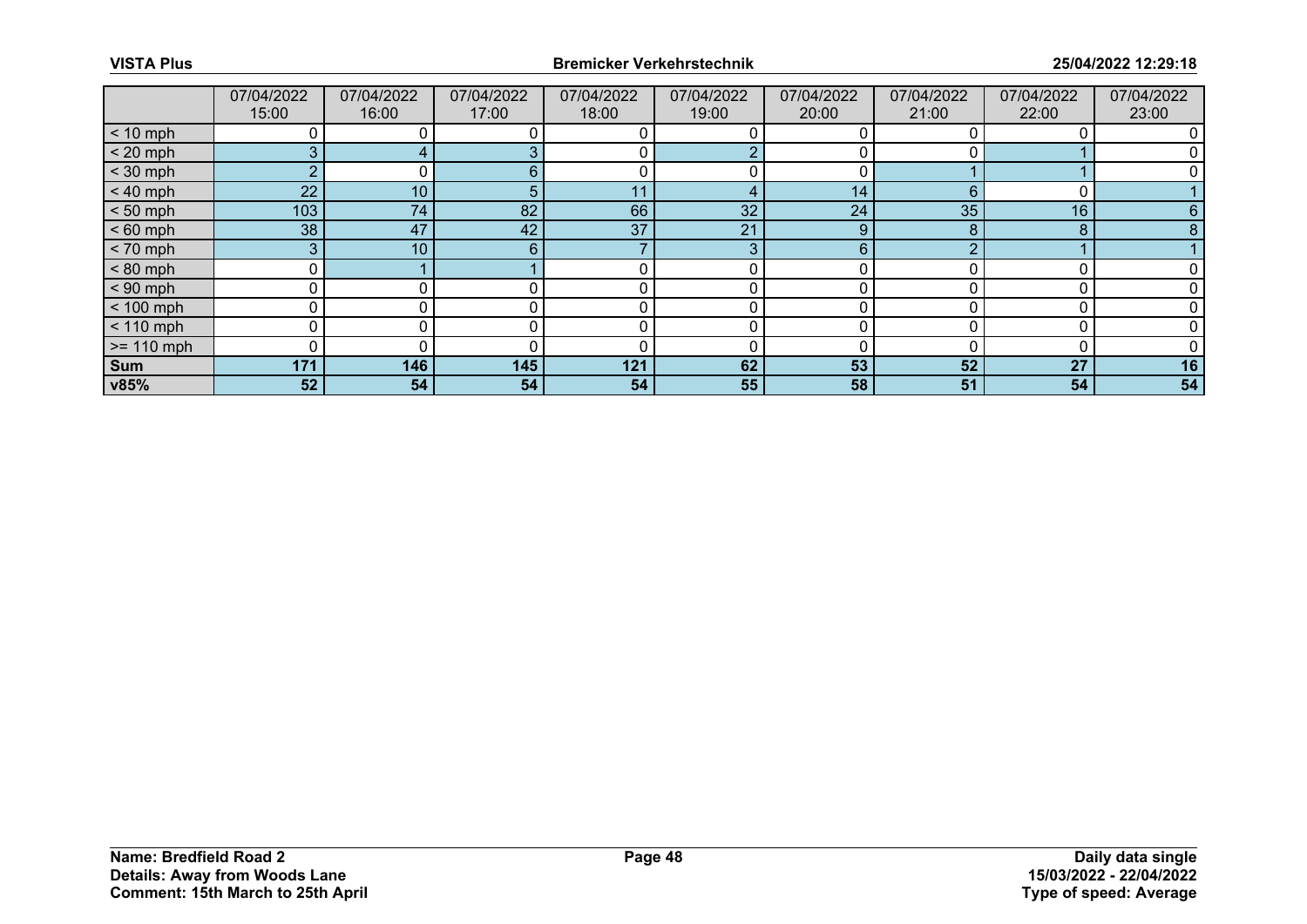|              | 08/04/2022<br>00:00 | 08/04/2022<br>01:00 | 08/04/2022<br>02:00 | 08/04/2022<br>03:00 | 08/04/2022<br>04:00 | 08/04/2022<br>05:00 | 08/04/2022<br>06:00 | 08/04/2022<br>07:00 | 08/04/2022<br>08:00 |
|--------------|---------------------|---------------------|---------------------|---------------------|---------------------|---------------------|---------------------|---------------------|---------------------|
| $< 10$ mph   |                     |                     |                     |                     |                     |                     |                     |                     |                     |
| $< 20$ mph   | 0                   |                     |                     |                     |                     |                     |                     |                     |                     |
| $<$ 30 mph   | 0                   |                     |                     |                     |                     |                     |                     | 3                   |                     |
| $< 40$ mph   | 0                   |                     |                     |                     |                     |                     | 6                   | 10                  | 16                  |
| $< 50$ mph   |                     | 0 I                 |                     |                     | 3                   | 9                   | 22                  | 74                  | 97                  |
| $< 60$ mph   | $\Omega$            |                     |                     |                     |                     | ◠                   | 13                  | 35                  | 48                  |
| $< 70$ mph   | 0                   |                     |                     |                     |                     |                     |                     | 13                  | 6                   |
| $< 80$ mph   | 0                   | 0                   |                     | 0                   |                     |                     |                     |                     |                     |
| $< 90$ mph   | 0                   |                     |                     |                     |                     |                     |                     |                     |                     |
| $< 100$ mph  | 0                   |                     |                     |                     |                     |                     |                     |                     |                     |
| $< 110$ mph  | 0                   |                     |                     | 0                   |                     |                     |                     |                     |                     |
| $>= 110$ mph | 0                   |                     |                     |                     | 0                   |                     |                     |                     |                     |
| Sum          | 3                   | 0 I                 |                     |                     |                     | 18                  | 48                  | 137                 | 176                 |
| v85%         | 52                  | $\mathbf{0}$        | 0                   | 30                  | 49                  | 54                  | 54                  | 57                  | 53                  |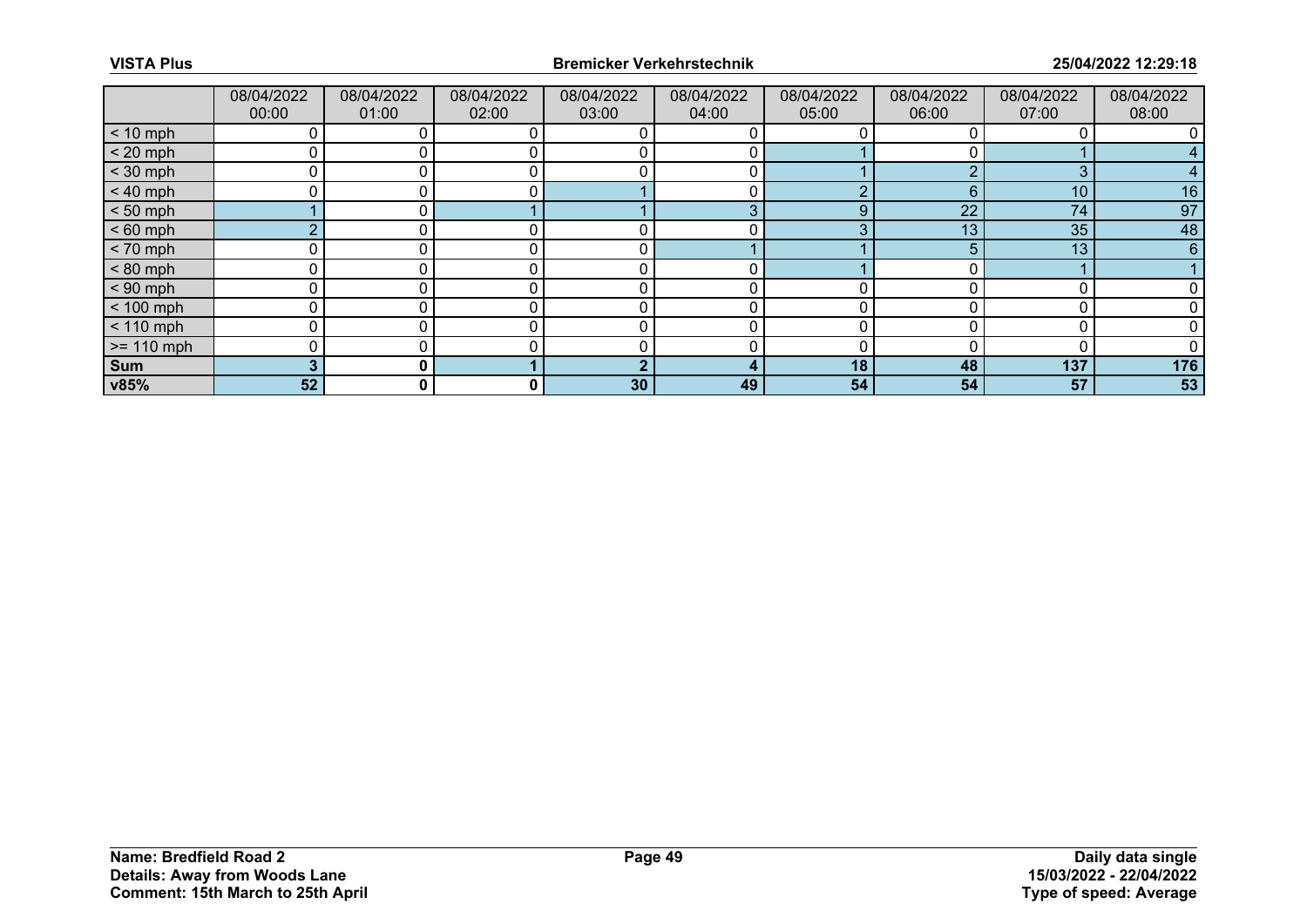|              | 08/04/2022 | 08/04/2022 | 08/04/2022   | 08/04/2022 | 08/04/2022 | 08/04/2022 | 08/04/2022 | 08/04/2022 | 08/04/2022 |
|--------------|------------|------------|--------------|------------|------------|------------|------------|------------|------------|
|              | 09:00      | 10:00      | 11:00        | 12:00      | 13:00      | 14:00      | 15:00      | 16:00      | 17:00      |
| $< 10$ mph   |            |            |              |            |            |            |            |            |            |
| $< 20$ mph   |            |            |              |            |            |            |            |            |            |
| $<$ 30 mph   | 6          |            |              |            | З          |            | ≘          | ◠          |            |
| $< 40$ mph   | 17         | 14         | 19           | 16         | 12         |            | 17         | 20         |            |
| $< 50$ mph   | 83         | 70         | 81           | 62         | 61         | 82         | 110        | 95         | 77         |
| $< 60$ mph   | 48         | 29         | 38           | 38         | 38         | 49         | 49         | 47         | 44         |
| $< 70$ mph   | 3          | 3          | $\mathbf{0}$ | 4          |            | 6          |            | 6          |            |
| $< 80$ mph   | 0          |            |              |            |            |            |            |            |            |
| $< 90$ mph   |            |            |              |            |            |            |            |            |            |
| $< 100$ mph  | 0          | 0          | 0            | 0          | 0          | O          |            |            |            |
| $< 110$ mph  | 0          |            |              |            |            |            |            |            |            |
| $>= 110$ mph | O          |            |              |            |            |            |            |            |            |
| Sum          | 159        | 123        | 139          | 123        | 123        | 143        | 182        | 175        | 137        |
| v85%         | 53         | 51         | 52           | 53         | 53         | 55         | 53         | 53         | 55         |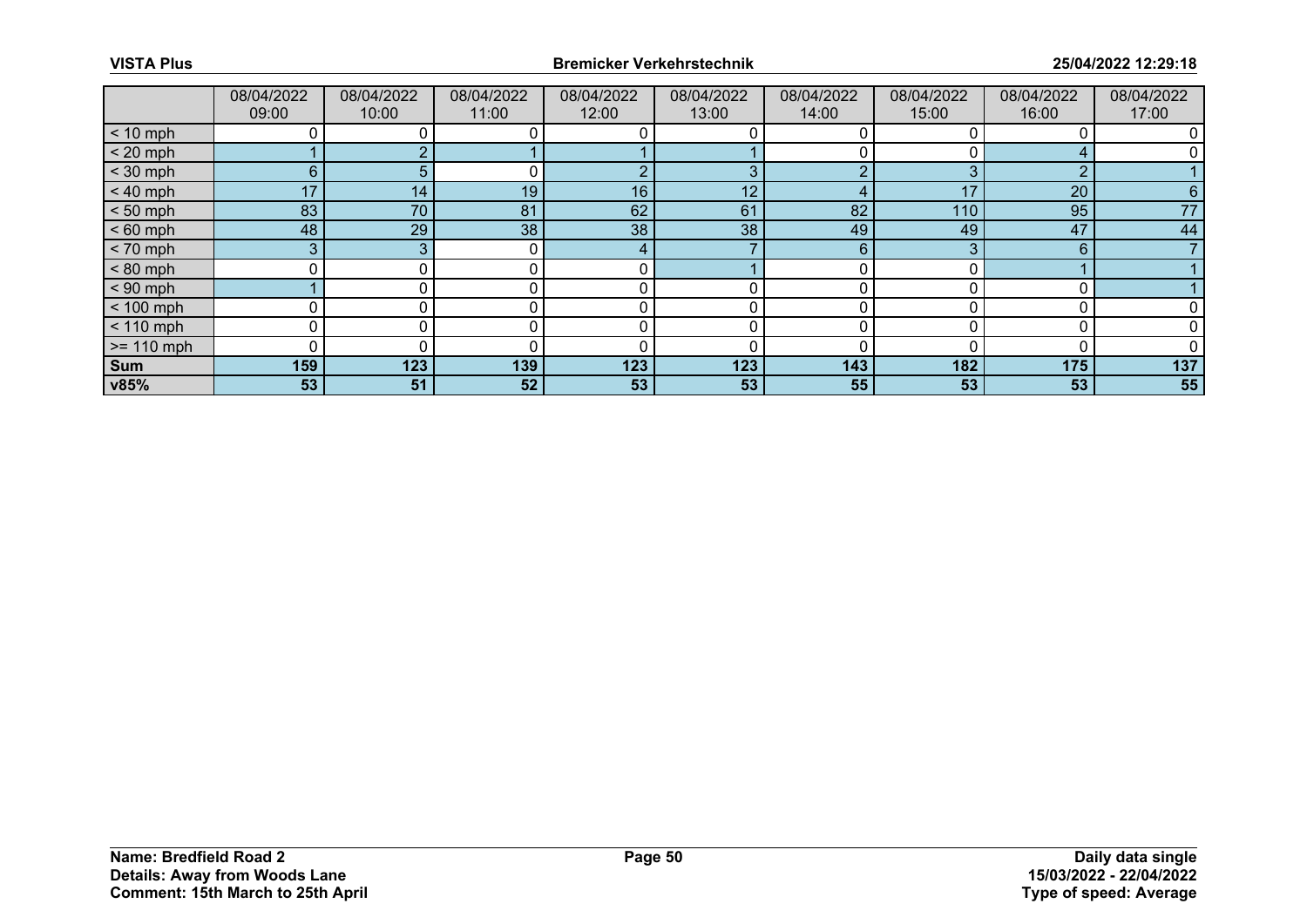|              | 08/04/2022<br>18:00 | 08/04/2022<br>19:00 | 08/04/2022<br>20:00 | 08/04/2022<br>21:00 | 08/04/2022<br>22:00 | 08/04/2022<br>23:00 | 09/04/2022<br>00:00 | 09/04/2022<br>01:00 | 09/04/2022<br>02:00 |
|--------------|---------------------|---------------------|---------------------|---------------------|---------------------|---------------------|---------------------|---------------------|---------------------|
| $< 10$ mph   |                     |                     |                     |                     |                     |                     |                     |                     |                     |
| $< 20$ mph   |                     |                     |                     |                     |                     |                     |                     |                     |                     |
| $<$ 30 mph   |                     |                     |                     |                     |                     |                     |                     |                     |                     |
| $< 40$ mph   | 10 <sub>1</sub>     |                     |                     | 3                   |                     |                     |                     |                     |                     |
| $< 50$ mph   | 48                  | 40                  | 24                  | 28                  | 22                  | 11                  | ⊿                   | ◠                   |                     |
| $< 60$ mph   | 49                  | 23                  |                     |                     | 9                   | $\Omega$            |                     |                     |                     |
| $< 70$ mph   | 11                  | 3                   |                     | ρ                   |                     |                     |                     |                     |                     |
| $< 80$ mph   |                     |                     |                     |                     | 0                   |                     |                     |                     |                     |
| $< 90$ mph   | 0                   |                     |                     |                     |                     |                     |                     |                     |                     |
| $< 100$ mph  | 0                   |                     |                     |                     | 0                   |                     |                     |                     |                     |
| $< 110$ mph  | 0                   |                     |                     |                     | 0                   |                     |                     |                     |                     |
| $>= 110$ mph | 0                   |                     |                     |                     |                     |                     |                     |                     |                     |
| Sum          | 121                 | 74                  | 40                  | 43                  | 41                  | 24                  | 10 <sub>1</sub>     | 3                   |                     |
| v85%         | 57                  | 55                  | 56                  | 53                  | 52                  | 54                  | 54                  | 48                  | 53                  |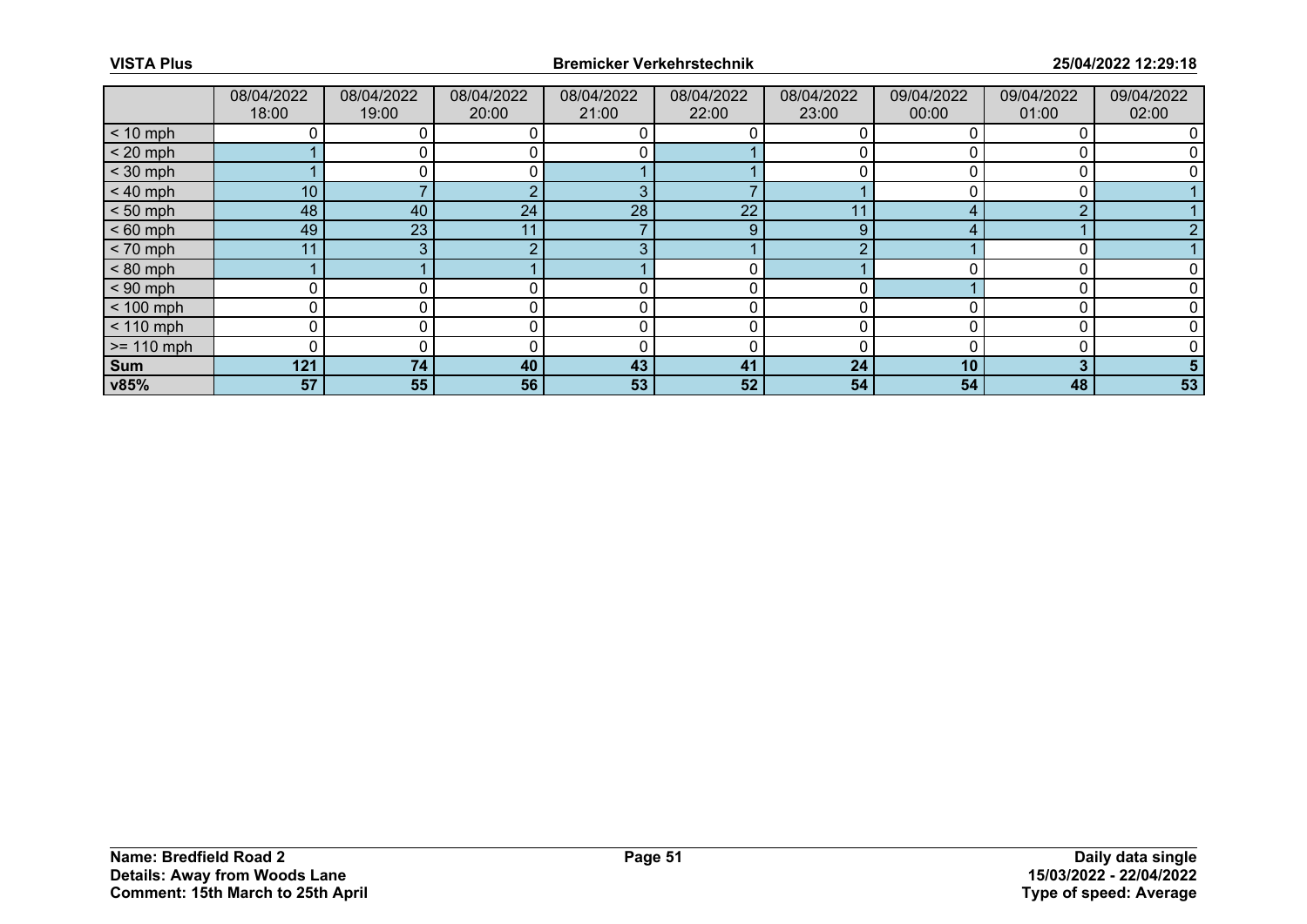|              | 09/04/2022<br>03:00 | 09/04/2022<br>04:00 | 09/04/2022<br>05:00 | 09/04/2022<br>06:00 | 09/04/2022<br>07:00 | 09/04/2022<br>08:00 | 09/04/2022<br>09:00 | 09/04/2022<br>10:00 | 09/04/2022<br>11:00 |
|--------------|---------------------|---------------------|---------------------|---------------------|---------------------|---------------------|---------------------|---------------------|---------------------|
| $< 10$ mph   | 0                   |                     |                     |                     |                     |                     |                     |                     |                     |
| $< 20$ mph   |                     |                     |                     |                     |                     |                     |                     |                     |                     |
| $<$ 30 mph   | 0                   |                     |                     | $\sqrt{2}$          |                     |                     |                     |                     |                     |
| $< 40$ mph   |                     | 0 I                 | $\Omega$            |                     | 0                   |                     |                     |                     |                     |
| $< 50$ mph   |                     |                     | 6.                  | 11                  |                     |                     |                     |                     |                     |
| $< 60$ mph   | ∩                   |                     | $\sqrt{2}$          | 5                   |                     |                     |                     |                     |                     |
| $< 70$ mph   |                     |                     |                     | З                   | 0                   |                     |                     |                     |                     |
| $< 80$ mph   | 0                   |                     |                     |                     |                     |                     |                     |                     |                     |
| $< 90$ mph   | 0                   |                     |                     |                     |                     |                     |                     |                     |                     |
| $< 100$ mph  | $\mathbf{0}$        | 0                   |                     | 0                   | 0                   |                     |                     |                     |                     |
| $< 110$ mph  | 0                   |                     |                     |                     |                     |                     |                     |                     |                     |
| $>= 110$ mph | 0                   |                     |                     | ſ                   |                     |                     |                     |                     |                     |
| Sum          | $\overline{2}$      | ◠                   | 12                  | 26                  | 14                  | 0                   |                     | 0                   |                     |
| v85%         | 37                  | 46                  | 57                  | 53                  | 51                  | 0                   |                     | 0                   | 0                   |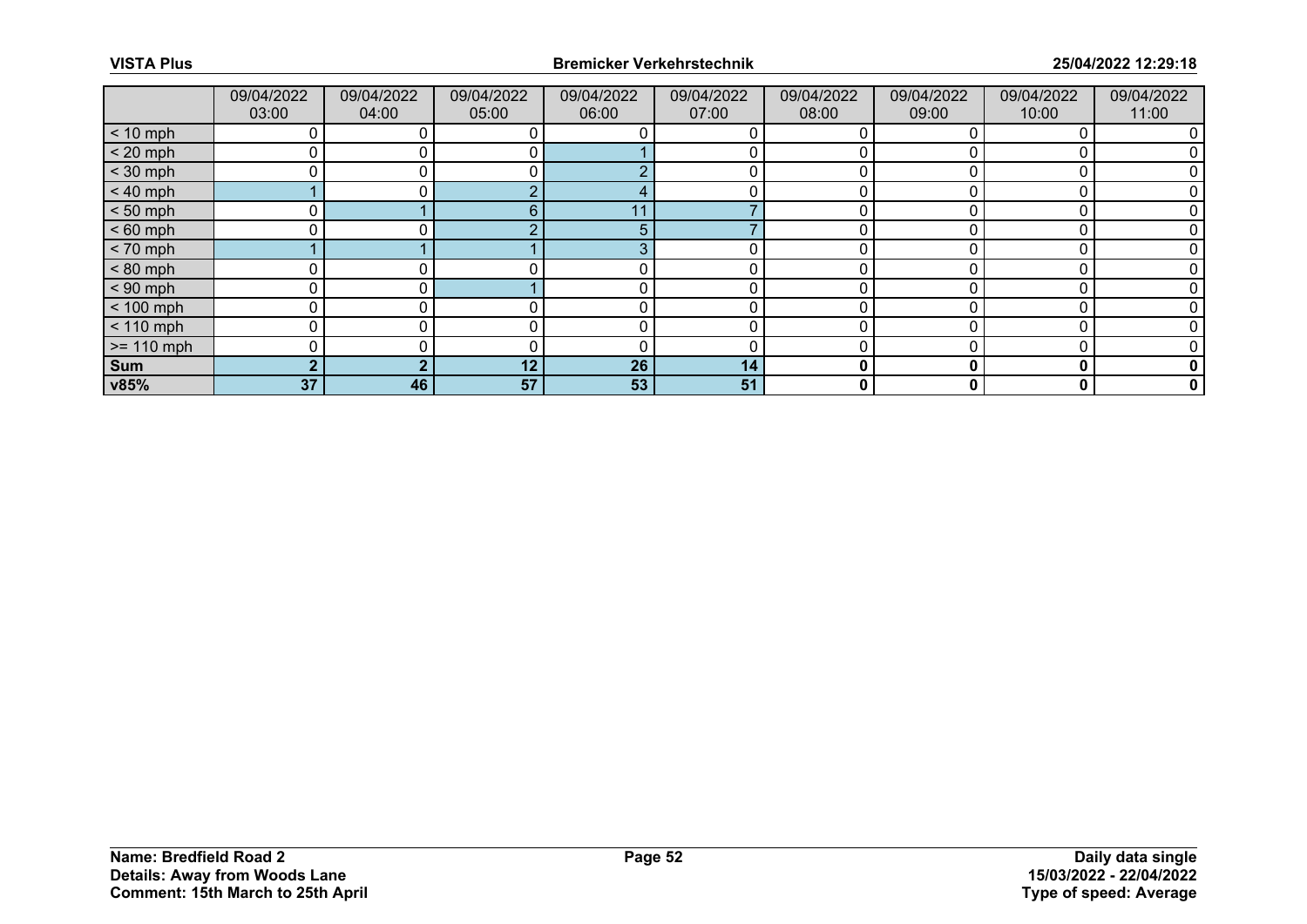|              | 09/04/2022<br>12:00 | 09/04/2022<br>13:00 | 09/04/2022<br>14:00 | 09/04/2022<br>15:00 | 09/04/2022<br>16:00 | 09/04/2022<br>17:00 | 09/04/2022<br>18:00 | 09/04/2022<br>19:00 | 09/04/2022<br>20:00 |
|--------------|---------------------|---------------------|---------------------|---------------------|---------------------|---------------------|---------------------|---------------------|---------------------|
| $< 10$ mph   |                     |                     |                     |                     |                     |                     |                     |                     |                     |
| $< 20$ mph   | C                   |                     |                     |                     |                     |                     |                     |                     |                     |
| $<$ 30 mph   |                     |                     |                     |                     |                     |                     |                     |                     |                     |
| $< 40$ mph   | 13                  |                     | 6                   | 8                   | 13                  | 9                   | 10 <sup>°</sup>     | 3                   |                     |
| $< 50$ mph   | 75 <sub>1</sub>     | 59                  | 64                  | 64                  | 56                  | 52                  | 42                  | 45                  | 31                  |
| $< 60$ mph   | 36                  | 52                  | 40                  | 36                  | 23                  | 34                  | 43                  | 22                  | 8                   |
| $< 70$ mph   | 4                   |                     | $6^{\circ}$         | 6                   | 6                   | 9                   |                     | C                   |                     |
| $< 80$ mph   |                     |                     |                     |                     | 0                   |                     |                     |                     |                     |
| $< 90$ mph   | 0                   |                     |                     |                     |                     |                     |                     |                     |                     |
| $< 100$ mph  | 0                   |                     |                     |                     | 0                   |                     |                     |                     |                     |
| $< 110$ mph  | 0                   |                     |                     |                     | 0                   |                     |                     |                     |                     |
| $>= 110$ mph | 0                   |                     |                     |                     |                     |                     |                     |                     |                     |
| Sum          | 132                 | 127                 | 120                 | 118                 | 102                 | 105                 | 100                 | 72                  | 51                  |
| v85%         | 53                  | 57                  | 56                  | 55                  | 55                  | 55                  | 55                  | 53                  | 52                  |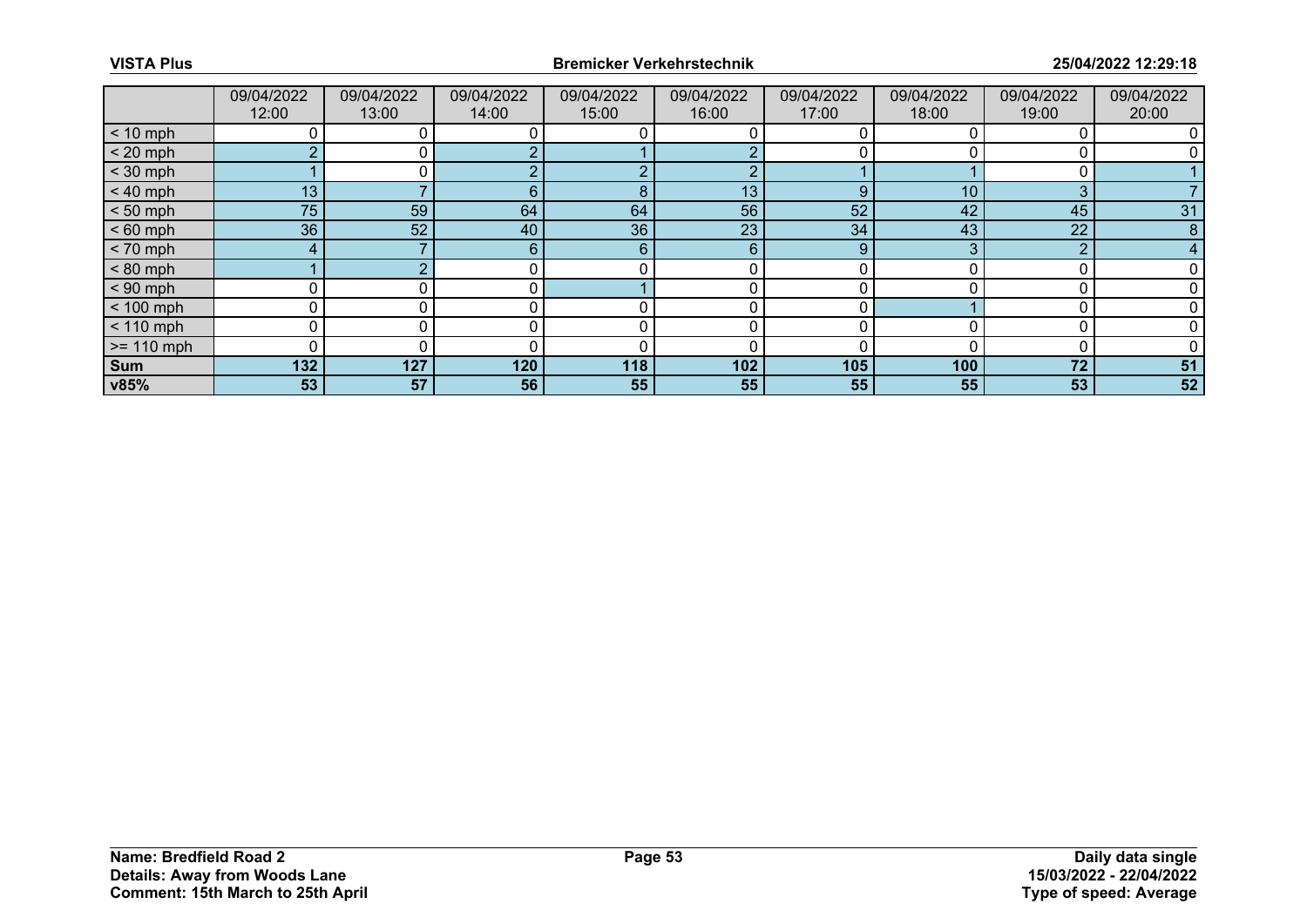|              | 09/04/2022<br>21:00 | 09/04/2022<br>22:00 | 09/04/2022<br>23:00 | 10/04/2022<br>00:00 | 10/04/2022<br>01:00 | 10/04/2022<br>02:00 | 10/04/2022<br>03:00 | 10/04/2022<br>04:00 | 10/04/2022<br>05:00 |
|--------------|---------------------|---------------------|---------------------|---------------------|---------------------|---------------------|---------------------|---------------------|---------------------|
| $< 10$ mph   |                     |                     |                     |                     |                     |                     |                     |                     |                     |
| $< 20$ mph   |                     |                     |                     |                     |                     |                     |                     |                     |                     |
| $<$ 30 mph   | <sub>o</sub>        |                     |                     |                     |                     |                     |                     |                     |                     |
| $< 40$ mph   | 4                   | 5 <sup>1</sup>      |                     |                     |                     |                     |                     |                     |                     |
| $< 50$ mph   | 19                  | 22                  | 15                  | 5                   | ◠                   | $\prime$            |                     |                     |                     |
| $< 60$ mph   | 8                   | 15                  |                     |                     |                     |                     |                     |                     |                     |
| $< 70$ mph   |                     | o                   |                     |                     |                     |                     |                     |                     |                     |
| $< 80$ mph   | 3                   |                     |                     |                     |                     |                     |                     |                     |                     |
| $< 90$ mph   |                     |                     |                     |                     |                     |                     |                     |                     |                     |
| $< 100$ mph  | 0                   | 0                   |                     | 0                   | 0                   |                     |                     |                     |                     |
| $< 110$ mph  | $\mathbf{0}$        | 0                   |                     | 0                   | 0                   |                     |                     |                     |                     |
| $>= 110$ mph | 0                   |                     |                     |                     |                     |                     |                     |                     |                     |
| Sum          | 39                  | 44                  | 24                  | 10                  | 5.                  | 6                   |                     |                     |                     |
| v85%         | 58                  | 55                  | 57                  | 54                  | 64                  | 50                  | 0                   | 0                   | 50                  |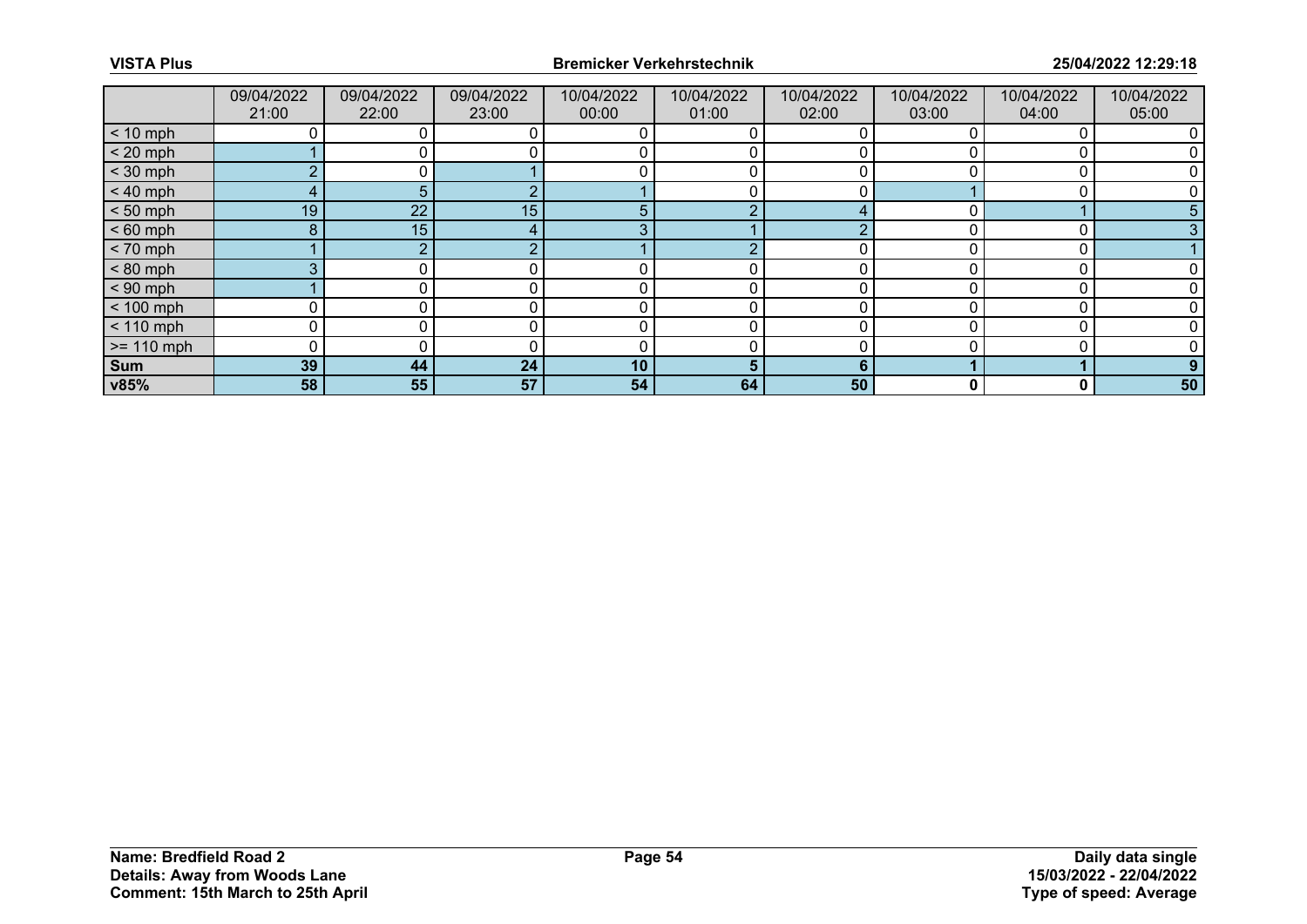|              | 10/04/2022<br>06:00 | 10/04/2022<br>07:00 | 10/04/2022<br>08:00 | 10/04/2022<br>09:00 | 10/04/2022<br>10:00 | 10/04/2022<br>11:00 | 10/04/2022<br>12:00 | 10/04/2022<br>13:00 | 10/04/2022<br>14:00 |
|--------------|---------------------|---------------------|---------------------|---------------------|---------------------|---------------------|---------------------|---------------------|---------------------|
| $< 10$ mph   |                     |                     |                     |                     |                     |                     |                     |                     |                     |
| $< 20$ mph   | 0                   |                     | 0                   |                     |                     |                     |                     |                     |                     |
| $<$ 30 mph   |                     |                     |                     | £                   | З                   |                     |                     | 5                   |                     |
| $< 40$ mph   | 4                   | 3                   | C                   | 11                  | 10                  | 17                  | 8                   | 8                   |                     |
| $< 50$ mph   | 14 <sub>1</sub>     | 18                  | 27                  | 56                  | 48                  | 62                  | 55                  | 48                  | 65                  |
| $< 60$ mph   | 5                   | 14                  | 27                  | 38                  | 24                  | 35                  | 28                  | 31                  | 27                  |
| $< 70$ mph   | 0                   | 4                   | 3                   | 5                   | 3                   |                     | 9                   | 10                  |                     |
| $< 80$ mph   | 0                   |                     |                     |                     |                     |                     |                     |                     |                     |
| $< 90$ mph   | O                   |                     |                     |                     |                     |                     |                     |                     |                     |
| $< 100$ mph  | 0                   | 0                   | 0                   | 0                   | 0                   | U                   |                     |                     |                     |
| $< 110$ mph  | 0                   |                     |                     |                     |                     |                     |                     |                     |                     |
| $>= 110$ mph | $\Omega$            |                     |                     |                     |                     |                     |                     |                     |                     |
| Sum          | 23                  | 44                  | 59                  | 116                 | 90                  | 117                 | 105                 | 103                 | 105                 |
| v85%         | 51                  | 56                  | 56                  | 55                  | 54                  | 53                  | 55                  | 56                  | 54                  |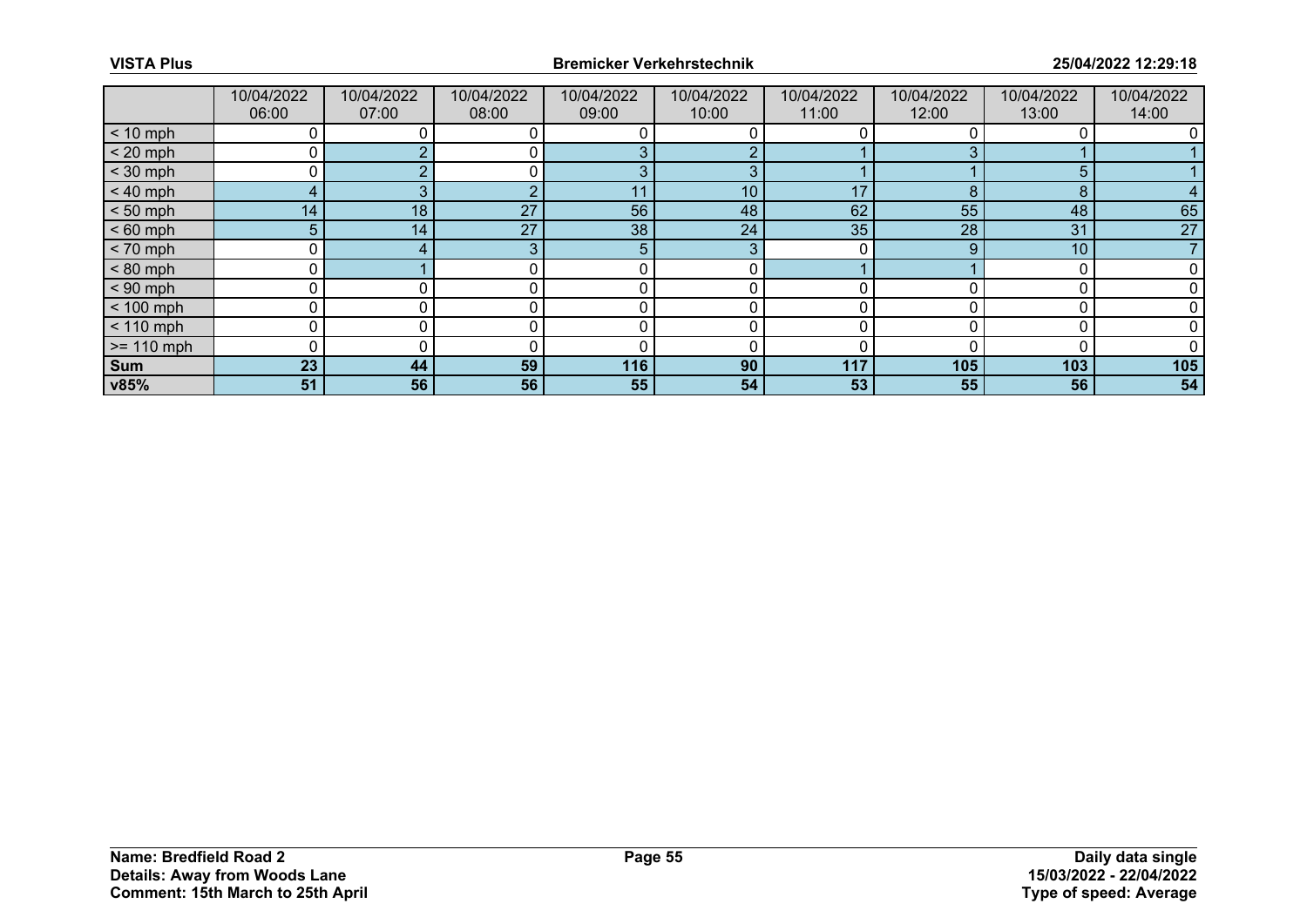|              | 10/04/2022<br>15:00 | 10/04/2022<br>16:00 | 10/04/2022<br>17:00 | 10/04/2022<br>18:00 | 10/04/2022<br>19:00 | 10/04/2022<br>20:00 | 10/04/2022<br>21:00 | 10/04/2022<br>22:00 | 10/04/2022<br>23:00 |
|--------------|---------------------|---------------------|---------------------|---------------------|---------------------|---------------------|---------------------|---------------------|---------------------|
| $< 10$ mph   |                     |                     |                     |                     |                     |                     |                     |                     |                     |
| $< 20$ mph   | $\overline{2}$      |                     |                     |                     |                     |                     |                     |                     |                     |
| $<$ 30 mph   |                     |                     |                     |                     |                     |                     |                     |                     |                     |
| $< 40$ mph   | 5                   | 9                   |                     | 5                   | 10                  |                     |                     |                     |                     |
| $< 50$ mph   | 72                  | 49                  | 39                  | 42                  | 41                  | 19                  |                     | 9                   |                     |
| $< 60$ mph   | 37                  | 30                  | 20                  | 26                  | 18 <sub>1</sub>     | 19                  |                     | ⌒                   |                     |
| $< 70$ mph   | $6\phantom{1}$      | 3                   | 5.                  | 3                   |                     | ∩                   |                     |                     |                     |
| $< 80$ mph   | $\overline{2}$      |                     |                     |                     |                     |                     |                     |                     |                     |
| $< 90$ mph   | O                   |                     |                     |                     |                     |                     |                     |                     |                     |
| $< 100$ mph  | 0                   | 0                   |                     |                     | 0                   |                     |                     |                     |                     |
| $< 110$ mph  | 0                   |                     |                     |                     |                     |                     |                     |                     |                     |
| $>= 110$ mph | 0                   |                     |                     |                     |                     |                     |                     |                     |                     |
| Sum          | 124                 | 93                  | 70                  | 77                  | 72                  | 52                  | 20 <sub>2</sub>     | 12                  |                     |
| v85%         | 53                  | 54                  | 55                  | 55                  | 51                  | 55                  | 53                  | 52                  | 51                  |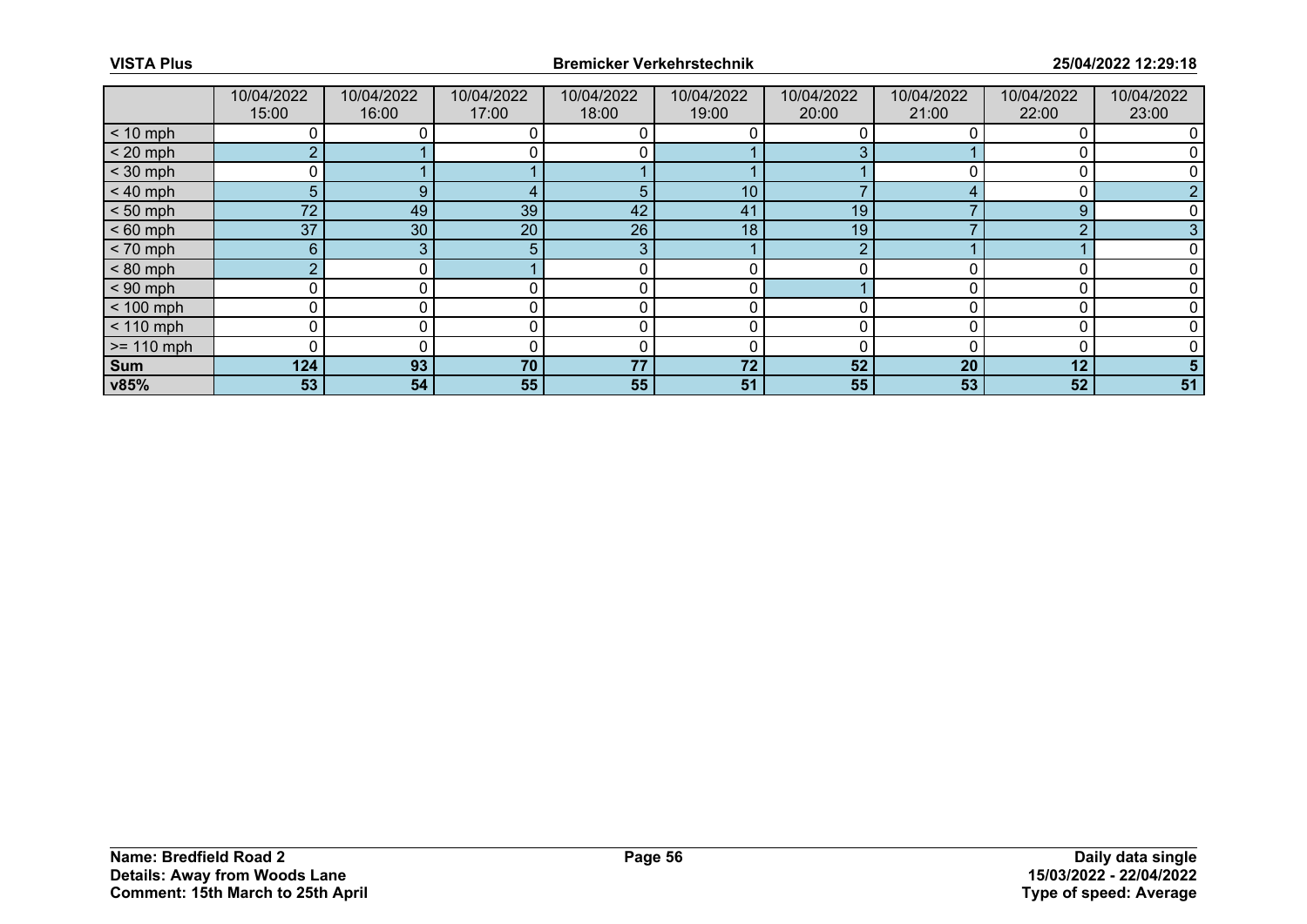|              | 11/04/2022<br>00:00 | 11/04/2022<br>01:00 | 11/04/2022<br>02:00 | 11/04/2022<br>03:00 | 11/04/2022<br>04:00 | 11/04/2022<br>05:00 | 11/04/2022<br>06:00 | 11/04/2022<br>07:00 | 11/04/2022<br>08:00 |
|--------------|---------------------|---------------------|---------------------|---------------------|---------------------|---------------------|---------------------|---------------------|---------------------|
| $< 10$ mph   |                     |                     |                     |                     |                     |                     |                     |                     |                     |
| $< 20$ mph   | 0                   |                     |                     |                     |                     |                     |                     |                     |                     |
| $<$ 30 mph   |                     |                     |                     |                     |                     |                     |                     |                     |                     |
| $< 40$ mph   |                     |                     |                     |                     |                     |                     |                     | 12                  | 15                  |
| $< 50$ mph   | 3                   | 0 I                 |                     | C                   |                     | 10                  | 16                  | 68                  | 65                  |
| $< 60$ mph   | $\Omega$            |                     |                     |                     |                     | 9                   | 10                  | 28                  | 42                  |
| $< 70$ mph   | 0                   |                     |                     |                     |                     |                     |                     | 6                   | 10                  |
| $< 80$ mph   | 0                   |                     |                     | C                   |                     |                     |                     |                     |                     |
| $< 90$ mph   | 0                   |                     |                     |                     |                     |                     |                     |                     |                     |
| $< 100$ mph  | 0                   | 0                   |                     | 0                   | 0                   |                     |                     |                     |                     |
| $< 110$ mph  | 0                   | 0                   |                     | 0                   | 0                   |                     |                     |                     |                     |
| $>= 110$ mph | 0                   |                     |                     |                     |                     |                     |                     |                     |                     |
| Sum          | 6                   | $\mathbf{0}$        |                     | 0                   | 6                   | 23                  | 40                  | 114                 | 135                 |
| v85%         | 53                  | $\mathbf{0}$        | 46                  | 0                   | 53                  | 54                  | 59                  | 55                  | 55                  |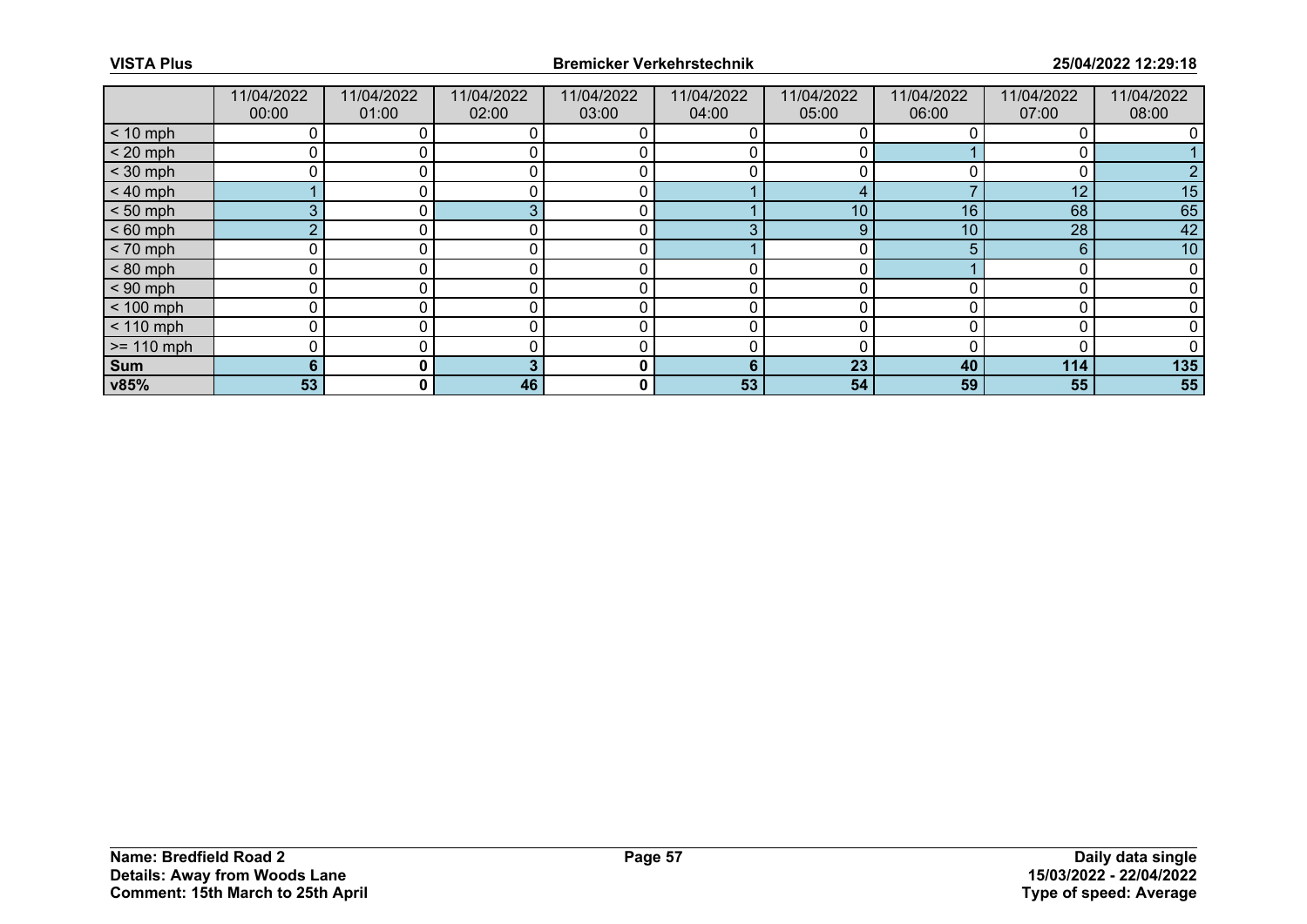|              | 11/04/2022<br>09:00 | 11/04/2022<br>10:00 | 11/04/2022<br>11:00 | 11/04/2022<br>12:00 | 11/04/2022<br>13:00 | 11/04/2022<br>14:00 | 11/04/2022<br>15:00 | 11/04/2022<br>16:00 | 11/04/2022<br>17:00 |
|--------------|---------------------|---------------------|---------------------|---------------------|---------------------|---------------------|---------------------|---------------------|---------------------|
|              |                     |                     |                     |                     |                     |                     |                     |                     |                     |
| $< 10$ mph   |                     |                     |                     |                     |                     |                     |                     |                     |                     |
| $< 20$ mph   | 5                   | 0 l                 |                     |                     | 3                   |                     |                     | 4                   |                     |
| $<$ 30 mph   | <sub>o</sub>        | 5.                  |                     |                     | З                   |                     |                     |                     |                     |
| $< 40$ mph   |                     | 10                  | 9                   | 19                  | 12                  | 16                  | 11                  | 13                  | 13                  |
| $< 50$ mph   | 73                  | 41                  | 76                  | 84                  | 64                  | 66                  | 61                  | 79                  | 75                  |
| $< 60$ mph   | 51                  | 51                  | 31                  | 34                  | 37                  | 37                  | 35                  | 39                  | 53                  |
| $< 70$ mph   | 4                   | 8                   | 3                   | 3                   |                     | 4                   |                     |                     | 10                  |
| $< 80$ mph   | 0                   | 0                   |                     | 0                   | 0                   |                     |                     |                     |                     |
| $< 90$ mph   | 0                   |                     |                     |                     |                     |                     |                     |                     |                     |
| $< 100$ mph  | 0                   | 0                   |                     | 0                   | 0                   |                     |                     |                     |                     |
| $< 110$ mph  | 0                   | 0                   | $\Omega$ .          | 0                   | 0                   |                     |                     |                     |                     |
| $>= 110$ mph | 0                   |                     |                     |                     |                     |                     |                     |                     |                     |
| Sum          | 142                 | 115                 | 124                 | 146                 | 126                 | 124                 | 114                 | 139                 | 155                 |
| v85%         | 53                  | 56                  | 53                  | 52                  | 53                  | 52                  | 55                  | 55                  | 55                  |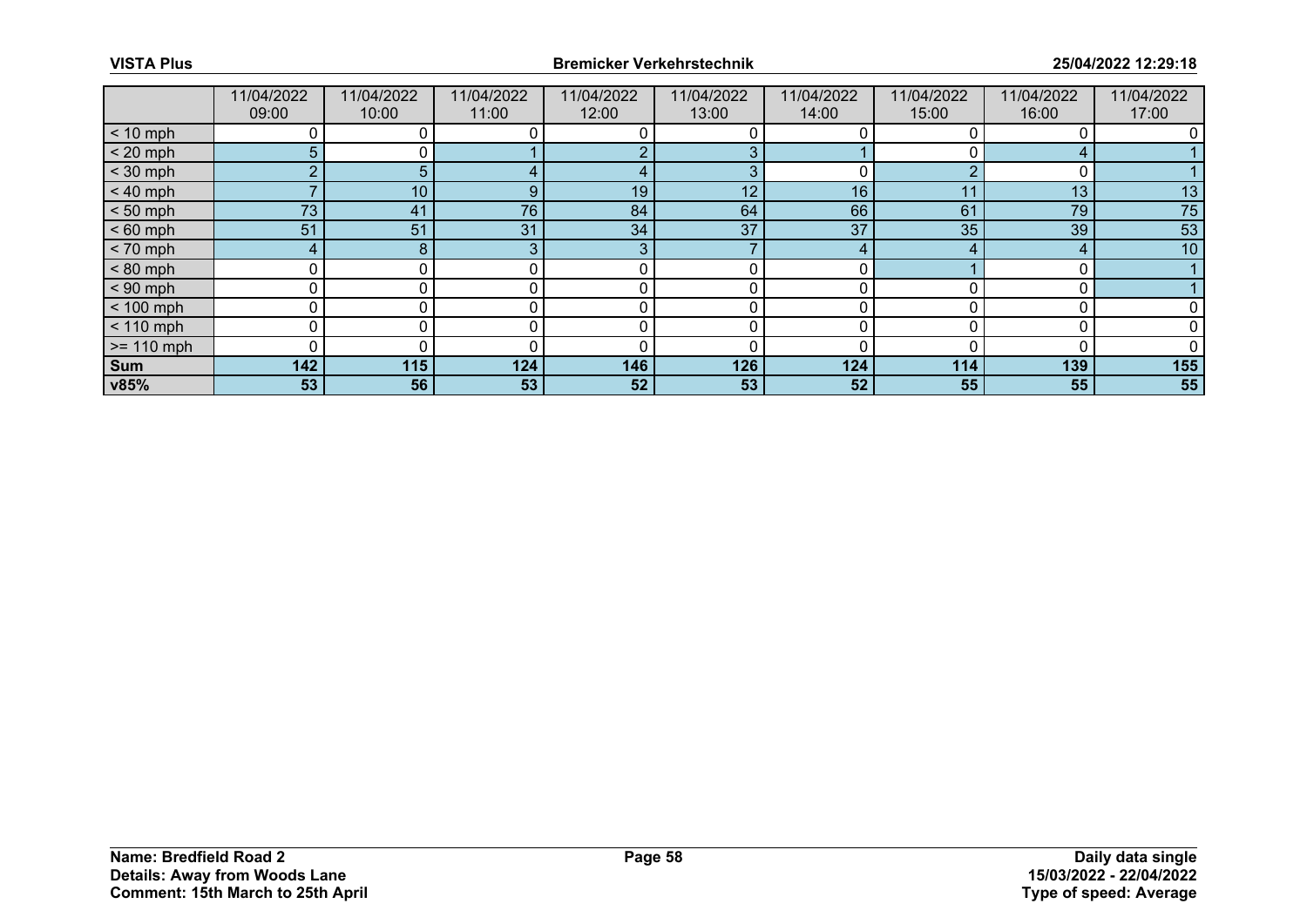|              | 11/04/2022     | 11/04/2022 | 11/04/2022      | 11/04/2022 | 11/04/2022 | 11/04/2022 | 12/04/2022 | 12/04/2022 | 12/04/2022 |
|--------------|----------------|------------|-----------------|------------|------------|------------|------------|------------|------------|
|              | 18:00          | 19:00      | 20:00           | 21:00      | 22:00      | 23:00      | 00:00      | 01:00      | 02:00      |
| $< 10$ mph   |                |            |                 |            |            |            |            |            |            |
| $< 20$ mph   | U              | ΟI         |                 |            |            |            |            |            |            |
| $<$ 30 mph   |                |            |                 |            |            |            |            |            |            |
| $< 40$ mph   | $\overline{2}$ | 10         | 3               | റ          | റ          |            |            |            |            |
| $< 50$ mph   | 56             | 38         | 10 <sup>°</sup> | 13         | 10         |            |            |            |            |
| $< 60$ mph   | 27             | 18         | 5.              | 8          | 6          |            |            |            |            |
| $< 70$ mph   | 9              |            | $\sim$          |            | 0          |            |            |            |            |
| $< 80$ mph   |                |            |                 |            |            |            |            |            |            |
| $< 90$ mph   |                |            |                 |            |            |            |            |            |            |
| $< 100$ mph  | 0              | 0          | 0               | 0          | 0          |            |            |            |            |
| $< 110$ mph  | 0              |            |                 |            |            |            |            |            |            |
| $>= 110$ mph | 0              |            |                 |            |            |            |            |            |            |
| Sum          | 96             | 67         | 22              | 27         | 19         | 9          |            | 0          |            |
| v85%         | 56             | 52         | 54              | 56         | 53         | 58         | 35         | 0          | 0          |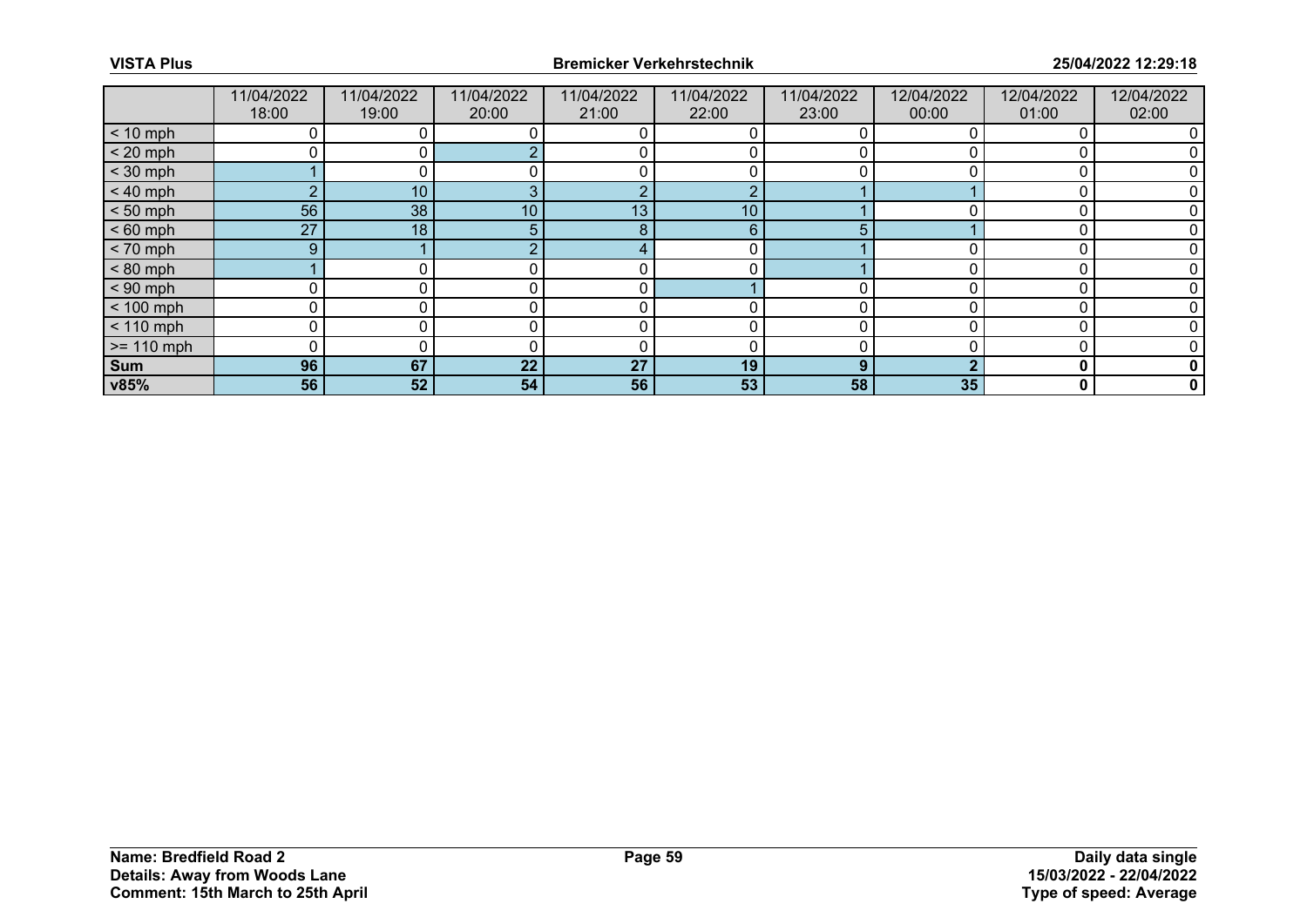|              | 12/04/2022<br>03:00 | 12/04/2022<br>04:00 | 12/04/2022<br>05:00 | 12/04/2022<br>06:00 | 12/04/2022<br>07:00 | 12/04/2022<br>08:00 | 12/04/2022<br>09:00 | 12/04/2022<br>10:00 | 12/04/2022<br>11:00 |
|--------------|---------------------|---------------------|---------------------|---------------------|---------------------|---------------------|---------------------|---------------------|---------------------|
|              |                     |                     |                     |                     |                     |                     |                     |                     |                     |
| $< 10$ mph   |                     |                     |                     |                     |                     |                     |                     |                     |                     |
| $< 20$ mph   | 0                   |                     | 0                   |                     |                     | 3                   |                     |                     |                     |
| $<$ 30 mph   | ი                   |                     |                     |                     |                     |                     |                     |                     |                     |
| $< 40$ mph   | 0                   |                     | 3                   | 6                   | 12                  | 16                  | 23                  | 16                  | 18                  |
| $< 50$ mph   | 0                   | 6.                  | 12 <sub>1</sub>     | 26                  | 56                  | 86                  | 74                  | 65                  | 79                  |
| $< 60$ mph   | 0                   |                     | 6.                  | 10                  | 47                  | 40                  | 40                  | 35                  | 33                  |
| $< 70$ mph   | 0                   |                     |                     |                     | 9                   | 8                   | 6                   |                     | 4                   |
| $< 80$ mph   | 0                   |                     |                     | C                   |                     |                     |                     |                     |                     |
| $< 90$ mph   | 0                   |                     |                     |                     |                     |                     |                     |                     |                     |
| $< 100$ mph  | 0                   | 0                   |                     | 0                   |                     |                     |                     |                     |                     |
| $< 110$ mph  | 0                   | 0                   |                     | 0                   | 0                   |                     |                     |                     |                     |
| $>= 110$ mph | 0                   |                     |                     |                     |                     |                     |                     |                     |                     |
| Sum          | 0                   | 10                  | 23                  | 45                  | 130                 | 154                 | 146                 | 120                 | 134                 |
| v85%         | 0                   | 49                  | 53                  | 54                  | 55                  | 53                  | 53                  | 51                  | 53                  |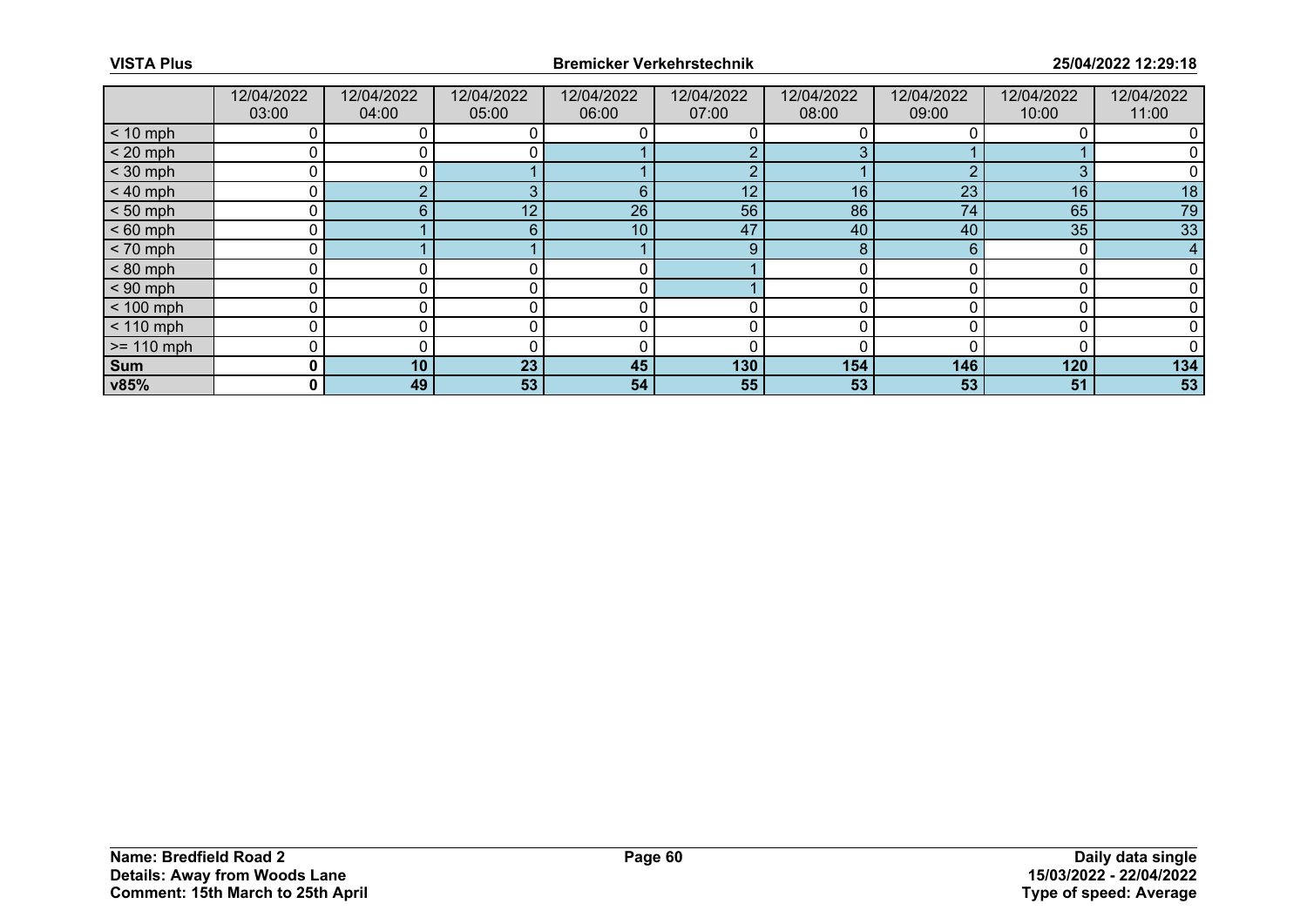|              | 12/04/2022<br>12:00 | 12/04/2022<br>13:00 | 12/04/2022<br>14:00 | 12/04/2022<br>15:00 | 12/04/2022<br>16:00 | 12/04/2022<br>17:00 | 12/04/2022<br>18:00 | 12/04/2022<br>19:00 | 12/04/2022<br>20:00 |
|--------------|---------------------|---------------------|---------------------|---------------------|---------------------|---------------------|---------------------|---------------------|---------------------|
| $< 10$ mph   | 0                   |                     |                     |                     |                     |                     |                     |                     |                     |
| $< 20$ mph   |                     |                     |                     |                     |                     |                     |                     |                     |                     |
| $<$ 30 mph   | 3                   |                     | 9                   |                     |                     |                     | n                   |                     |                     |
| $< 40$ mph   | 11                  | 15                  | 17                  | 14                  | 14 <sub>1</sub>     | 9                   | 14                  | 15                  |                     |
| $< 50$ mph   | 61                  | 68                  | 66                  | 78                  | 75                  | 89                  | 66                  | 47                  | 27                  |
| $< 60$ mph   | 35                  | 29                  | 43                  | 25                  | 48                  | 51                  | 29                  | 21                  | 12                  |
| $< 70$ mph   | 4                   | 4                   |                     | - 2                 | 6                   | 11                  |                     | 3                   |                     |
| $< 80$ mph   | $\mathbf 0$         |                     |                     |                     | 0                   |                     |                     |                     |                     |
| $< 90$ mph   | 0                   |                     |                     |                     |                     |                     |                     |                     |                     |
| $< 100$ mph  | 0                   | 0                   | 0                   | 0                   | 0                   | U                   |                     |                     |                     |
| $< 110$ mph  | 0                   |                     |                     |                     |                     |                     |                     |                     |                     |
| $>= 110$ mph | 0                   |                     |                     | ſ                   |                     |                     |                     |                     |                     |
| Sum          | 115                 | 119                 | 139                 | 121                 | 147                 | 160                 | 116                 | 88                  | 47                  |
| v85%         | 53                  | 54                  | 53                  | 51                  | 54                  | 55                  | 53                  | 52                  | 55                  |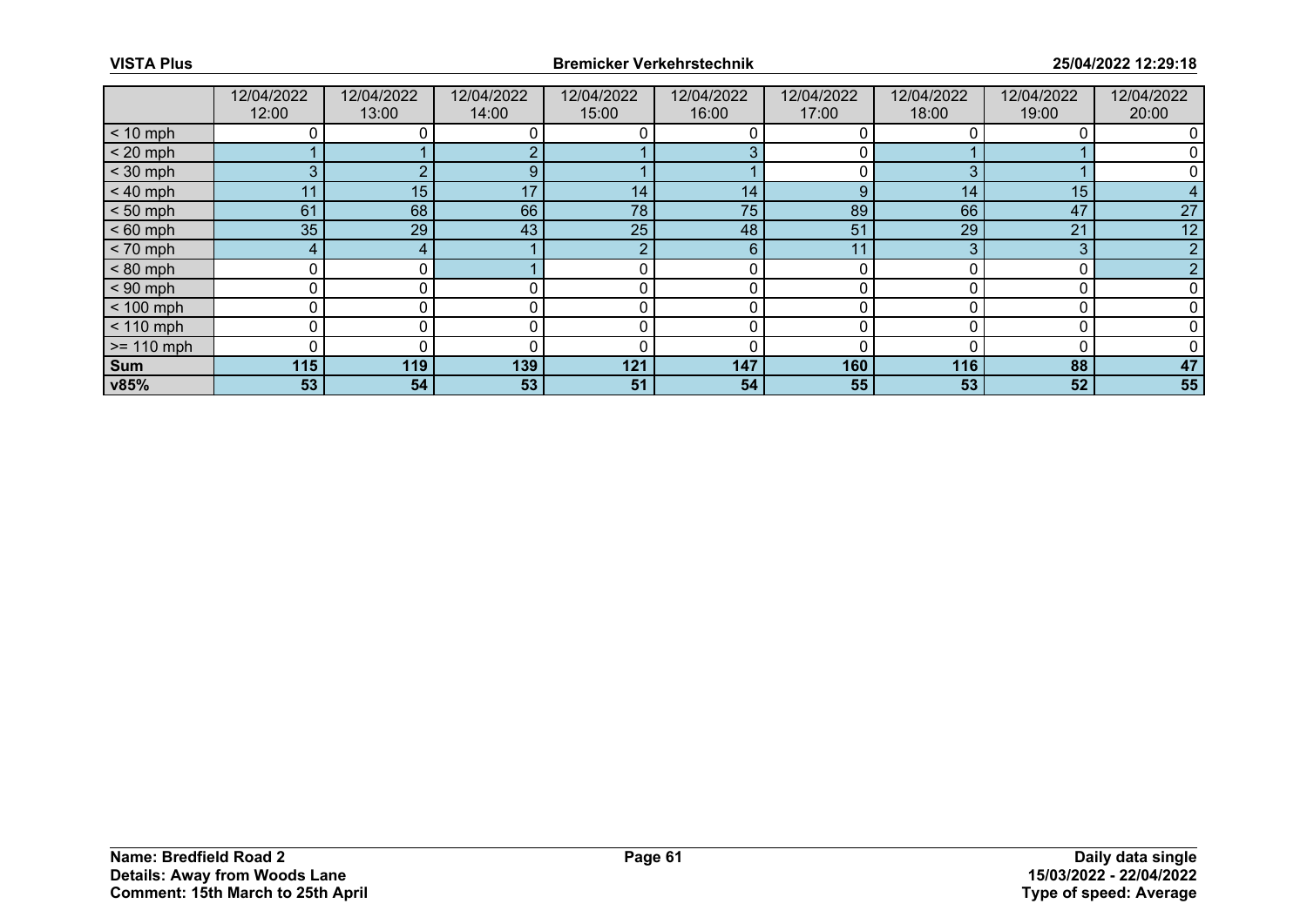|              | 12/04/2022<br>21:00 | 12/04/2022<br>22:00 | 12/04/2022<br>23:00 | 13/04/2022<br>00:00 | 13/04/2022<br>01:00 | 13/04/2022<br>02:00 | 13/04/2022<br>03:00 | 13/04/2022<br>04:00 | 13/04/2022<br>05:00 |
|--------------|---------------------|---------------------|---------------------|---------------------|---------------------|---------------------|---------------------|---------------------|---------------------|
| $< 10$ mph   | 0                   |                     |                     |                     | O                   |                     |                     |                     |                     |
| $< 20$ mph   | 0                   |                     |                     |                     |                     |                     |                     |                     |                     |
| $<$ 30 mph   | 0                   |                     |                     |                     |                     |                     |                     |                     |                     |
| $< 40$ mph   | 5                   |                     |                     | $\Omega$            | 0                   |                     |                     | $\Omega$            |                     |
| $< 50$ mph   | 28                  | 9                   |                     |                     |                     | 5                   |                     | 3                   |                     |
| $< 60$ mph   | 8                   |                     |                     | ╭                   |                     |                     |                     | ◢                   |                     |
| $< 70$ mph   |                     |                     |                     |                     | 0                   | 0                   |                     | 0                   |                     |
| $< 80$ mph   |                     |                     |                     |                     |                     |                     |                     |                     |                     |
| $< 90$ mph   | 0                   |                     |                     |                     |                     |                     |                     |                     |                     |
| $< 100$ mph  | 0                   | 0                   |                     | r                   | 0                   | O                   |                     |                     |                     |
| $< 110$ mph  | 0                   |                     |                     |                     |                     |                     |                     |                     |                     |
| $>= 110$ mph | 0                   |                     |                     |                     |                     |                     |                     |                     |                     |
| Sum          | 42                  | 23                  | 11                  | 6                   |                     | 5                   | 3                   | 9                   | 19                  |
| v85%         | 52                  | 54                  | 59                  | 55                  | 0                   | 46                  | 50                  | 55                  | 57                  |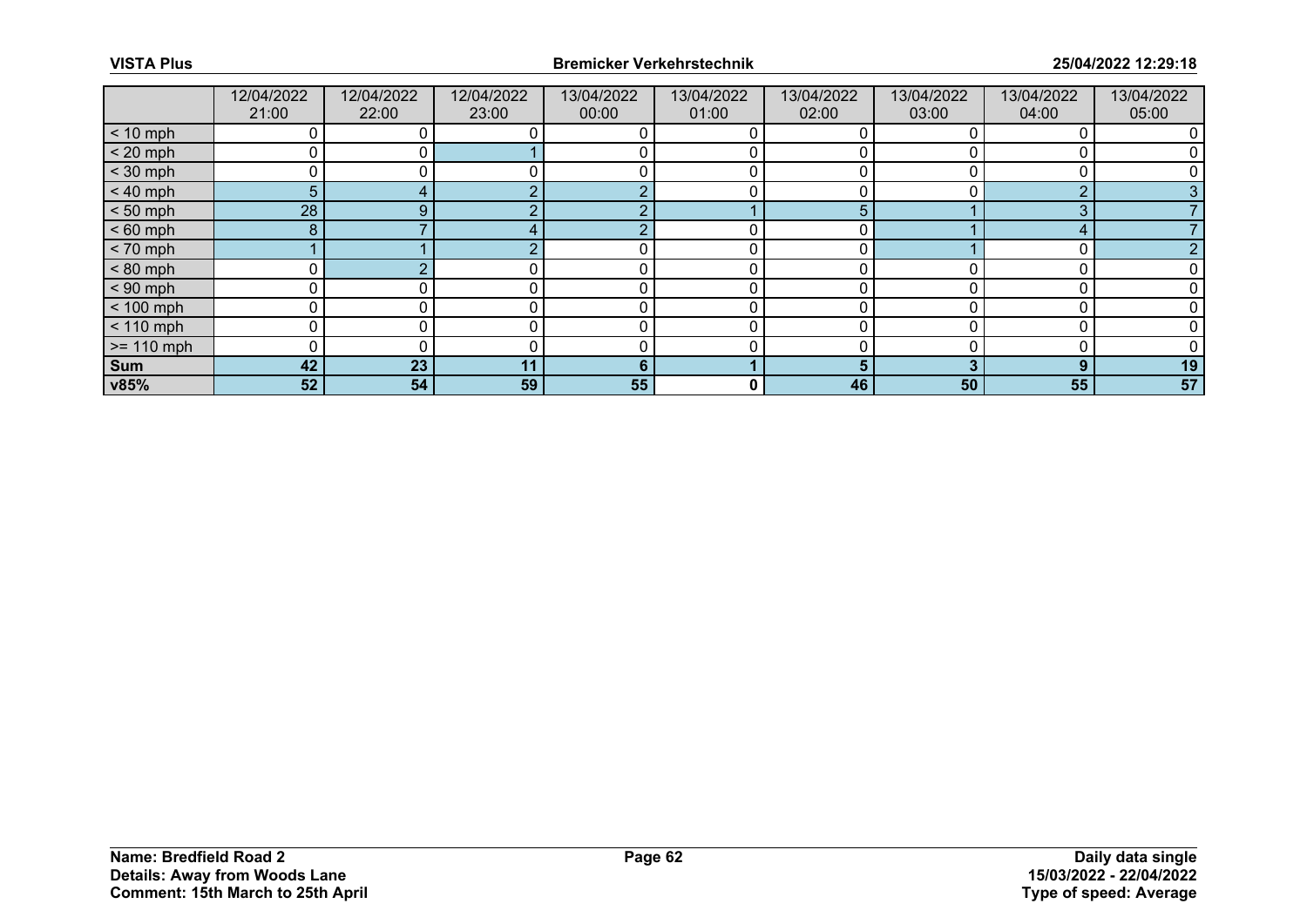|              | 13/04/2022<br>06:00 | 13/04/2022<br>07:00 | 13/04/2022<br>08:00 | 13/04/2022<br>09:00 | 13/04/2022<br>10:00 | 13/04/2022<br>11:00 | 13/04/2022<br>12:00 | 13/04/2022<br>13:00 | 13/04/2022<br>14:00 |
|--------------|---------------------|---------------------|---------------------|---------------------|---------------------|---------------------|---------------------|---------------------|---------------------|
| $< 10$ mph   |                     |                     |                     |                     |                     |                     |                     |                     |                     |
| $< 20$ mph   | 0                   |                     |                     |                     |                     |                     |                     |                     |                     |
| $<$ 30 mph   |                     |                     |                     |                     |                     |                     |                     | 3                   |                     |
| $< 40$ mph   | 12                  | 12                  | 9                   | 20                  | 15                  | 15                  | 11                  | 20                  | 16                  |
| $< 50$ mph   | 31                  | 51                  | 87                  | 76                  | 76                  | 72                  | 71                  | 71                  | 94                  |
| $< 60$ mph   | 17                  | 41                  | 41                  | 42                  | 34                  | 27                  | 29                  | 29                  | 36                  |
| $< 70$ mph   | 3                   | 9                   | 8                   | 9                   | 5                   | 6                   | 6                   | 8                   | 4                   |
| $< 80$ mph   | 0                   | 0 I                 |                     | 0                   | 0                   |                     |                     |                     |                     |
| $< 90$ mph   |                     |                     |                     |                     |                     |                     |                     |                     |                     |
| $< 100$ mph  | 0                   |                     |                     | 0                   | 0                   |                     |                     |                     |                     |
| $< 110$ mph  | 0                   | 0                   | 0                   | 0                   | 0                   |                     |                     |                     |                     |
| $>= 110$ mph | 0                   |                     |                     |                     |                     |                     |                     |                     |                     |
| Sum          | 65                  | 116                 | 149                 | 148                 | 138                 | 125                 | 123                 | 132                 | 158                 |
| v85%         | 54                  | 55                  | 54                  | 54                  | 51                  | 52                  | 53                  | 53                  | 52                  |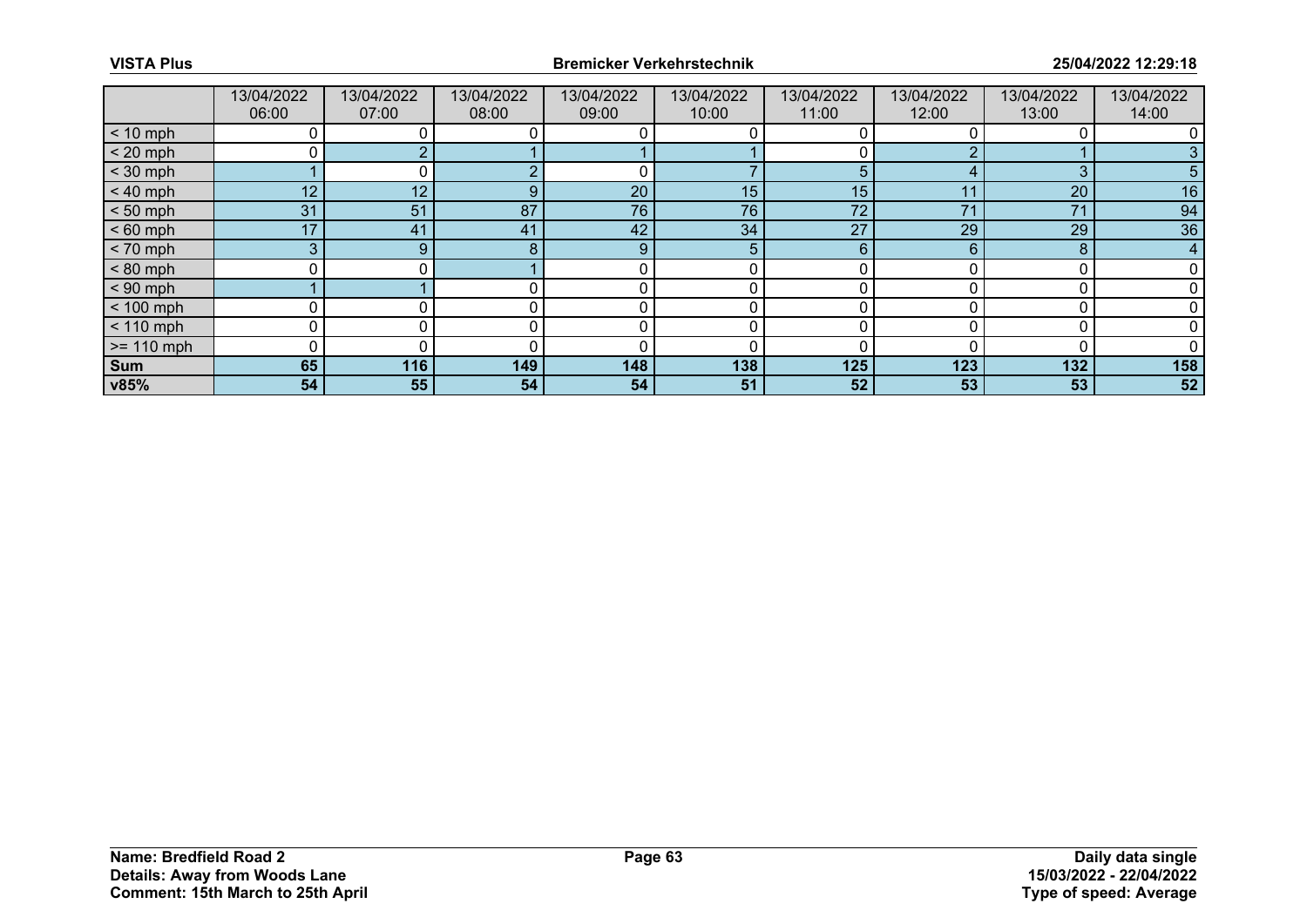|              | 13/04/2022      | 13/04/2022 | 13/04/2022 | 13/04/2022 | 13/04/2022 | 13/04/2022 | 13/04/2022 | 13/04/2022 | 13/04/2022 |
|--------------|-----------------|------------|------------|------------|------------|------------|------------|------------|------------|
|              | 15:00           | 16:00      | 17:00      | 18:00      | 19:00      | 20:00      | 21:00      | 22:00      | 23:00      |
| $< 10$ mph   |                 |            |            |            |            |            |            |            |            |
| $< 20$ mph   | <sub>2</sub>    |            |            |            |            |            |            |            |            |
| $<$ 30 mph   |                 |            |            |            |            |            |            |            |            |
| $< 40$ mph   | 15 <sub>1</sub> | 22         | 11         | 10         | 8          | 13         |            | 3          |            |
| $< 50$ mph   | 52              | 92         | 82         | 54         | 43         | 29         | 20         | 20         |            |
| $< 60$ mph   | 37              | 24         | 39         | 46         | 19         | 11         |            | 9          |            |
| $< 70$ mph   | 6 <sup>°</sup>  | 8          | 8          | 9          | റ          |            |            | 0          |            |
| $< 80$ mph   |                 | ი I        |            |            |            |            |            |            |            |
| $< 90$ mph   |                 |            |            |            |            |            |            |            |            |
| $< 100$ mph  | 0               | 0          | 0          | 0          | 0          | U          |            |            |            |
| $< 110$ mph  | 0               |            |            |            |            |            |            |            |            |
| $>= 110$ mph | $\Omega$        |            |            |            |            |            |            |            |            |
| Sum          | 114             | 150        | 141        | 120        | 72         | 53         | 39         | 32         | 10         |
| v85%         | 55              | 51         | 54         | 57         | 52         | 53         | 54         | 55         | 57         |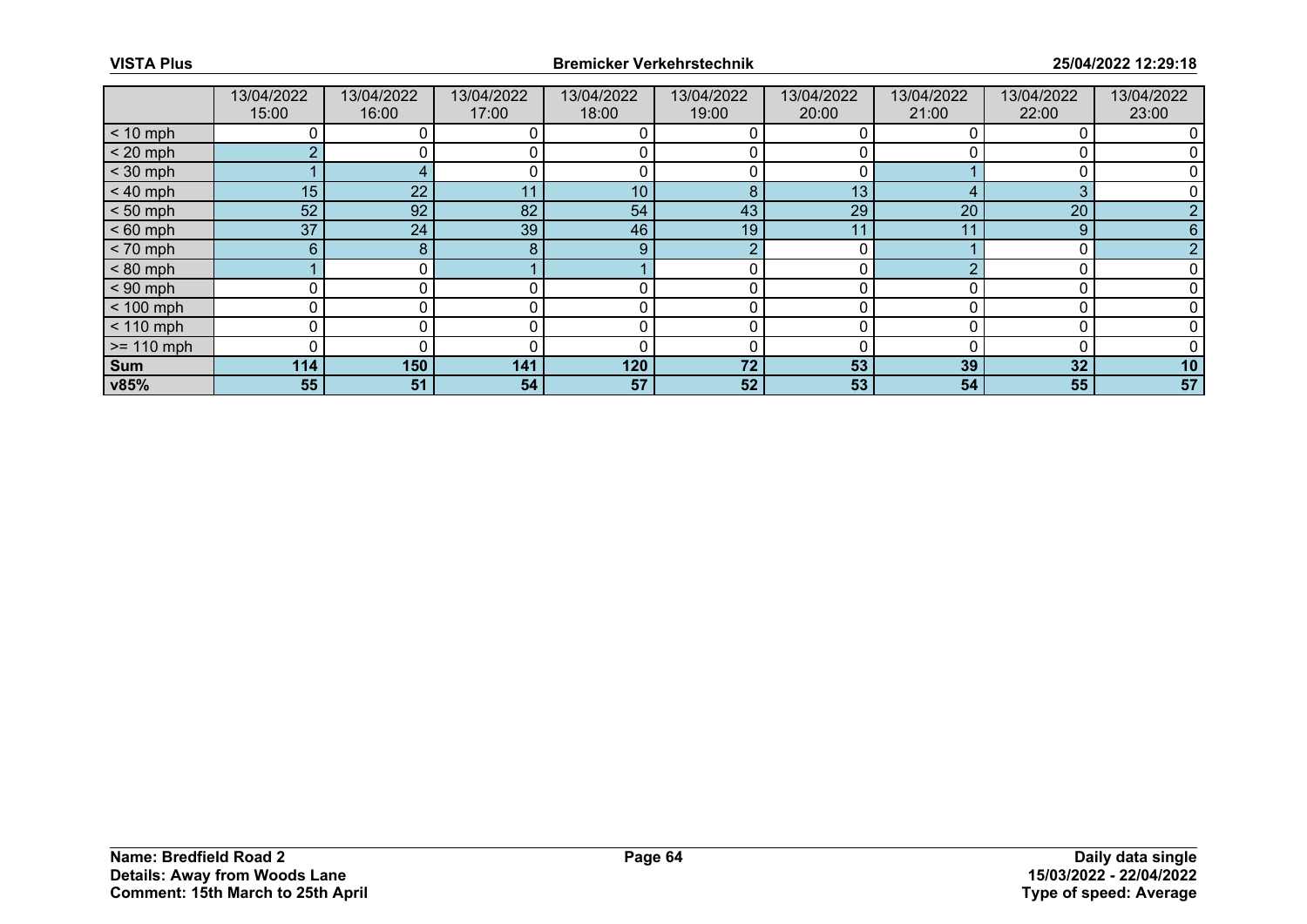|              | 14/04/2022<br>00:00 | 14/04/2022<br>01:00 | 14/04/2022<br>02:00 | 14/04/2022<br>03:00 | 14/04/2022<br>04:00 | 14/04/2022<br>05:00 | 14/04/2022<br>06:00 | 14/04/2022<br>07:00 | 14/04/2022<br>08:00 |
|--------------|---------------------|---------------------|---------------------|---------------------|---------------------|---------------------|---------------------|---------------------|---------------------|
| $< 10$ mph   | 0                   |                     |                     |                     |                     |                     |                     |                     |                     |
| $< 20$ mph   | 0                   |                     |                     |                     |                     |                     |                     | 3                   |                     |
| $<$ 30 mph   | 0                   |                     |                     | ╭                   |                     |                     | ◠                   | c                   |                     |
| $< 40$ mph   |                     | 0                   |                     | 0                   |                     |                     | 9                   | 6                   | 13                  |
| $< 50$ mph   |                     |                     |                     |                     |                     | 12                  | 21                  | 56                  | 88                  |
| $< 60$ mph   |                     |                     |                     |                     |                     | 9                   | 19                  | 42                  | 43                  |
| $< 70$ mph   | $\mathbf 0$         | 0                   | 0                   |                     | 0                   |                     | 5.                  | 9                   |                     |
| $< 80$ mph   | 0                   |                     |                     |                     | 0                   |                     |                     |                     |                     |
| $< 90$ mph   | 0                   |                     |                     |                     |                     |                     |                     |                     |                     |
| $< 100$ mph  | 0                   | 0                   |                     | r                   | 0                   |                     |                     |                     |                     |
| $< 110$ mph  | 0                   |                     |                     | C                   | 0                   |                     |                     | 0                   |                     |
| $>= 110$ mph | 0                   |                     |                     |                     |                     |                     |                     |                     |                     |
| Sum          | 3                   |                     |                     |                     | 6                   | 23                  | 56                  | 119                 | 158                 |
| v85%         | 44                  | 0                   | 0                   | 41                  | 44                  | 54                  | 55                  | 57                  | 55                  |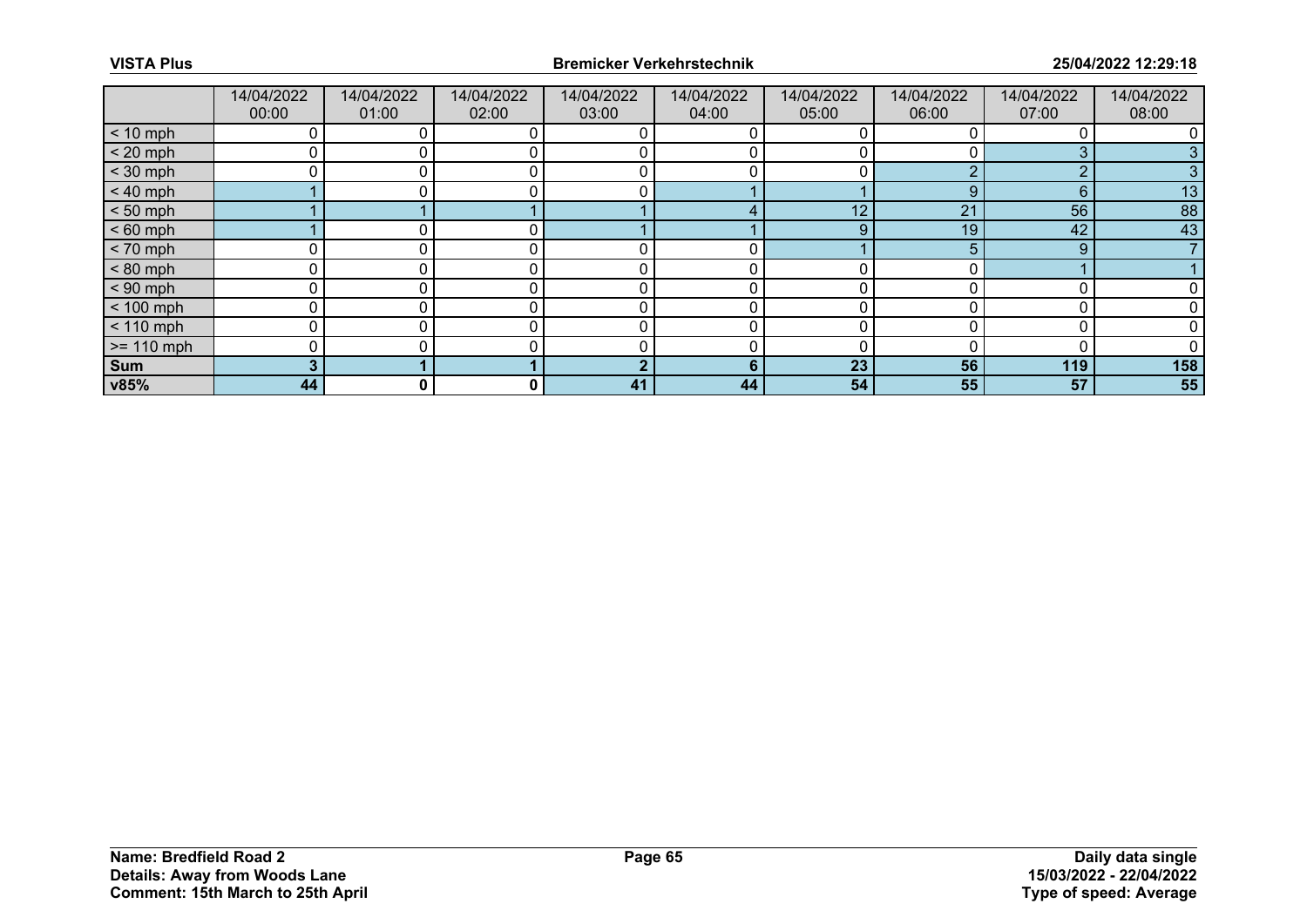|              | 14/04/2022   | 14/04/2022     | 14/04/2022 | 14/04/2022 | 14/04/2022 | 14/04/2022 | 14/04/2022 | 14/04/2022 | 14/04/2022 |
|--------------|--------------|----------------|------------|------------|------------|------------|------------|------------|------------|
|              | 09:00        | 10:00          | 11:00      | 12:00      | 13:00      | 14:00      | 15:00      | 16:00      | 17:00      |
| $< 10$ mph   |              |                |            |            |            |            |            |            |            |
| $< 20$ mph   | <sub>2</sub> | 0 l            |            |            |            |            |            |            |            |
| $<$ 30 mph   |              |                |            |            |            |            |            |            |            |
| $< 40$ mph   | 16           | 11             | 8          | 11         | 18         | 15         | 12         | 16         |            |
| $< 50$ mph   | 57           | 82             | 86         | 67         | 67         | 84         | 83         | 68         | 42         |
| $< 60$ mph   | 41           | 42             | 43         | 31         | 48         | 40         | 37         | 47         | 26         |
| $< 70$ mph   | 9            | 5 <sup>1</sup> | 5.         | 5          | 5          | 3          |            | 6          |            |
| $< 80$ mph   | 0            |                |            | 0          | 0          |            |            |            |            |
| $< 90$ mph   | 0            |                |            |            |            |            |            |            |            |
| $< 100$ mph  | 0            | 0              |            | 0          | 0          |            |            |            |            |
| $< 110$ mph  | 0            | 0              | $\Omega$   | 0          | 0          |            |            |            |            |
| $>= 110$ mph | 0            |                |            |            |            |            |            |            |            |
| Sum          | 126          | 144            | 146        | 121        | 143        | 143        | 140        | 140        | 80         |
| v85%         | 55           | 53             | 53         | 53         | 53         | 52         | 54         | 55         | 52         |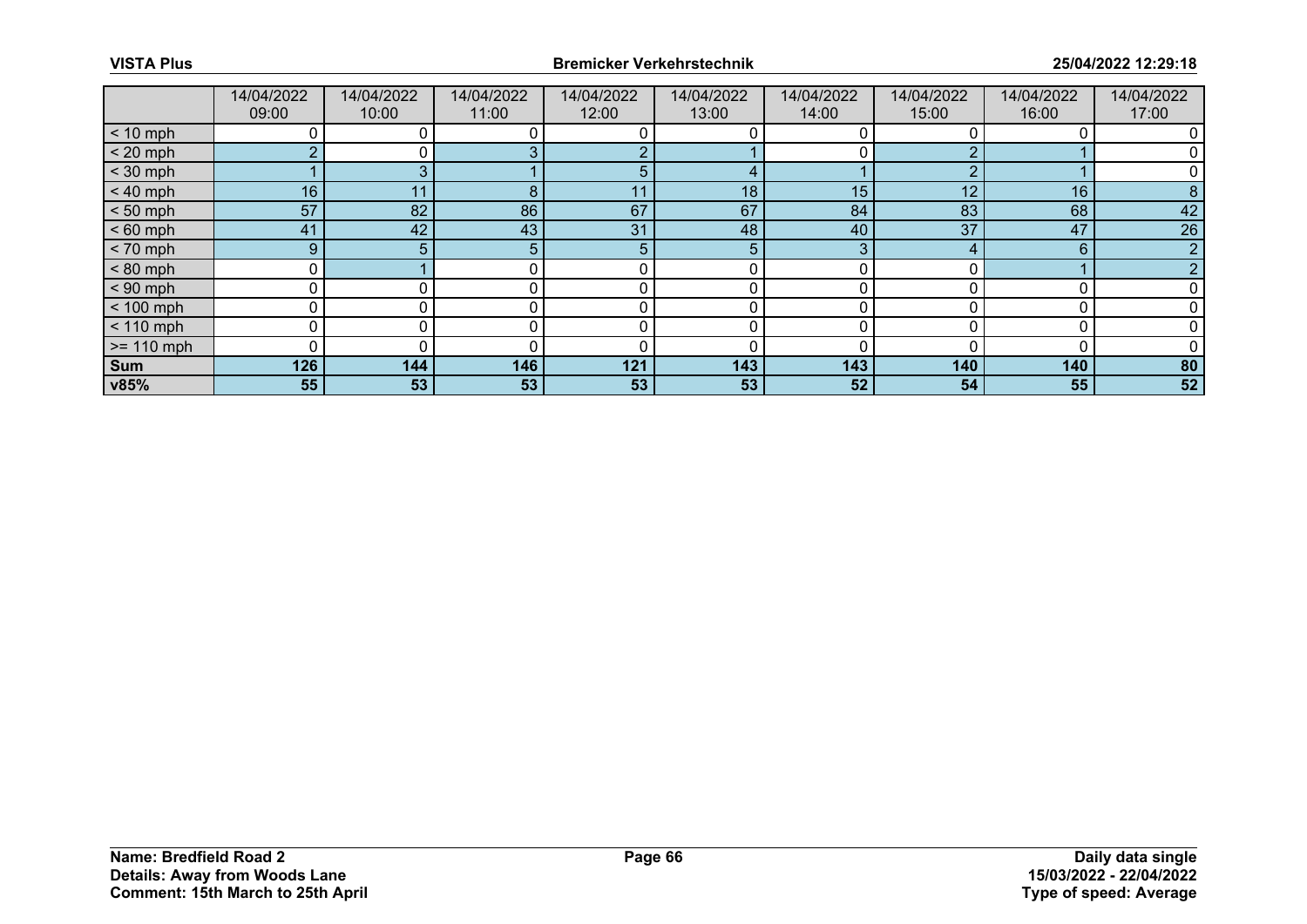|              | 14/04/2022<br>18:00 | 14/04/2022<br>19:00 | 14/04/2022<br>20:00 | 14/04/2022<br>21:00 | 14/04/2022<br>22:00 | 14/04/2022<br>23:00 | 21/04/2022<br>00:00 | 21/04/2022<br>01:00 | 21/04/2022<br>02:00 |
|--------------|---------------------|---------------------|---------------------|---------------------|---------------------|---------------------|---------------------|---------------------|---------------------|
| $< 10$ mph   | 0                   |                     | 0                   | 0                   | 0                   |                     |                     |                     |                     |
| $< 20$ mph   | 0                   |                     |                     |                     | 0                   |                     |                     |                     |                     |
| $<$ 30 mph   | 0                   |                     |                     |                     |                     |                     |                     |                     |                     |
| $< 40$ mph   | 0                   | 0                   | 0                   | 0                   | 0                   |                     |                     |                     |                     |
| $< 50$ mph   | 0                   |                     | 0                   |                     | 0                   |                     |                     |                     |                     |
| $< 60$ mph   | 0                   |                     |                     | C                   | በ                   |                     |                     |                     |                     |
| $< 70$ mph   | 0                   | 0                   | 0                   | 0                   | 0                   |                     |                     |                     |                     |
| $< 80$ mph   | 0                   |                     | 0                   | 0                   | 0                   |                     |                     |                     |                     |
| $< 90$ mph   | 0                   |                     |                     | C                   |                     |                     |                     |                     |                     |
| $< 100$ mph  | 0                   | 0                   |                     | 0                   | 0                   |                     |                     |                     |                     |
| $< 110$ mph  | 0                   |                     |                     | 0                   |                     | ∩                   |                     |                     |                     |
| $>= 110$ mph | 0                   |                     |                     |                     |                     |                     |                     |                     |                     |
| Sum          | 0                   | 0                   | 0                   | 0                   | 0                   | 0                   |                     | 0                   |                     |
| v85%         | 0                   | 0                   | 0                   | 0                   | 0                   | 0                   | 0                   | 0                   | 0                   |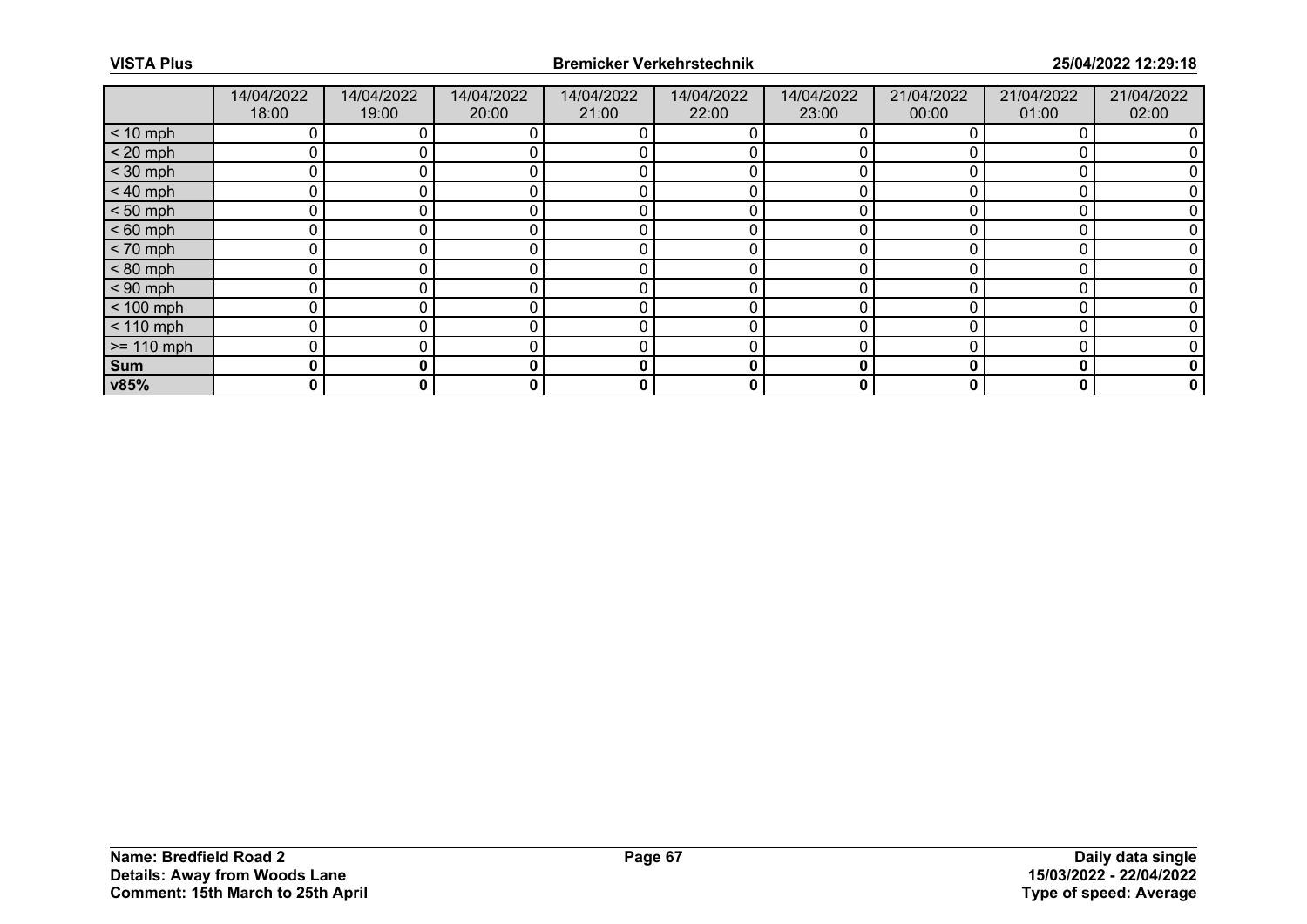|              | 21/04/2022<br>03:00 | 21/04/2022<br>04:00 | 21/04/2022<br>05:00 | 21/04/2022<br>06:00 | 21/04/2022<br>07:00 | 21/04/2022<br>08:00 | 21/04/2022<br>09:00 | 21/04/2022<br>10:00 | 21/04/2022<br>11:00 |
|--------------|---------------------|---------------------|---------------------|---------------------|---------------------|---------------------|---------------------|---------------------|---------------------|
| $< 10$ mph   |                     |                     |                     |                     |                     |                     |                     |                     |                     |
| $< 20$ mph   | 0                   |                     |                     |                     |                     |                     |                     |                     |                     |
| $<$ 30 mph   | 0                   |                     |                     |                     |                     |                     |                     |                     |                     |
| $< 40$ mph   | 0                   |                     |                     |                     |                     |                     |                     |                     |                     |
| $< 50$ mph   | 0                   |                     |                     |                     |                     |                     |                     |                     | 16                  |
| $< 60$ mph   | 0                   |                     |                     |                     |                     |                     |                     |                     |                     |
| $< 70$ mph   | 0                   |                     |                     |                     |                     |                     |                     |                     |                     |
| $< 80$ mph   | 0                   |                     |                     |                     |                     |                     |                     |                     |                     |
| $< 90$ mph   | 0                   |                     |                     |                     |                     |                     |                     |                     |                     |
| $< 100$ mph  | 0                   |                     |                     | 0                   |                     |                     |                     |                     |                     |
| $< 110$ mph  | 0                   |                     |                     | 0                   |                     |                     |                     |                     |                     |
| $>= 110$ mph | 0                   |                     |                     |                     |                     |                     |                     |                     |                     |
| Sum          | 0                   | 0                   | 0                   | 0                   | 0                   | 0                   |                     | 0                   | 28                  |
| v85%         | 0                   | 0                   | 0                   | 0                   | 0                   | 0                   | 0                   | 0                   | 50                  |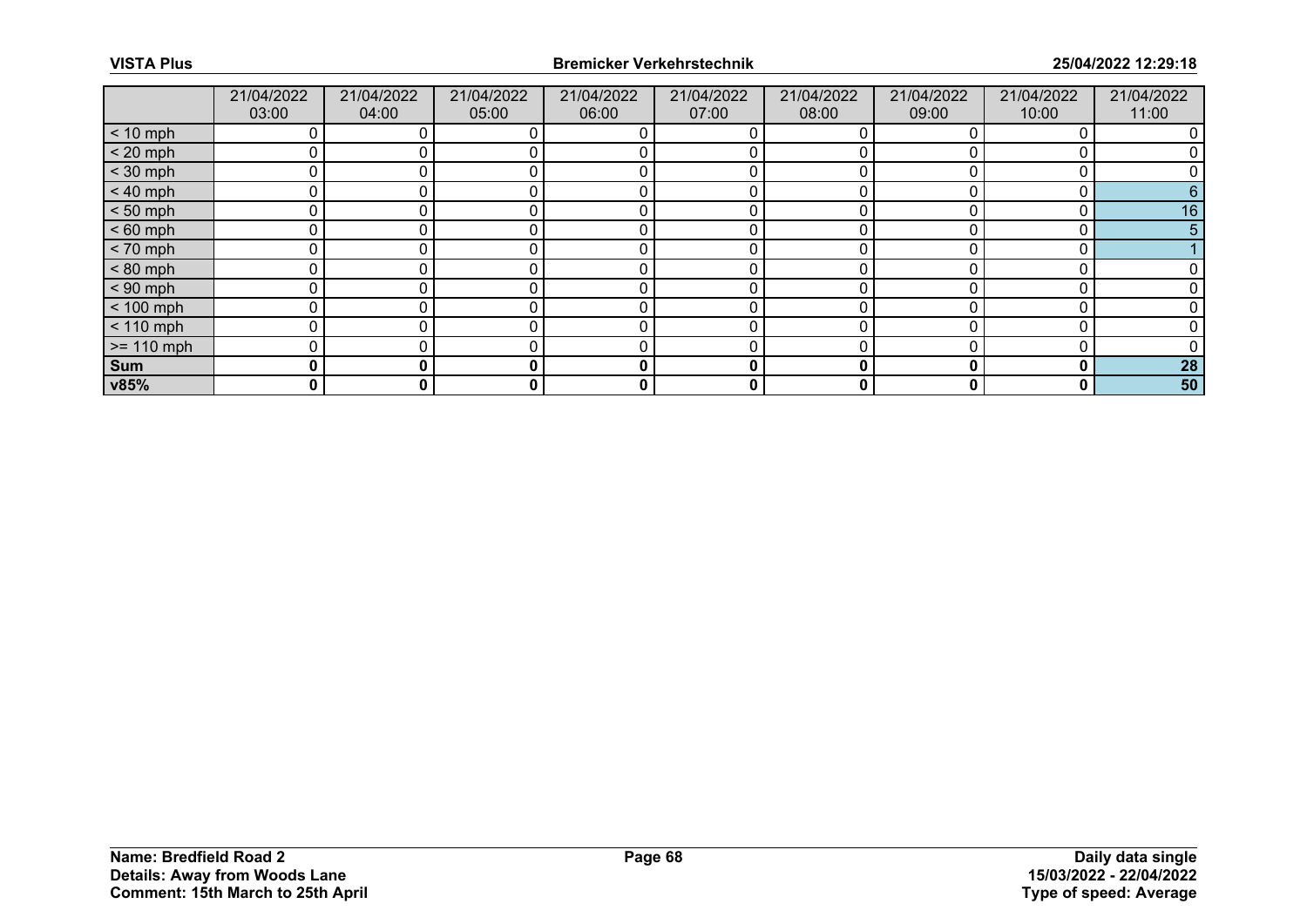|              | 21/04/2022<br>12:00 | 21/04/2022<br>13:00 | 21/04/2022<br>14:00 | 21/04/2022<br>15:00 | 21/04/2022<br>16:00 | 21/04/2022<br>17:00 | 21/04/2022<br>18:00 | 21/04/2022<br>19:00 | 21/04/2022<br>20:00 |
|--------------|---------------------|---------------------|---------------------|---------------------|---------------------|---------------------|---------------------|---------------------|---------------------|
| $< 10$ mph   |                     |                     |                     |                     |                     |                     |                     |                     |                     |
| $< 20$ mph   |                     |                     |                     |                     |                     |                     |                     |                     |                     |
| $<$ 30 mph   |                     |                     |                     | r                   |                     |                     |                     | ◠                   |                     |
| $< 40$ mph   | 12                  | 12                  | 16 <sub>1</sub>     | 15                  | 8                   | 8                   | 6                   |                     |                     |
| $< 50$ mph   | 77                  | 61                  | 71                  | 72                  | 74                  | 72                  | 41                  | 31                  | 24                  |
| $< 60$ mph   | 47                  | 35                  | 34                  | 37                  | 37                  | 49                  | 37                  | 33                  | 12                  |
| $< 70$ mph   | 6 <sup>°</sup>      | 8                   | 5                   |                     | 12                  | 8                   |                     |                     | 5                   |
| $< 80$ mph   |                     |                     | 0                   | P                   | ◠                   |                     |                     |                     |                     |
| $< 90$ mph   |                     |                     |                     |                     |                     |                     |                     |                     |                     |
| $< 100$ mph  | 0                   | 0                   | 0                   | 0                   | 0                   |                     |                     |                     |                     |
| $< 110$ mph  | 0                   |                     |                     |                     |                     |                     |                     |                     |                     |
| $>= 110$ mph | O                   |                     |                     |                     |                     |                     |                     |                     |                     |
| Sum          | 145                 | 123                 | 129                 | 134                 | 133                 | 141                 | 92                  | 79                  | 47                  |
| v85%         | 54                  | 56                  | 52                  | 54                  | 57                  | 54                  | 56                  | 56                  | 55                  |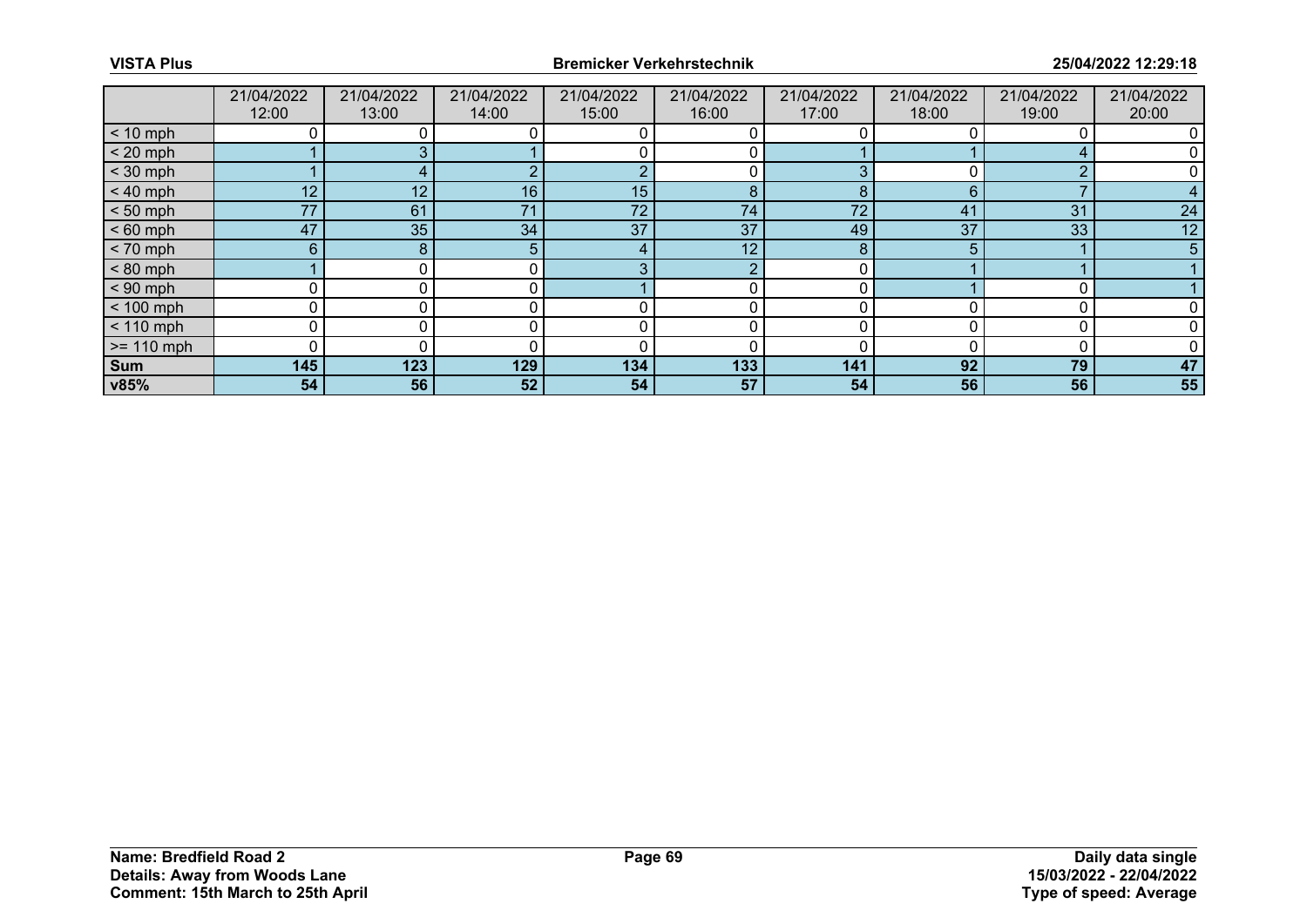|              | 21/04/2022 | 21/04/2022 | 21/04/2022 | 22/04/2022 | 22/04/2022 | 22/04/2022   | 22/04/2022 | 22/04/2022 | 22/04/2022 |
|--------------|------------|------------|------------|------------|------------|--------------|------------|------------|------------|
|              | 21:00      | 22:00      | 23:00      | 00:00      | 01:00      | 02:00        | 03:00      | 04:00      | 05:00      |
| $< 10$ mph   |            |            |            |            |            |              |            |            |            |
| $< 20$ mph   |            |            |            |            |            |              |            |            |            |
| $<$ 30 mph   |            |            |            |            |            |              |            |            |            |
| $< 40$ mph   | 4          |            |            |            |            |              |            | ◠          |            |
| $< 50$ mph   | 24         | 23         | 6          | ρ          |            |              |            | 4          |            |
| $< 60$ mph   | 6          | 13         |            |            |            |              |            | З          |            |
| $< 70$ mph   | 5          |            |            |            |            |              |            |            |            |
| $< 80$ mph   | 0          |            |            |            |            | O            |            |            |            |
| $< 90$ mph   |            |            |            |            |            |              |            |            |            |
| $< 100$ mph  | $\Omega$   |            |            | 0          | 0          |              |            |            |            |
| $< 110$ mph  | $\Omega$   |            |            | $\Omega$   | በ          | <sup>0</sup> |            |            |            |
| $>= 110$ mph |            |            |            |            |            |              |            |            |            |
| Sum          | 40         | 40         | 9          |            | 0          |              |            | 9          | 18         |
| v85%         | 57         | 53         | 49         | 54         | 0          | 0            | 0          | 51         | 58         |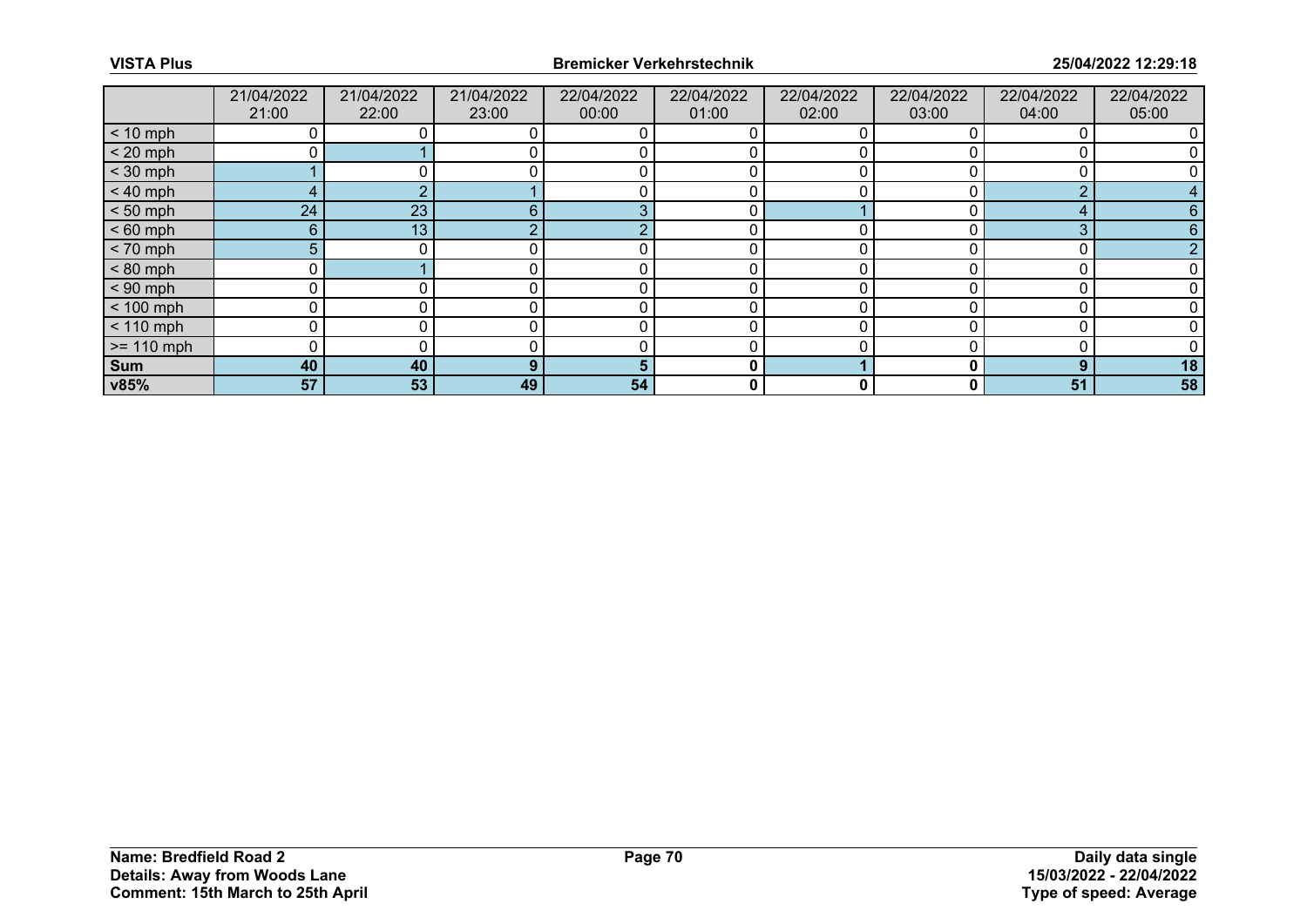|              | 22/04/2022<br>06:00 | 22/04/2022<br>07:00 | 22/04/2022<br>08:00 | 22/04/2022<br>09:00 | 22/04/2022<br>10:00 | 22/04/2022<br>11:00 | 22/04/2022<br>12:00 | 22/04/2022<br>13:00 | 22/04/2022<br>14:00 |
|--------------|---------------------|---------------------|---------------------|---------------------|---------------------|---------------------|---------------------|---------------------|---------------------|
| $< 10$ mph   | 0                   |                     |                     |                     |                     |                     |                     |                     |                     |
| $< 20$ mph   | 0                   |                     |                     |                     |                     |                     |                     |                     |                     |
| $<$ 30 mph   | 0                   |                     | h.                  |                     | 3                   |                     |                     | 3                   |                     |
| $< 40$ mph   | $\overline{2}$      | 6                   | 13 <sub>1</sub>     | 13                  | 12                  | 11                  | 9                   | 22                  | 12                  |
| $< 50$ mph   | 20                  | 50                  | 75                  | 91                  | 64                  | 83                  | 70                  | 80                  | 57                  |
| $< 60$ mph   | 1                   | 37                  | 52                  | 40                  | 46                  | 34                  | 39                  | 36                  | 39                  |
| $< 70$ mph   | 3                   | ◠                   |                     | 4                   | 12 <sub>1</sub>     | 5                   |                     | 3                   | $\overline{2}$      |
| $< 80$ mph   | 0                   |                     |                     |                     | 0                   |                     |                     |                     |                     |
| $< 90$ mph   |                     |                     |                     |                     |                     |                     |                     |                     |                     |
| $< 100$ mph  | 0                   | 0                   |                     | 0                   | 0                   |                     |                     |                     |                     |
| $< 110$ mph  | 0                   |                     |                     |                     |                     |                     |                     |                     |                     |
| $>= 110$ mph | 0                   |                     |                     | C                   |                     |                     |                     |                     |                     |
| Sum          | 36                  | 99                  | 153                 | 153                 | 137                 | 135                 | 123                 | 145                 | 113                 |
| v85%         | 55                  | 57                  | 53                  | 53                  | 57                  | 53                  | 54                  | 53                  | 53                  |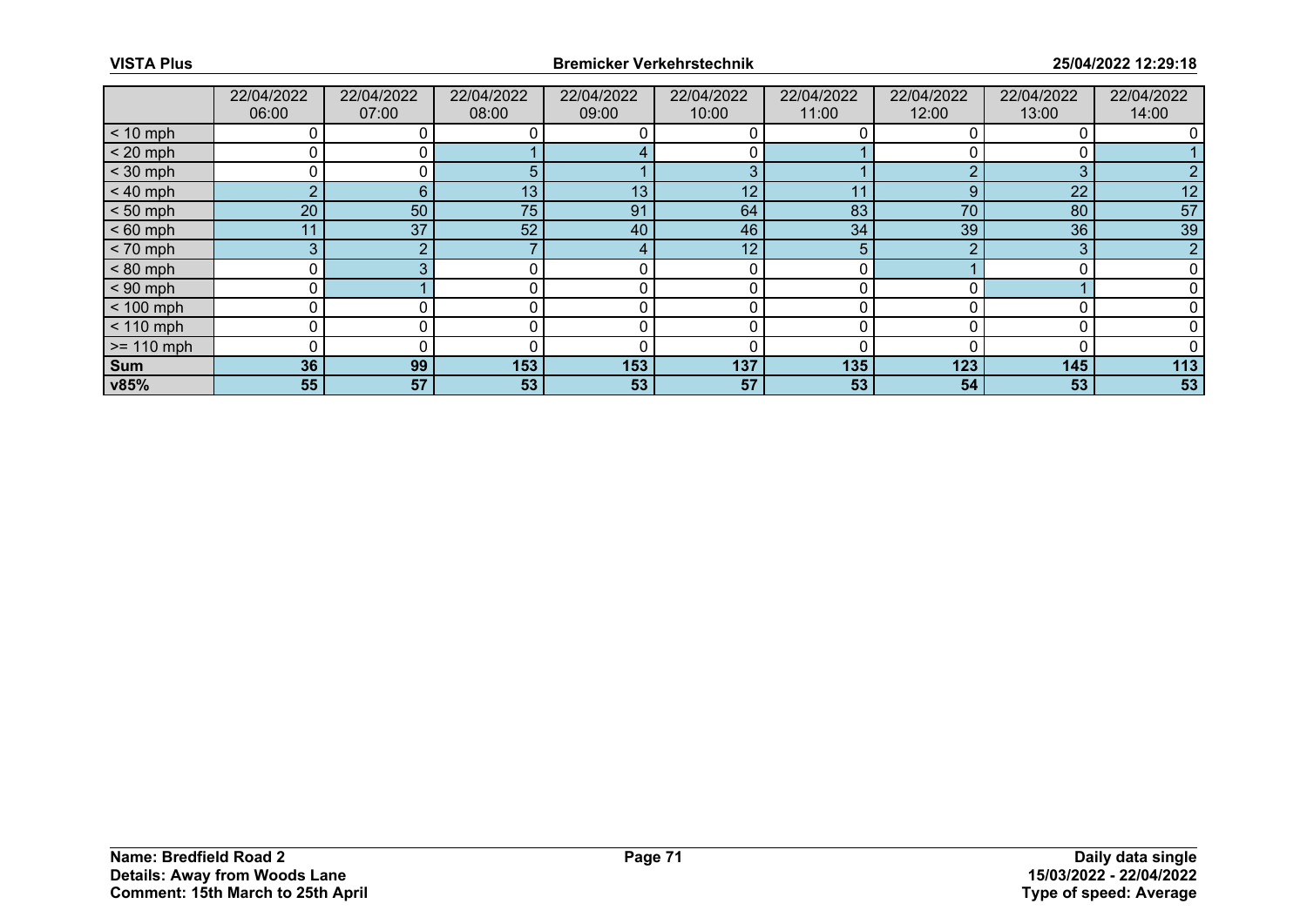|              | 22/04/2022 | 22/04/2022 | 22/04/2022 | 22/04/2022 | 22/04/2022 | 22/04/2022 | 22/04/2022 | 22/04/2022 | 22/04/2022 |
|--------------|------------|------------|------------|------------|------------|------------|------------|------------|------------|
|              | 15:00      | 16:00      | 17:00      | 18:00      | 19:00      | 20:00      | 21:00      | 22:00      | 23:00      |
| $< 10$ mph   |            |            |            |            |            |            |            |            |            |
| $< 20$ mph   | 0          |            |            |            |            |            |            |            |            |
| $<$ 30 mph   |            |            |            |            |            |            |            |            |            |
| $< 40$ mph   | 0          |            |            |            |            |            |            |            |            |
| $< 50$ mph   | 0          |            |            |            |            |            |            |            |            |
| $< 60$ mph   | 0          |            |            |            |            |            |            |            |            |
| $< 70$ mph   | 0          |            |            |            |            |            |            |            |            |
| $< 80$ mph   | 0          |            |            |            |            |            |            |            |            |
| $< 90$ mph   | 0          |            |            |            |            |            |            |            |            |
| $< 100$ mph  | 0          |            |            |            |            |            |            |            |            |
| $< 110$ mph  | 0          |            |            |            |            |            |            |            |            |
| $>= 110$ mph | 0          |            |            |            |            |            |            |            |            |
| Sum          | 0          | 0          |            | 0          | 0          | 0          |            | O          | 0          |
| v85%         | 0          | 0          | 0          | 0          | 0          | 0          | 0          | 0          | 0          |